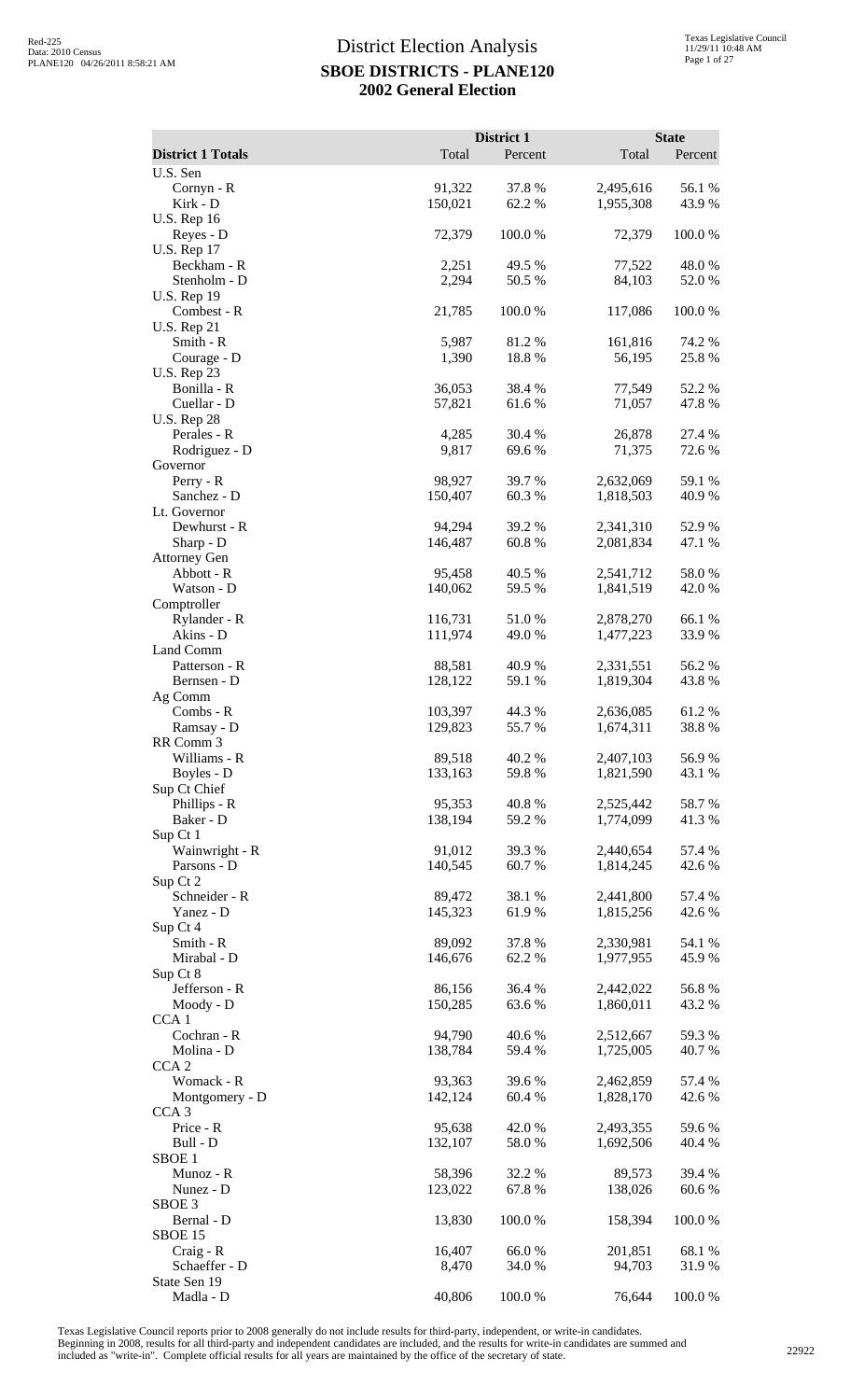|                                      |         | District 1 |            | <b>State</b> |
|--------------------------------------|---------|------------|------------|--------------|
| <b>District 1 Totals</b>             | Total   | Percent    | Total      | Percent      |
| State Sen 21                         |         |            |            |              |
| Zaffirini - D                        | 48,461  | 100.0%     | 95,518     | 100.0%       |
| State Sen 24                         |         |            |            |              |
| Fraser - R                           | 2,846   | 100.0%     | 122,376    | 100.0%       |
| State Sen 28                         |         |            |            |              |
| Duncan - R                           | 2,549   | 100.0%     | 119,897    | 100.0%       |
| State Sen 29                         |         |            |            |              |
| Shapleigh - D                        | 73,200  | 100.0%     | 73,200     | 100.0%       |
| State Sen 31                         |         |            |            |              |
| Bivins - R                           | 18,626  | 100.0%     | 118,940    | 100.0%       |
| State Rep 31                         |         |            |            |              |
| Guillen - D                          | 9,044   | 100.0%     | 16,665     | 100.0%       |
| State Rep 35                         |         |            |            |              |
| Welder - R                           | 3,982   | 49.9 %     | 15,522     | 47.7 %       |
| Canales - D                          | 4,003   | 50.1 %     | 17,040     | 52.3 %       |
| State Rep 42                         |         |            |            |              |
| Raymond - D                          | 26,961  | 100.0%     | 26,961     | 100.0%       |
| State Rep 53                         |         |            |            |              |
| Hilderbran - R                       | 5,935   | 100.0%     | 31,665     | 100.0%       |
| State Rep 73                         |         |            |            |              |
| Casteel - R                          | 4,148   | 78.9%      | 35,314     | 79.1 %       |
| Yanta - D<br>State Rep 74            | 1,111   | 21.1 %     | 9,305      | 20.9%        |
| Nieto - R                            | 8,688   | 28.9%      | 8,688      | 28.9%        |
| Gallego - D                          | 21,325  | 71.1 %     | 21,325     | 71.1 %       |
| State Rep 75                         |         |            |            |              |
| Quintanilla - D                      | 13,265  | 100.0%     | 13,265     | 100.0%       |
| State Rep 76                         |         |            |            |              |
| Chavez - D                           | 17,386  | 100.0%     | 17,386     | 100.0%       |
| State Rep 77                         |         |            |            |              |
| Moreno - D                           | 13,913  | 100.0%     | 13,913     | 100.0%       |
| State Rep 78                         |         |            |            |              |
| Haggerty - R                         | 18,597  | 100.0%     | 18,597     | 100.0%       |
| State Rep 79                         |         |            |            |              |
| Pickett - D                          | 14,170  | 100.0%     | 14,170     | 100.0%       |
| State Rep 80                         |         |            |            |              |
| Martinez - R                         | 11,327  | 44.2 %     | 11,327     | 44.2 %       |
| Garza - D                            | 14,304  | 55.8%      | 14,304     | 55.8%        |
| State Rep 81                         |         |            |            |              |
| West - R                             | 19,226  | 100.0%     | 21,573     | 100.0%       |
| State Rep 82                         |         |            |            |              |
| Craddick - R                         | 1,572   | 100.0 %    | 28,964     | 100.0 %      |
| State Rep 85                         |         |            |            |              |
| Strickland - R                       | 848     | 49.8 %     | 11,562     | 35.4 %       |
| Laney - D                            | 856     | 50.2 %     | 21,119     | 64.6%        |
| <b>Total Voter Registration (VR)</b> | 760,382 |            | 12,562,052 |              |
| Total Spanish Surname VR and SSVR/VR | 495,606 | 65.2%      | 2,559,403  | 20.4 %       |
| Turnout (TO) and TO/VR               | 258,275 | 34.0 %     | 4,592,853  | 36.6 %       |

|                          |         | District 2 |           | <b>State</b> |
|--------------------------|---------|------------|-----------|--------------|
| <b>District 2 Totals</b> | Total   | Percent    | Total     | Percent      |
| U.S. Sen                 |         |            |           |              |
| Cornyn - R               | 105,847 | 42.8%      | 2,495,616 | 56.1 %       |
| Kirk - D                 | 141,564 | 57.2 %     | 1,955,308 | 43.9%        |
| U.S. Rep $14$            |         |            |           |              |
| Paul - R                 | 43,552  | 70.1 %     | 102,904   | 68.1 %       |
| Windham - D              | 18,595  | 29.9 %     | 48,226    | 31.9%        |
| <b>U.S. Rep 15</b>       |         |            |           |              |
| Hinojosa - D             | 49,843  | 100.0%     | 66,289    | 100.0 %      |
| <b>U.S. Rep 27</b>       |         |            |           |              |
| Ahumada - R              | 40,990  | 37.4 %     | 40,990    | 37.4 %       |
| Ortiz - D                | 68,490  | 62.6 %     | 68,490    | 62.6 %       |
| <b>U.S. Rep 28</b>       |         |            |           |              |
| Perales - R              | 544     | 31.6 %     | 26,878    | 27.4 %       |
| Rodriguez - D            | 1,180   | 68.4 %     | 71,375    | 72.6 %       |
| Governor                 |         |            |           |              |
| $Perry - R$              | 118,921 | 47.0 %     | 2,632,069 | 59.1 %       |
| Sanchez - D              | 133,840 | 53.0 %     | 1,818,503 | 40.9 %       |
| Lt. Governor             |         |            |           |              |
| Dewhurst - R             | 99,185  | 40.4 %     | 2,341,310 | 52.9 %       |
| Sharp - D                | 146,329 | 59.6 %     | 2,081,834 | 47.1 %       |
| <b>Attorney Gen</b>      |         |            |           |              |
| Abbott - R               | 112,220 | 46.5 %     | 2,541,712 | 58.0%        |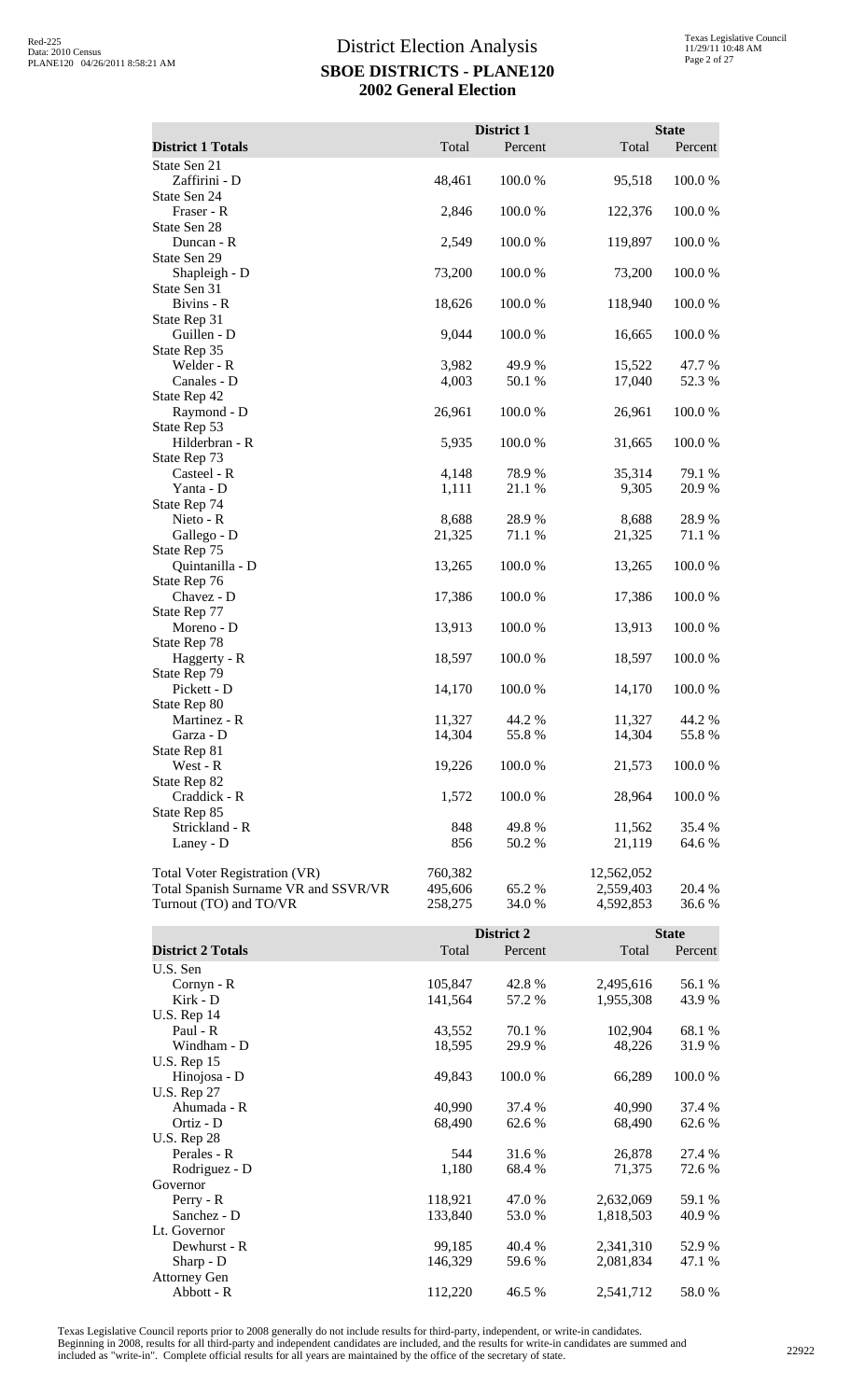|                                                 |                    | <b>District 2</b> |                        | <b>State</b>    |
|-------------------------------------------------|--------------------|-------------------|------------------------|-----------------|
| <b>District 2 Totals</b><br><b>Attorney Gen</b> | Total              | Percent           | Total                  | Percent         |
| Watson - D                                      | 129,179            | 53.5 %            | 1,841,519              | 42.0 %          |
| Comptroller<br>Rylander - R                     | 131,708            | 55.6%             | 2,878,270              | 66.1%           |
| Akins - D                                       | 105,032            | 44.4 %            | 1,477,223              | 33.9%           |
| Land Comm                                       |                    |                   |                        |                 |
| Patterson - R<br>Bernsen - D                    | 96,216<br>127,980  | 42.9%<br>57.1 %   | 2,331,551<br>1,819,304 | 56.2%<br>43.8%  |
| Ag Comm                                         |                    |                   |                        |                 |
| Combs - R                                       | 119,335            | 50.3%<br>49.7%    | 2,636,085              | 61.2%<br>38.8%  |
| Ramsay - D<br>RR Comm 3                         | 117,742            |                   | 1,674,311              |                 |
| Williams - R                                    | 102,077            | 45.1 %            | 2,407,103              | 56.9%           |
| Boyles - D<br>Sup Ct Chief                      | 124,088            | 54.9 %            | 1,821,590              | 43.1 %          |
| Phillips - R                                    | 109,459            | 46.7%             | 2,525,442              | 58.7%           |
| Baker - D                                       | 124,722            | 53.3 %            | 1,774,099              | 41.3%           |
| Sup Ct 1<br>Wainwright - R                      | 105,183            | 45.2 %            | 2,440,654              | 57.4 %          |
| Parsons - D                                     | 127,519            | 54.8%             | 1,814,245              | 42.6 %          |
| Sup Ct 2<br>Schneider - R                       | 104,002            | 43.9%             | 2,441,800              | 57.4 %          |
| Yanez - D                                       | 132,674            | 56.1%             | 1,815,256              | 42.6 %          |
| Sup Ct 4<br>Smith - R                           |                    |                   |                        |                 |
| Mirabal - D                                     | 101,438<br>133,662 | 43.1 %<br>56.9%   | 2,330,981<br>1,977,955 | 54.1 %<br>45.9% |
| Sup Ct 8                                        |                    |                   |                        |                 |
| Jefferson - R<br>Moody - D                      | 104,965<br>129,545 | 44.8%<br>55.2 %   | 2,442,022<br>1,860,011 | 56.8%<br>43.2 % |
| CCA <sub>1</sub>                                |                    |                   |                        |                 |
| Cochran - R                                     | 110,365            | 47.1 %            | 2,512,667              | 59.3%           |
| Molina - D<br>CCA <sub>2</sub>                  | 123,989            | 52.9 %            | 1,725,005              | 40.7 %          |
| Womack - R                                      | 107,304            | 45.7%             | 2,462,859              | 57.4 %          |
| Montgomery - D<br>CCA <sub>3</sub>              | 127,544            | 54.3 %            | 1,828,170              | 42.6 %          |
| Price - R                                       | 107,996            | 47.1 %            | 2,493,355              | 59.6%           |
| Bull - D                                        | 121,198            | 52.9%             | 1,692,506              | 40.4 %          |
| SBOE 2<br>Berlanga - D                          | 150,176            | 100.0%            | 156,969                | 100.0%          |
| SBOE <sub>3</sub>                               |                    |                   |                        |                 |
| Bernal - D<br>SBOE 10                           | 5,694              | 100.0%            | 158,394                | 100.0%          |
| Thornton - R                                    | 6,887              | 100.0%            | 230,449                | 100.0%          |
| State Sen 18                                    | 22,642             | 35.7%             | 72,296                 | 45.8%           |
| Phipps - R<br>Armbrister - D                    | 40,831             | 64.3 %            | 85,401                 | 54.2 %          |
| State Sen 20                                    |                    |                   |                        |                 |
| Hinojosa - D<br>State Sen 21                    | 56,558             | 100.0%            | 78,687                 | 100.0%          |
| Zaffirini - D                                   | 8,466              | 100.0%            | 95,518                 | 100.0%          |
| State Sen 27<br>Lucio - D                       | 61,304             | 100.0%            | 61,304                 | 100.0%          |
| State Rep 17                                    |                    |                   |                        |                 |
| Killgore - R                                    | 2,017              | 34.9 %            | 16,022                 | 42.6 %          |
| $Cook - D$<br>State Rep 28                      | 3,756              | 65.1 %            | 21,630                 | 57.4 %          |
| Hegar - R                                       | 6,548              | 100.0%            | 25,226                 | 100.0%          |
| State Rep 29<br>Dawson - R                      | 2,678              | 32.3 %            | 18,738                 | 57.7 %          |
| Uher - D                                        | 5,608              | 67.7%             | 13,745                 | 42.3 %          |
| State Rep 30                                    |                    |                   |                        |                 |
| Morrison - R<br>State Rep 32                    | 19,800             | 100.0%            | 24,205                 | 100.0%          |
| Seaman - R                                      | 18,792             | 53.3 %            | 18,792                 | 53.3 %          |
| Miller - D<br>State Rep 33                      | 16,481             | 46.7 %            | 16,481                 | 46.7%           |
| Cuellar - R                                     | 9,524              | 33.5 %            | 9,524                  | 33.5 %          |
| Luna - D                                        | 18,910             | 66.5%             | 18,910                 | 66.5%           |
| State Rep 34<br>Pate - R                        | 13,211             | 46.2%             | 13,211                 | 46.2%           |
| Capello - D                                     | 15,379             | 53.8%             | 15,379                 | 53.8%           |
| State Rep 35<br>Welder - R                      | 1,326              | 60.9%             | 15,522                 | 47.7%           |
| Canales - D                                     | 850                | 39.1 %            | 17,040                 | 52.3 %          |

Texas Legislative Council reports prior to 2008 generally do not include results for third-party, independent, or write-in candidates.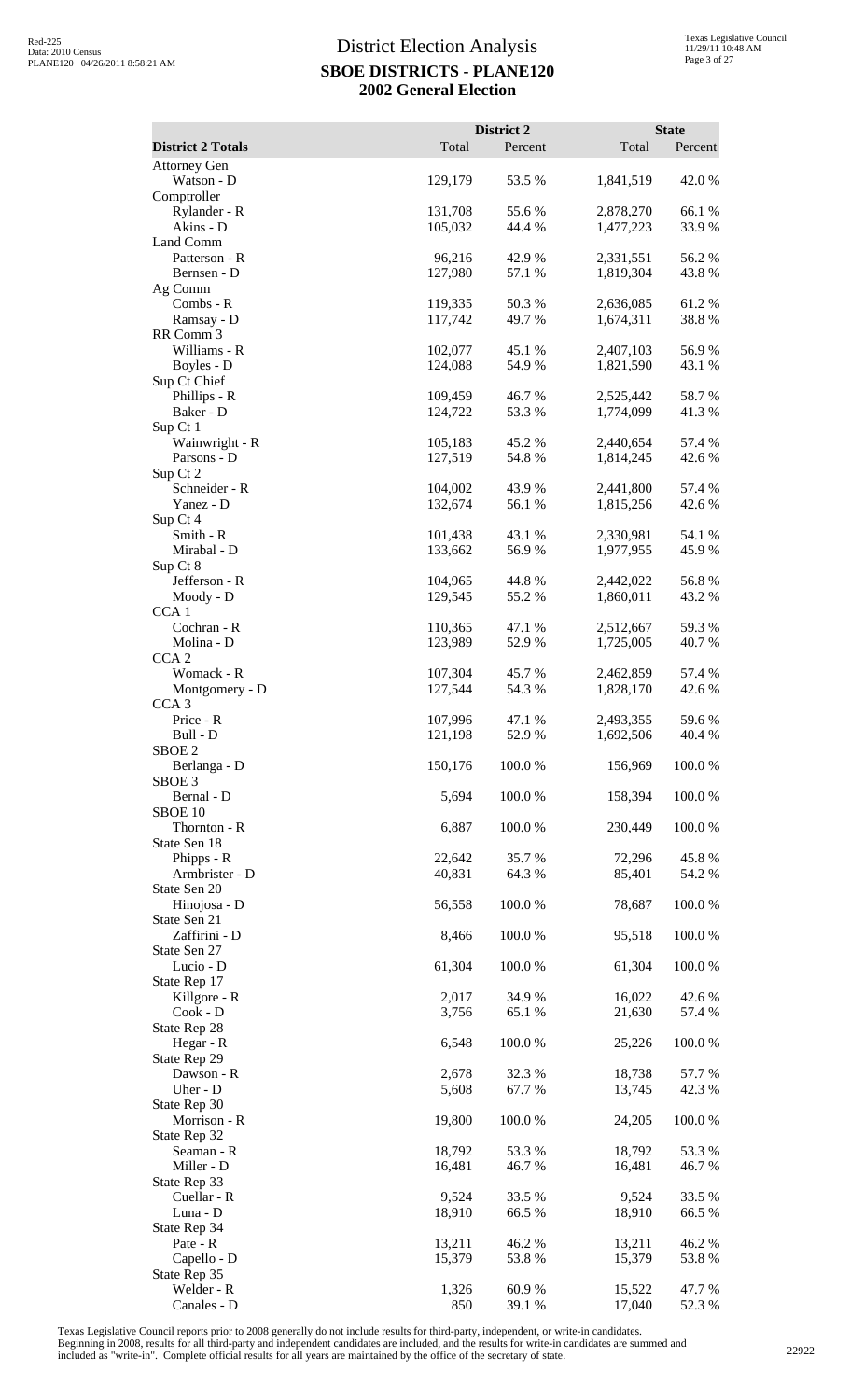|                                      |         | District 2 |            | <b>State</b> |
|--------------------------------------|---------|------------|------------|--------------|
| <b>District 2 Totals</b>             | Total   | Percent    | Total      | Percent      |
| State Rep 36                         |         |            |            |              |
| Flores - D                           | 11,685  | 100.0 %    | 13,606     | 100.0 %      |
| State Rep 37                         |         |            |            |              |
| Oliveira - D                         | 11,447  | 100.0 %    | 11,447     | 100.0 %      |
| State Rep 38                         |         |            |            |              |
| Zamora - R                           | 6,081   | 32.0 %     | 6,081      | 32.0 %       |
| Solis - D                            | 12,922  | 68.0 %     | 12,922     | 68.0 %       |
| State Rep 39                         |         |            |            |              |
| Wise - D                             | 11,498  | 100.0 %    | 11,498     | 100.0 %      |
| State Rep 40                         |         |            |            |              |
| Pena - D                             | 4,393   | 100.0 %    | 10,869     | 100.0%       |
| State Rep 41                         |         |            |            |              |
| Gutierrez - D                        | 6,652   | 100.0 %    | 10,703     | 100.0%       |
| State Rep 43                         |         |            |            |              |
| Cyganiewicz - R                      | 8,794   | 43.3 %     | 9,293      | 38.4 %       |
| Rangel - D                           | 11,496  | 56.7 %     | 14,882     | 61.6 %       |
| <b>Total Voter Registration (VR)</b> | 794,667 |            | 12,562,052 |              |
| Total Spanish Surname VR and SSVR/VR | 437,177 | 55.0 %     | 2,559,403  | 20.4 %       |
| Turnout (TO) and TO/VR               | 260,910 | 32.8 %     | 4,592,853  | 36.6 %       |

|                            |                   | District 3 |           | <b>State</b> |
|----------------------------|-------------------|------------|-----------|--------------|
| <b>District 3 Totals</b>   | Total             | Percent    | Total     | Percent      |
| U.S. Sen                   |                   |            |           |              |
| Cornyn - R                 | 83,747            | 37.9%      | 2,495,616 | 56.1 %       |
| Kirk - D                   | 137,010           | 62.1 %     | 1,955,308 | 43.9%        |
| <b>U.S. Rep 14</b>         |                   |            |           |              |
| Paul - R                   | 14,690            | 68.0%      | 102,904   | 68.1 %       |
| Windham - D                | 6,906             | 32.0%      | 48,226    | 31.9%        |
| <b>U.S. Rep 15</b>         |                   |            |           |              |
| Hinojosa - D               | 16,446            | 100.0%     | 66,289    | 100.0%       |
| <b>U.S. Rep 20</b>         |                   |            |           |              |
| Gonzalez - D               | 66,853            | 100.0%     | 68,663    | 100.0%       |
| <b>U.S. Rep 21</b>         |                   |            |           |              |
| Smith - R                  | 944               | 62.4 %     | 161,816   | 74.2 %       |
| Courage - D                | 569               | 37.6 %     | 56,195    | 25.8%        |
| <b>U.S. Rep 23</b>         |                   |            |           |              |
| Bonilla - R                | 8,687             | 68.1 %     | 77,549    | 52.2 %       |
| Cuellar - D                | 4,061             | 31.9 %     | 71,057    | 47.8%        |
| <b>U.S. Rep 28</b>         |                   |            |           |              |
| Perales - R                | 14,153            | 20.7 %     | 26,878    | 27.4 %       |
| Rodriguez - D              | 54,218            | 79.3%      | 71,375    | 72.6 %       |
| Governor                   |                   |            |           |              |
| Perry - R                  | 88,157            | 39.2 %     | 2,632,069 | 59.1 %       |
| Sanchez - D                | 136,588           | 60.8%      | 1,818,503 | 40.9%        |
| Lt. Governor               |                   |            |           |              |
| Dewhurst - R               | 80,072            | 36.5%      | 2,341,310 | 52.9%        |
| Sharp - D                  | 139,501           | 63.5 %     | 2,081,834 | 47.1 %       |
| <b>Attorney Gen</b>        |                   |            |           |              |
| Abbott - R                 | 84,967            | 39.1 %     | 2,541,712 | 58.0%        |
| Watson - D                 | 132,168           | 60.9 %     | 1,841,519 | 42.0 %       |
| Comptroller                |                   |            |           |              |
| Rylander - R               | 101,493           | 47.7 %     | 2,878,270 | 66.1%        |
| Akins - D                  | 111,488           | 52.3 %     | 1,477,223 | 33.9%        |
| Land Comm                  |                   |            |           |              |
| Patterson - R              | 72,201            | 36.0%      | 2,331,551 | 56.2%        |
| Bernsen - D                | 128,416           | 64.0%      | 1,819,304 | 43.8 %       |
| Ag Comm                    |                   |            |           |              |
| Combs - R                  | 91,442            | 42.7 %     | 2,636,085 | 61.2%        |
| Ramsay - D                 | 122,587           | 57.3 %     | 1,674,311 | 38.8%        |
| RR Comm 3                  |                   |            |           |              |
| Williams - R               | 75,567            | 36.7 %     | 2,407,103 | 56.9%        |
| Boyles - D                 | 130,108           | 63.3%      | 1,821,590 | 43.1 %       |
| Sup Ct Chief               |                   |            |           |              |
| Phillips - R               | 81,593            | 38.2%      | 2,525,442 | 58.7%        |
| Baker - D                  | 132,219           | 61.8%      | 1,774,099 | 41.3 %       |
| Sup Ct 1                   |                   |            |           |              |
| Wainwright - R             | 80,029            | 37.6 %     | 2,440,654 | 57.4 %       |
| Parsons - D                | 132,996           | 62.4 %     | 1,814,245 | 42.6 %       |
| Sup Ct 2                   |                   |            |           |              |
| Schneider - R<br>Yanez - D | 74,573<br>140,555 | 34.7 %     | 2,441,800 | 57.4 %       |
| Sup Ct 4                   |                   | 65.3%      | 1,815,256 | 42.6 %       |
| Smith - R                  | 73,994            | 34.2 %     | 2,330,981 | 54.1 %       |
|                            |                   |            |           |              |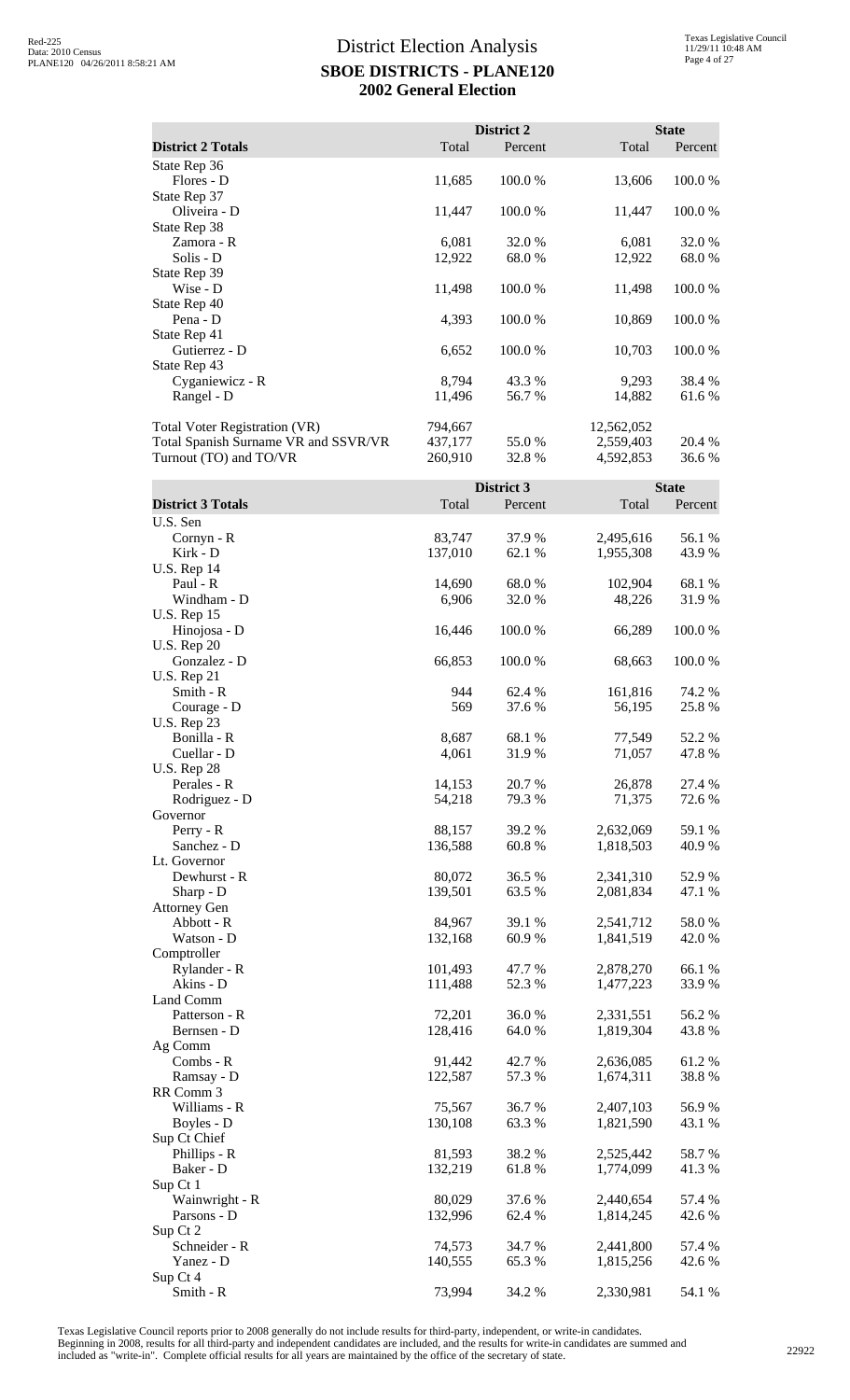|                                       |                | District 3       |                   | <b>State</b>    |
|---------------------------------------|----------------|------------------|-------------------|-----------------|
| <b>District 3 Totals</b><br>Sup Ct 4  | Total          | Percent          | Total             | Percent         |
| Mirabal - D                           | 142,229        | 65.8%            | 1,977,955         | 45.9%           |
| Sup Ct 8<br>Jefferson - R             | 80,916         | 37.6 %           | 2,442,022         | 56.8%           |
| Moody - D                             | 134,389        | 62.4 %           | 1,860,011         | 43.2 %          |
| CCA <sub>1</sub><br>Cochran - R       | 81,801         | 38.5 %           | 2,512,667         | 59.3%           |
| Molina - D                            | 130,843        | 61.5%            | 1,725,005         | 40.7 %          |
| CCA <sub>2</sub><br>Womack - R        | 79,508         | 37.0%            | 2,462,859         | 57.4 %          |
| Montgomery - D                        | 135,119        | 63.0 %           | 1,828,170         | 42.6%           |
| CCA <sub>3</sub><br>Price - R         | 82,149         | 39.2 %           | 2,493,355         | 59.6 %          |
| Bull - D                              | 127,286        | 60.8%            | 1,692,506         | 40.4 %          |
| SBOE <sub>1</sub>                     |                |                  |                   |                 |
| Munoz - R<br>Nunez - D                | 800<br>5,963   | 11.8 %<br>88.2%  | 89,573<br>138,026 | 39.4 %<br>60.6% |
| SBOE <sub>2</sub>                     |                |                  |                   |                 |
| Berlanga - D<br>SBOE <sub>3</sub>     | 6,793          | 100.0%           | 156,969           | 100.0 %         |
| Bernal - D                            | 129,294        | 100.0 %          | 158,394           | 100.0 %         |
| SBOE 5<br>Montgomery - R              | 10,137         | 53.9 %           | 206,619           | 60.9%           |
| Howard - D                            | 8,666          | 46.1 %           | 132,719           | 39.1 %          |
| SBOE <sub>10</sub><br>Thornton - R    | 6,527          | 100.0%           | 230,449           | 100.0%          |
| State Sen 18                          |                |                  |                   |                 |
| Phipps - R<br>Armbrister - D          | 3,429<br>6,280 | 35.3 %<br>64.7 % | 72,296<br>85,401  | 45.8%<br>54.2 % |
| State Sen 19                          |                |                  |                   |                 |
| Madla - D                             | 33,487         | 100.0%           | 76,644            | 100.0%          |
| State Sen 20<br>Hinojosa - D          | 22,129         | 100.0%           | 78,687            | 100.0 %         |
| State Sen 21                          |                |                  |                   |                 |
| Zaffirini - D<br>State Sen 25         | 29,253         | 100.0%           | 95,518            | 100.0%          |
| Wentworth - R                         | 2,937          | 56.4 %           | 136,776           | 68.9%           |
| Sullivan - D<br>State Sen 26          | 2,275          | 43.6 %           | 61,877            | 31.1 %          |
| Van De Putte - D                      | 67,988         | 100.0%           | 74,137            | 100.0%          |
| State Rep 30<br>Morrison - R          | 4,405          | 100.0%           | 24,205            | 100.0%          |
| State Rep 31                          |                |                  |                   |                 |
| Guillen - D<br>State Rep 35           | 7,621          | 100.0%           | 16,665            | 100.0%          |
| Welder - R                            | 10,214         | 45.6%            | 15,522            | 47.7 %          |
| Canales - D<br>State Rep 36           | 12,187         | 54.4 %           | 17,040            | 52.3 %          |
| Flores - D                            | 1,921          | 100.0%           | 13,606            | 100.0%          |
| State Rep 40<br>Pena - D              | 6,476          | 100.0%           | 10,869            | 100.0%          |
| State Rep 41                          |                |                  |                   |                 |
| Gutierrez - D<br>State Rep 43         | 4,051          | 100.0%           | 10,703            | 100.0%          |
| Cyganiewicz - R                       | 499            | 12.8%            | 9,293             | 38.4%           |
| Rangel - D                            | 3,386          | 87.2 %           | 14,882            | 61.6 %          |
| State Rep 44<br>Kuempel - R           | 8,525          | 100.0%           | 25,532            | 100.0%          |
| State Rep 116                         |                |                  |                   |                 |
| Martinez Fischer - D<br>State Rep 117 | 15,167         | 100.0%           | 15,167            | 100.0%          |
| Mercer - R                            | 7,454          | 52.4 %           | 11,691            | 59.0%           |
| Prado - D<br>State Rep 118            | 6,771          | 47.6 %           | 8,134             | 41.0%           |
| Uresti - D                            | 10,152         | 100.0%           | 14,409            | 100.0%          |
| State Rep 119<br>Puente - D           | 11,748         | 100.0%           | 15,443            | 100.0%          |
| State Rep 120                         |                |                  |                   |                 |
| McClendon - D<br>State Rep 121        | 14,882         | 100.0%           | 15,267            | 100.0%          |
| Jones - R                             | 2,988          | 100.0%           | 30,703            | 100.0%          |
| State Rep 122<br>Corte - R            | 523            | 100.0%           | 39,031            | 100.0%          |
| State Rep 123                         |                |                  |                   |                 |
| Barger - R                            | 5,513          | 30.0%            | 8,084             | 35.9%           |

Texas Legislative Council reports prior to 2008 generally do not include results for third-party, independent, or write-in candidates.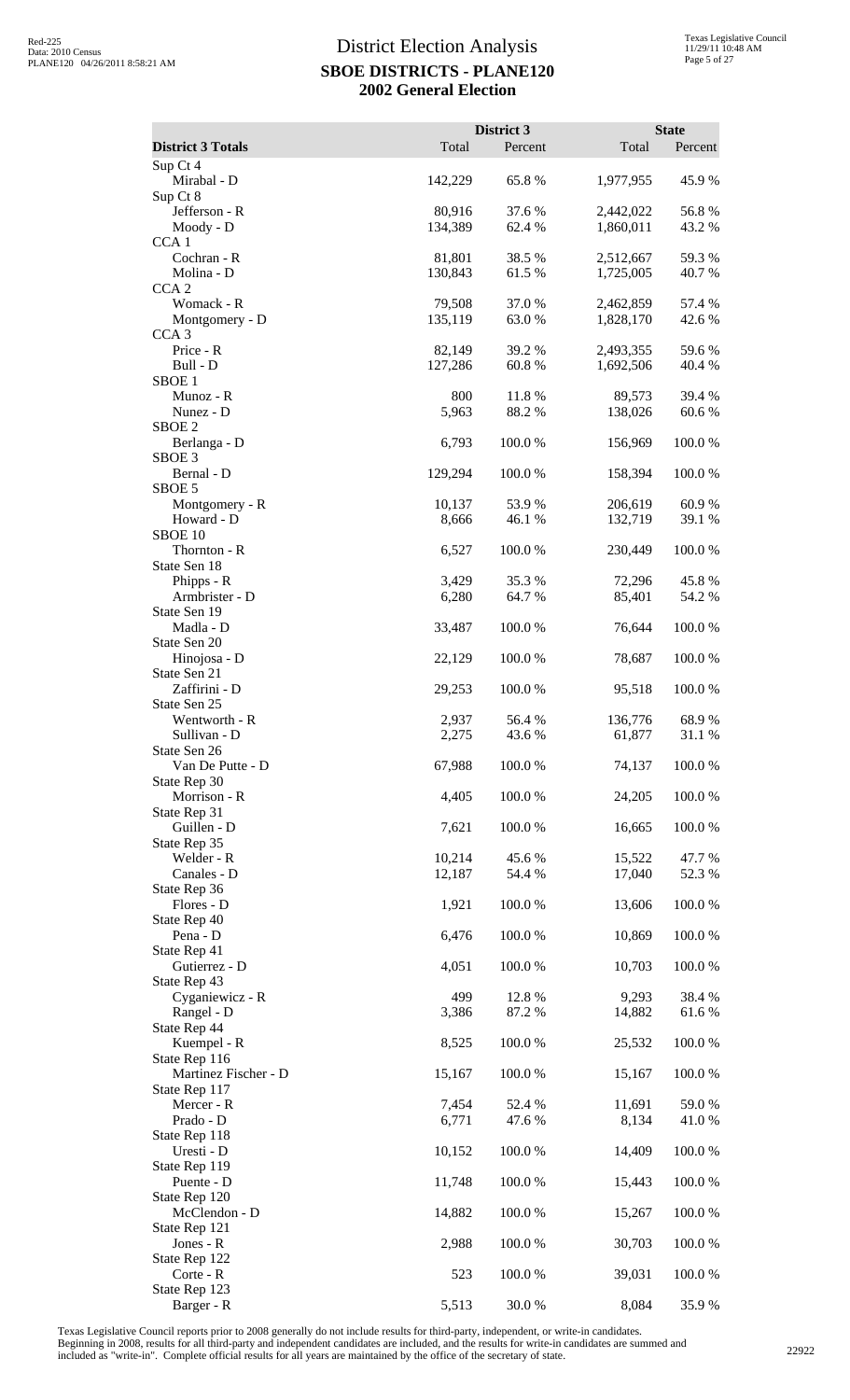|                                                                                                        |                               | District 3       |                                      | <b>State</b>     |
|--------------------------------------------------------------------------------------------------------|-------------------------------|------------------|--------------------------------------|------------------|
| <b>District 3 Totals</b>                                                                               | Total                         | Percent          | Total                                | Percent          |
| State Rep 123<br>Villarreal - D                                                                        | 12,857                        | 70.0 %           | 14,453                               | 64.1 %           |
| State Rep 124<br>Menendez - D<br>State Rep 125                                                         | 14,960                        | 100.0%           | 14,960                               | 100.0%           |
| Balido - R<br>Castro - D                                                                               | 7,591<br>13,489               | 36.0%<br>64.0 %  | 10,140<br>15,384                     | 39.7 %<br>60.3 % |
| <b>Total Voter Registration (VR)</b><br>Total Spanish Surname VR and SSVR/VR<br>Turnout (TO) and TO/VR | 807,492<br>482,639<br>231,734 | 59.8%<br>28.7 %  | 12,562,052<br>2,559,403<br>4,592,853 | 20.4 %<br>36.6%  |
|                                                                                                        |                               | District 4       |                                      | <b>State</b>     |
| <b>District 4 Totals</b>                                                                               | Total                         | Percent          | Total                                | Percent          |
| U.S. Sen<br>Cornyn - R<br>Kirk - D                                                                     | 56,288<br>166,652             | 25.2 %<br>74.8%  | 2,495,616<br>1,955,308               | 56.1 %<br>43.9%  |
| U.S. Rep 7<br>Culberson - R                                                                            | 1,446                         | 100.0%           | 96,795                               | 100.0%           |
| $U.S.$ Rep $8$<br>Brady - R<br>U.S. Rep 9                                                              | 2,522                         | 100.0%           | 140,575                              | 100.0%           |
| Williams - R<br>Lampson - D                                                                            | 712<br>740                    | 49.0%<br>51.0%   | 59,634<br>86,710                     | 40.7%<br>59.3%   |
| <b>U.S. Rep 18</b><br>Abbott - R<br>Jackson Lee - D                                                    | 12,252<br>79,028              | 13.4 %<br>86.6%  | 27,980<br>99,161                     | 22.0%<br>78.0%   |
| <b>U.S. Rep 22</b><br>Delay - R                                                                        | 4,107                         | 35.4 %           | 100,499                              | 64.3 %           |
| Riley - D<br><b>U.S. Rep 25</b><br>Reiser - R                                                          | 7,491<br>13,933               | 64.6 %<br>30.0%  | 55,716<br>50,041                     | 35.7%<br>44.0%   |
| Bell - D<br><b>U.S. Rep 29</b>                                                                         | 32,444                        | 70.0%            | 63,590                               | 56.0%            |
| Green - D<br>Governor<br>$Perry - R$                                                                   | 54,031<br>61,708              | 100.0%<br>27.3 % | 55,760<br>2,632,069                  | 100.0%<br>59.1 % |
| Sanchez - D<br>Lt. Governor                                                                            | 164,072                       | 72.7 %           | 1,818,503                            | 40.9 %           |
| Dewhurst - R<br>Sharp - D<br><b>Attorney Gen</b>                                                       | 56,888<br>164,401             | 25.7 %<br>74.3 % | 2,341,310<br>2,081,834               | 52.9 %<br>47.1 % |
| Abbott - R<br>Watson - D                                                                               | 59,517<br>161,552             | 26.9%<br>73.1 %  | 2,541,712<br>1,841,519               | 58.0%<br>42.0%   |
| Comptroller<br>Rylander - R<br>Akins - D                                                               | 73,411<br>144,174             | 33.7 %<br>66.3%  | 2,878,270<br>1,477,223               | 66.1%<br>33.9%   |
| Land Comm<br>Patterson - R                                                                             | 52,450                        | 24.9%            | 2,331,551                            | 56.2%            |
| Bernsen - D<br>Ag Comm                                                                                 | 158,275                       | 75.1 %           | 1,819,304                            | 43.8%            |
| Combs - R<br>Ramsay - D<br>RR Comm 3                                                                   | 61,674<br>156,985             | 28.2%<br>71.8%   | 2,636,085<br>1,674,311               | 61.2%<br>38.8%   |
| Williams - R<br>Boyles - D                                                                             | 60,262<br>154,989             | 28.0%<br>72.0%   | 2,407,103<br>1,821,590               | 56.9%<br>43.1 %  |
| Sup Ct Chief<br>Phillips - R<br>Baker - D                                                              | 57,300<br>163,552             | 25.9 %<br>74.1 % | 2,525,442<br>1,774,099               | 58.7%<br>41.3%   |
| Sup Ct 1<br>Wainwright - R                                                                             | 56,074                        | 25.8%            | 2,440,654                            | 57.4 %           |
| Parsons - D<br>Sup Ct 2<br>Schneider - R                                                               | 161,483<br>54,533             | 74.2 %<br>25.0%  | 1,814,245<br>2,441,800               | 42.6 %<br>57.4 % |
| Yanez - D<br>Sup Ct 4                                                                                  | 163,956                       | 75.0 %           | 1,815,256                            | 42.6 %           |
| Smith - R<br>Mirabal - D<br>Sup Ct 8                                                                   | 51,076<br>168,498             | 23.3 %<br>76.7%  | 2,330,981<br>1,977,955               | 54.1 %<br>45.9%  |
| Jefferson - R<br>Moody - D                                                                             | 55,446<br>164,110             | 25.3 %<br>74.7 % | 2,442,022<br>1,860,011               | 56.8%<br>43.2 %  |
| CCA <sub>1</sub><br>Cochran - R                                                                        | 55,147                        | 25.4 %           | 2,512,667                            | 59.3%            |
| Molina - D                                                                                             | 161,707                       | 74.6 %           | 1,725,005                            | 40.7 %           |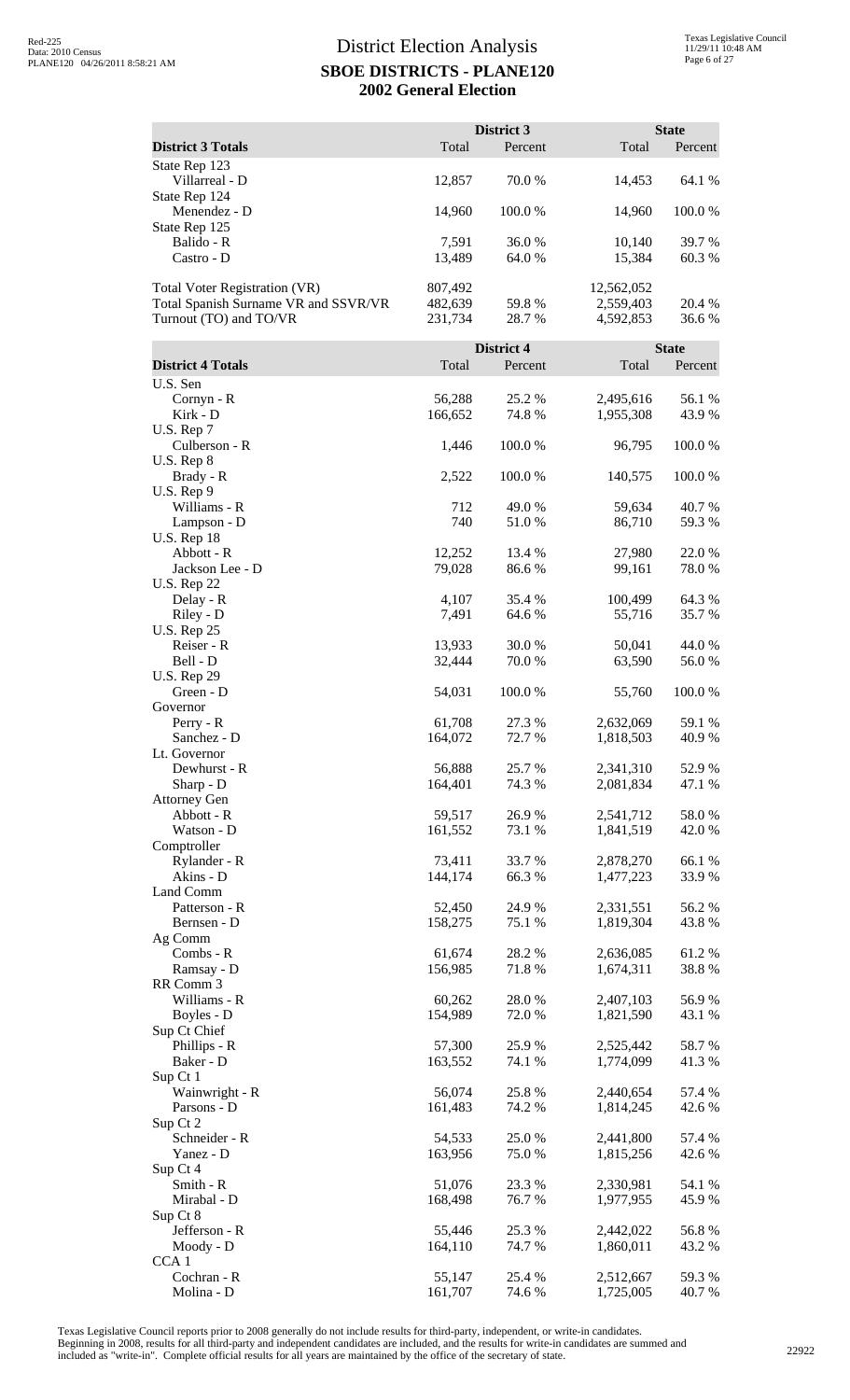| <b>District 4 Totals</b>                  | Total             | District 4<br>Percent | Total                  | <b>State</b><br>Percent |
|-------------------------------------------|-------------------|-----------------------|------------------------|-------------------------|
| CCA <sub>2</sub>                          |                   |                       |                        |                         |
| Womack - R<br>Montgomery - D              | 56,066<br>163,414 | 25.5 %<br>74.5 %      | 2,462,859<br>1,828,170 | 57.4 %<br>42.6 %        |
| CCA <sub>3</sub><br>Price - R<br>Bull - D | 55,254<br>159,209 | 25.8%<br>74.2 %       | 2,493,355<br>1,692,506 | 59.6%<br>40.4 %         |
| SBOE <sub>4</sub><br>Allen - D            | 163,491           | 100.0%                | 167,419                | 100.0%                  |
| SBOE 6<br>$Leo - R$                       | 3,334             | 100.0%                | 214,678                | 100.0%                  |
| SBOE <sub>7</sub>                         |                   |                       |                        |                         |
| Bradley - R<br>Hargrove - D<br>SBOE 10    | 7,584<br>6,479    | 53.9%<br>46.1 %       | 170,660<br>119,680     | 58.8%<br>41.2%          |
| Thornton - R<br>State Sen 6               | 2,919             | 100.0%                | 230,449                | 100.0%                  |
| Gallegos - D<br>State Sen 7               | 45,690            | 100.0%                | 54,130                 | 100.0%                  |
| Lindsay - R<br>State Sen 11               | 3,409             | 100.0%                | 139,827                | 100.0%                  |
| Jackson - R<br>State Sen 13               | 2,548             | 100.0%                | 103,235                | 100.0%                  |
| Ellis - D                                 | 86,294            | 100.0%                | 107,897                | 100.0%                  |
| State Sen 15<br>Wolfe - R                 | 15,653            | 27.9 %                | 41,003                 | 39.6 %                  |
| Whitmire - D                              | 40,541            | 72.1 %                | 62,458                 | 60.4 %                  |
| State Sen 17<br>Janek - R                 | 2,037             | 49.1 %                | 88,392                 | 61.4%                   |
| Harrison - D<br>State Rep 26              | 2,112             | 50.9%                 | 55,502                 | 38.6%                   |
| Howard - R<br>State Rep 27                | 93                | 100.0%                | 26,994                 | 100.0%                  |
| Rubal - R                                 | 3,044             | 17.9%<br>82.1 %       | 12,034                 | 37.3 %                  |
| Olivo - D<br>State Rep 126                | 13,932            |                       | 20,200                 | 62.7 %                  |
| Hamric - R<br>State Rep 127               | 2,347             | 100.0%                | 24,197                 | 100.0%                  |
| Crabb - R<br>State Rep 129                | 971               | 100.0 %               | 28,214                 | 100.0%                  |
| Davis - R<br>State Rep 131                | 770               | 100.0%                | 26,664                 | 100.0%                  |
| Wilson - D<br>State Rep 133               | 18,572            | 100.0%                | 18,572                 | 100.0%                  |
| $Nixon - R$                               | 372               | 33.2 %                | 15,189                 | 65.1 %                  |
| Amadi - D<br>State Rep 134                | 750               | 66.8%                 | 8,128                  | 34.9%                   |
| Wong - $R$<br>Danburg - D                 | 279<br>330        | 45.8%<br>54.2 %       | 24,520<br>21,645       | 53.1 %<br>46.9%         |
| State Rep 135<br>Elkins - R               | 431               | 37.7 %                | 17,186                 | 70.2 %                  |
| Krebs - D                                 | 711               | 62.3%                 | 7,280                  | 29.8%                   |
| State Rep 138<br>Bohac - R                | 5,808             | 55.3%                 | 14,682                 | 59.4 %                  |
| Yarbrough - D<br>State Rep 139            | 4,704             | 44.7 %                | 10,026                 | 40.6 %                  |
| Turner - D<br>State Rep 140               | 18,340            | 100.0%                | 18,559                 | 100.0%                  |
| Palasota - R                              | 3,045             | 26.4 %                | 3,045                  | 26.4 %                  |
| Bailey - D<br>State Rep 141               | 8,503             | 73.6 %                | 8,503                  | 73.6 %                  |
| Thompson - D<br>State Rep 142             | 15,463            | 100.0%                | 16,478                 | 100.0%                  |
| Dutton - D<br>State Rep 143               | 20,142            | 100.0%                | 20,574                 | 100.0%                  |
| Moreno - D<br>State Rep 144               | 10,149            | 100.0%                | 10,175                 | 100.0%                  |
| Talton - R                                | 3,414             | 100.0%                | 15,417                 | 100.0%                  |
| State Rep 145<br>Noriega - D              | 11,087            | 100.0%                | 11,087                 | 100.0%                  |
| State Rep 146<br>Edwards - D              | 20,233            | 100.0%                | 24,558                 | 100.0%                  |
| State Rep 147<br>Coleman - D              | 18,859            | 100.0%                | 21,253                 | 100.0%                  |
| State Rep 148<br>Farrar - D               | 4,264             | 100.0%                | 14,633                 | 100.0%                  |

Texas Legislative Council reports prior to 2008 generally do not include results for third-party, independent, or write-in candidates.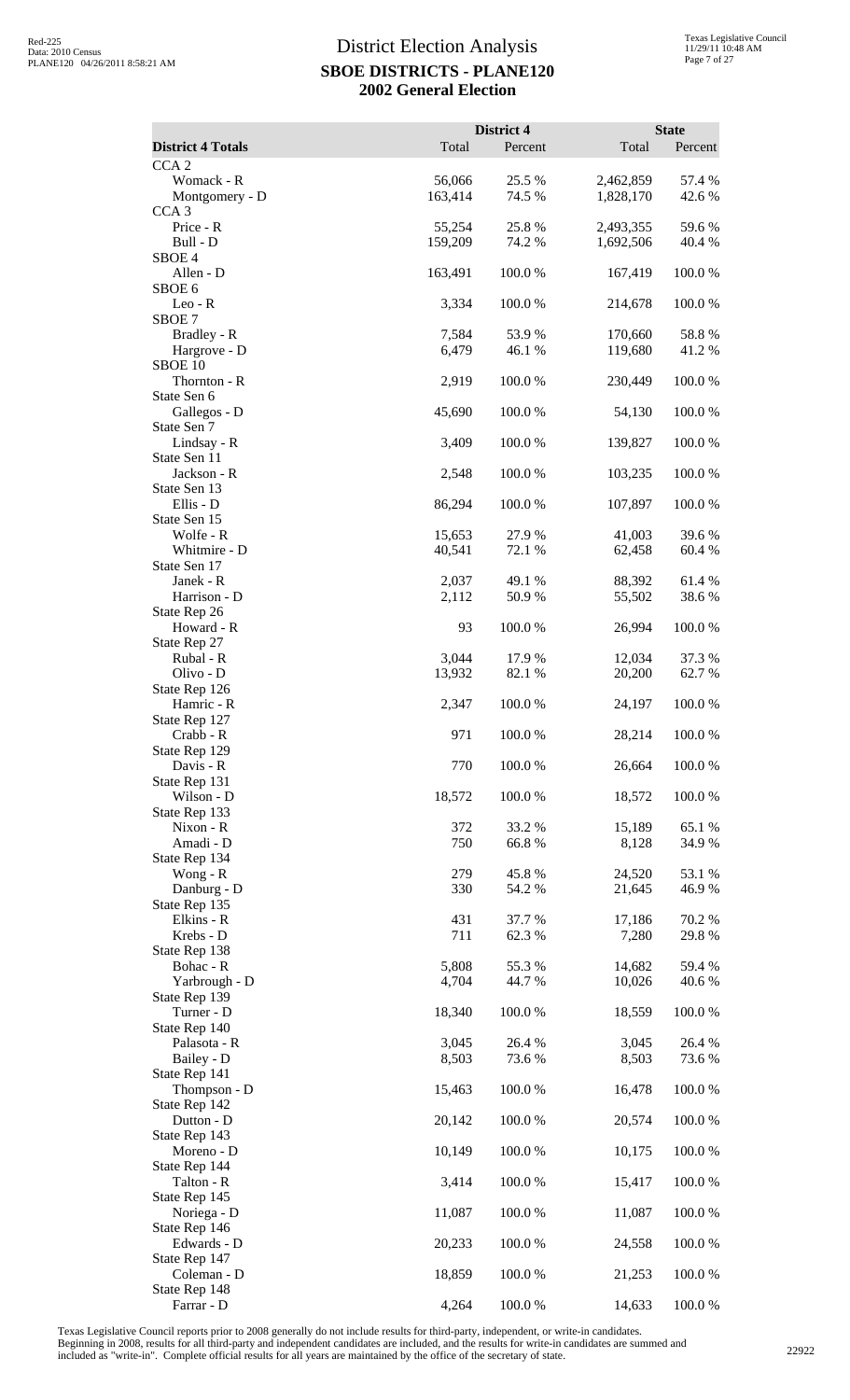|                                                                                                        |                               | District 4       |                                      | <b>State</b>     |
|--------------------------------------------------------------------------------------------------------|-------------------------------|------------------|--------------------------------------|------------------|
| <b>District 4 Totals</b>                                                                               | Total                         | Percent          | Total                                | Percent          |
| State Rep 149<br>Heflin - R<br>Tran - D                                                                | 1,873<br>2,450                | 43.3 %<br>56.7 % | 13,144<br>10,530                     | 55.5 %<br>44.5 % |
| State Rep 150<br>Riddle - R                                                                            | 2,402                         | 100.0%           | 26,174                               | 100.0%           |
| <b>Total Voter Registration (VR)</b><br>Total Spanish Surname VR and SSVR/VR<br>Turnout (TO) and TO/VR | 750,413<br>173,699<br>232,930 | 23.1 %<br>31.0 % | 12,562,052<br>2,559,403<br>4,592,853 | 20.4 %<br>36.6%  |
|                                                                                                        |                               | District 5       |                                      | <b>State</b>     |
| <b>District 5 Totals</b>                                                                               | Total                         | Percent          | Total                                | Percent          |
| U.S. Sen<br>Cornyn - R<br>Kirk - D                                                                     | 209,150<br>147,886            | 58.6%<br>41.4%   | 2,495,616<br>1,955,308               | 56.1 %<br>43.9%  |
| <b>U.S. Rep 10</b><br>Doggett - D<br><b>U.S. Rep 11</b>                                                | 69,359                        | 100.0%           | 114,428                              | 100.0%           |
| Farley - R<br>Edwards - D                                                                              | 877<br>822                    | 51.6 %<br>48.4 % | 68,197<br>74,680                     | 47.7 %<br>52.3%  |
| <b>U.S. Rep 14</b><br>Paul - R<br>Windham - D                                                          | 25,675<br>13,565              | 65.4 %<br>34.6 % | 102,904<br>48,226                    | 68.1 %<br>31.9%  |
| <b>U.S. Rep 20</b><br>Gonzalez - D                                                                     | 1,810                         | 100.0 %          | 68,663                               | 100.0%           |
| <b>U.S. Rep 21</b><br>Smith - R<br>Courage - D<br><b>U.S. Rep 23</b>                                   | 124,053<br>42,092             | 74.7 %<br>25.3 % | 161,816<br>56,195                    | 74.2 %<br>25.8%  |
| Bonilla - R<br>Cuellar - D<br><b>U.S. Rep 28</b>                                                       | 32,809<br>9,175               | 78.1 %<br>21.9 % | 77,549<br>71,057                     | 52.2%<br>47.8%   |
| Perales - R<br>Rodriguez - D<br>Governor                                                               | 7,896<br>6,160                | 56.2%<br>43.8%   | 26,878<br>71,375                     | 27.4 %<br>72.6 % |
| Perry - R<br>Sanchez - D<br>Lt. Governor                                                               | 220,128<br>129,629            | 62.9 %<br>37.1 % | 2,632,069<br>1,818,503               | 59.1 %<br>40.9%  |
| Dewhurst - R<br>Sharp - D<br><b>Attorney Gen</b>                                                       | 187,418<br>164,888            | 53.2 %<br>46.8%  | 2,341,310<br>2,081,834               | 52.9%<br>47.1 %  |
| Abbott - R<br>Watson - D                                                                               | 202,183<br>150,087            | 57.4 %<br>42.6 % | 2,541,712<br>1,841,519               | 58.0%<br>42.0 %  |
| Comptroller<br>Rylander - R<br>Akins - D                                                               | 242,667<br>102,434            | 70.3%<br>29.7 %  | 2,878,270<br>1,477,223               | 66.1%<br>33.9%   |
| Land Comm<br>Patterson - R<br>Bernsen - D                                                              | 197,903<br>129,803            | 60.4%<br>39.6%   | 2,331,551<br>1,819,304               | 56.2%<br>43.8%   |
| Ag Comm<br>Combs - R<br>Ramsay - D                                                                     | 225,598<br>113,139            | 66.6%<br>33.4 %  | 2,636,085<br>1,674,311               | 61.2%<br>38.8%   |
| RR Comm 3<br>Williams - R<br>Boyles - D                                                                | 198,328<br>135,829            | 59.4 %<br>40.6%  | 2,407,103<br>1,821,590               | 56.9%<br>43.1 %  |
| Sup Ct Chief<br>Phillips - R<br>Baker - D                                                              | 216,919<br>126,969            | 63.1 %<br>36.9%  | 2,525,442<br>1,774,099               | 58.7%<br>41.3%   |
| Sup Ct 1<br>Wainwright - R                                                                             | 206,611                       | 61.3%            | 2,440,654                            | 57.4 %           |
| Parsons - D<br>Sup Ct 2<br>Schneider - R                                                               | 130,373<br>200,395            | 38.7%<br>58.9%   | 1,814,245<br>2,441,800               | 42.6 %<br>57.4 % |
| Yanez - D<br>Sup Ct 4                                                                                  | 139,626                       | 41.1%            | 1,815,256                            | 42.6 %           |
| Smith - R<br>Mirabal - D<br>Sup Ct 8                                                                   | 191,914<br>156,231            | 55.1 %<br>44.9%  | 2,330,981<br>1,977,955               | 54.1 %<br>45.9%  |
| Jefferson - R<br>Moody - D                                                                             | 211,295<br>136,253            | 60.8%<br>39.2 %  | 2,442,022<br>1,860,011               | 56.8%<br>43.2 %  |
| CCA <sub>1</sub><br>Cochran - R<br>Molina - D                                                          | 212,984<br>122,084            | 63.6%<br>36.4 %  | 2,512,667<br>1,725,005               | 59.3%<br>40.7%   |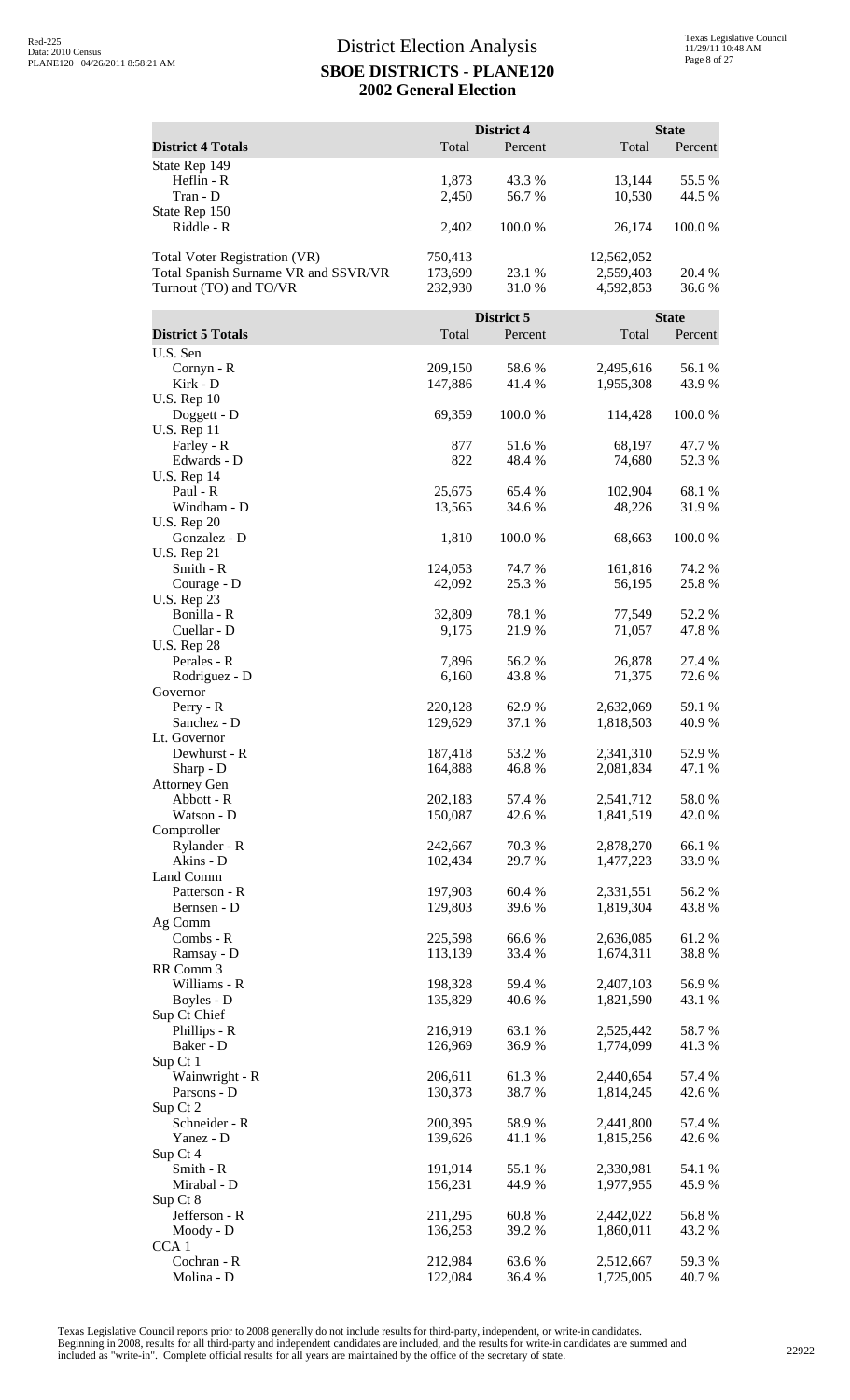|                                                  |                    | District 5       |                        | <b>State</b>      |
|--------------------------------------------------|--------------------|------------------|------------------------|-------------------|
| <b>District 5 Totals</b><br>CCA <sub>2</sub>     | Total              | Percent          | Total                  | Percent           |
| Womack - R<br>Montgomery - D                     | 207,344<br>137,575 | 60.1%<br>39.9%   | 2,462,859<br>1,828,170 | 57.4 %<br>42.6 %  |
| CCA <sub>3</sub><br>Price - R<br>Bull - D        | 208,519<br>119,474 | 63.6%<br>36.4 %  | 2,493,355<br>1,692,506 | 59.6 %<br>40.4 %  |
| SBOE <sub>1</sub><br>Munoz - R<br>Nunez - D      | 10,709<br>2,964    | 78.3%<br>21.7%   | 89,573<br>138,026      | 39.4 %<br>60.6%   |
| SBOE <sub>3</sub><br>Bernal - D<br>SBOE 5        | 9,576              | 100.0%           | 158,394                | 100.0%            |
| Montgomery - R<br>Howard - D<br>SBOE 10          | 160,310<br>102,708 | 61.0%<br>39.0 %  | 206,619<br>132,719     | 60.9%<br>39.1 %   |
| Thornton - R<br>SBOE 15                          | 11,254             | 100.0%           | 230,449                | 100.0%            |
| $Craig - R$<br>Schaeffer - D<br>State Sen 14     | 1,001<br>594       | 62.8%<br>37.2 %  | 201,851<br>94,703      | 68.1%<br>31.9%    |
| Bentzin - R<br>Barrientos - D<br>State Sen 18    | 26,053<br>51,470   | 33.6 %<br>66.4 % | 77,885<br>95,182       | 45.0%<br>55.0%    |
| Phipps - R<br>Armbrister - D                     | 2,640<br>4,460     | 37.2 %<br>62.8%  | 72,296<br>85,401       | 45.8%<br>54.2 %   |
| State Sen 19<br>Madla - D<br>State Sen 21        | 2,351              | 100.0%           | 76,644                 | 100.0%            |
| Zaffirini - D<br>State Sen 24<br>Fraser - R      | 9,338<br>28,057    | 100.0%<br>100.0% | 95,518<br>122,376      | 100.0%<br>100.0%  |
| State Sen 25<br>Wentworth - R                    | 133,839            | 69.2%            | 136,776                | 68.9%             |
| Sullivan - D<br>State Sen 26<br>Van De Putte - D | 59,602<br>6,149    | 30.8%<br>100.0%  | 61,877<br>74,137       | 31.1 %<br>100.0 % |
| State Rep 44<br>Kuempel - R<br>State Rep 45      | 17,007             | 100.0%           | 25,532                 | 100.0%            |
| Green - R<br>Rose - D<br>State Rep 46            | 18,295<br>18,628   | 49.5 %<br>50.5 % | 18,295<br>18,628       | 49.5 %<br>50.5 %  |
| Dukes - D<br>State Rep 47                        | 11,997             | 100.0%           | 19,253                 | 100.0%            |
| Keel - R<br>Martin - D<br>State Rep 48           | 22,792<br>13,614   | 62.6 %<br>37.4 % | 30,001<br>15,524       | 65.9%<br>34.1 %   |
| Baxter - R<br>Kitchen - D<br>State Rep 49        | 9,000<br>8,115     | 52.6 %<br>47.4 % | 25,309<br>21,928       | 53.6%<br>46.4 %   |
| Pacetti - R<br>Naishtat - D                      | 6,711<br>21,138    | 24.1 %<br>75.9%  | 9,095<br>27,384        | 24.9%<br>75.1 %   |
| State Rep 51<br>Rodriguez - D<br>State Rep 53    | 14,389             | 100.0%           | 14,389                 | 100.0%            |
| Hilderbran - R<br>State Rep 73<br>Casteel - R    | 19,537<br>31,166   | 100.0%<br>79.2 % | 31,665<br>35,314       | 100.0%<br>79.1 %  |
| Yanta - D<br>State Rep 117                       | 8,194              | 20.8 %           | 9,305                  | 20.9%             |
| Mercer - R<br>Prado - D<br>State Rep 118         | 4,237<br>1,363     | 75.7 %<br>24.3 % | 11,691<br>8,134        | 59.0%<br>41.0%    |
| Uresti - D<br>State Rep 119<br>Puente - D        | 4,257<br>3,695     | 100.0%<br>100.0% | 14,409<br>15,443       | 100.0%<br>100.0%  |
| State Rep 120<br>McClendon - D                   | 385                | 100.0%           | 15,267                 | 100.0%            |
| State Rep 121<br>Jones - R<br>State Rep 122      | 27,715             | 100.0%           | 30,703                 | 100.0%            |
| Corte - R<br>State Rep 123                       | 38,508             | 100.0%           | 39,031                 | 100.0%            |
| Barger - R<br>Villarreal - D                     | 2,571<br>1,596     | 61.7%<br>38.3%   | 8,084<br>14,453        | 35.9%<br>64.1 %   |

Texas Legislative Council reports prior to 2008 generally do not include results for third-party, independent, or write-in candidates.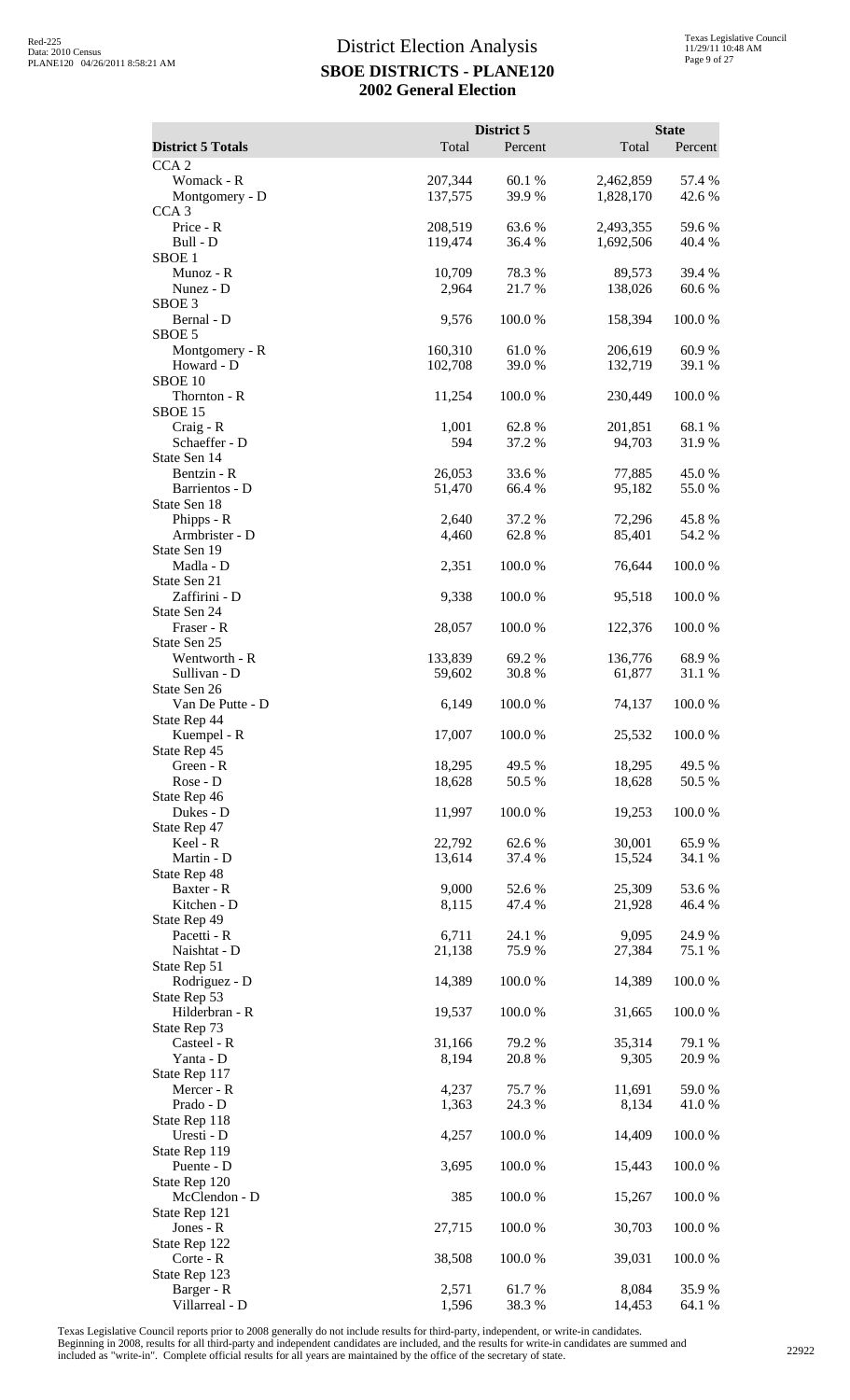|                                                                                                        |                               | District 5       |                                      | <b>State</b>    |
|--------------------------------------------------------------------------------------------------------|-------------------------------|------------------|--------------------------------------|-----------------|
| <b>District 5 Totals</b>                                                                               | Total                         | Percent          | Total                                | Percent         |
| State Rep 125<br>Balido - R<br>Castro - D                                                              | 2,549<br>1,895                | 57.4 %<br>42.6 % | 10,140<br>15,384                     | 39.7 %<br>60.3% |
| <b>Total Voter Registration (VR)</b><br>Total Spanish Surname VR and SSVR/VR<br>Turnout (TO) and TO/VR | 917,736<br>168,701<br>364,301 | 18.4 %<br>39.7 % | 12,562,052<br>2,559,403<br>4,592,853 | 20.4 %<br>36.6% |
|                                                                                                        |                               | District 6       |                                      | <b>State</b>    |
| <b>District 6 Totals</b>                                                                               | Total                         | Percent          | Total                                | Percent         |
| U.S. Sen                                                                                               |                               |                  |                                      |                 |
| Cornyn - R<br>Kirk - D                                                                                 | 196,357<br>101,816            | 65.9%<br>34.1 %  | 2,495,616<br>1,955,308               | 56.1 %<br>43.9% |
| U.S. Rep 7<br>Culberson - R<br>U.S. Rep 8                                                              | 90,449                        | 100.0%           | 96,795                               | 100.0%          |
| Brady - R<br><b>U.S. Rep 18</b>                                                                        | 51,591                        | 100.0%           | 140,575                              | 100.0%          |
| Abbott - R                                                                                             | 15,728                        | 43.9%            | 27,980                               | 22.0%           |
| Jackson Lee - D<br><b>U.S. Rep 25</b>                                                                  | 20,133                        | 56.1 %           | 99,161                               | 78.0%           |
| Reiser - R                                                                                             | 24,440                        | 53.3 %           | 50,041                               | 44.0 %          |
| Bell - D<br><b>U.S. Rep 29</b>                                                                         | 21,419                        | 46.7%            | 63,590                               | 56.0%           |
| Green - D<br><b>U.S. Rep 31</b>                                                                        | 1,729                         | 100.0%           | 55,760                               | 100.0%          |
| Carter - R<br>Bagley - D                                                                               | 25,225<br>6,331               | 79.9 %<br>20.1 % | 111,556<br>44,183                    | 71.6%<br>28.4 % |
| Governor<br>Perry - R                                                                                  | 205,637                       | 69.1 %           | 2,632,069                            | 59.1 %          |
| Sanchez - D<br>Lt. Governor                                                                            | 92,163                        | 30.9%            | 1,818,503                            | 40.9%           |
| Dewhurst - R                                                                                           | 188,213                       | 63.6%            | 2,341,310                            | 52.9%           |
| Sharp - D<br><b>Attorney Gen</b>                                                                       | 107,510                       | 36.4 %           | 2,081,834                            | 47.1 %          |
| Abbott - R<br>Watson - D                                                                               | 204,200<br>90,310             | 69.3%<br>30.7%   | 2,541,712<br>1,841,519               | 58.0%<br>42.0%  |
| Comptroller                                                                                            |                               |                  |                                      |                 |
| Rylander - R<br>Akins - D                                                                              | 222,083<br>71,078             | 75.8%<br>24.2 %  | 2,878,270<br>1,477,223               | 66.1 %<br>33.9% |
| Land Comm                                                                                              |                               |                  |                                      |                 |
| Patterson - R<br>Bernsen - D                                                                           | 190,895<br>88,805             | 68.2%<br>31.8%   | 2,331,551<br>1,819,304               | 56.2%<br>43.8%  |
| Ag Comm                                                                                                |                               |                  |                                      |                 |
| Combs - R                                                                                              | 203,822                       | 70.9%            | 2,636,085                            | 61.2%           |
| Ramsay - D<br>RR Comm 3                                                                                | 83,554                        | 29.1 %           | 1,674,311                            | 38.8%           |
| Williams - R                                                                                           | 197,758                       | 69.3 %           | 2,407,103                            | 56.9%           |
| Boyles - D<br>Sup Ct Chief                                                                             | 87,439                        | 30.7%            | 1,821,590                            | 43.1 %          |
| Phillips - R                                                                                           | 204,818                       | 69.9%            | 2,525,442                            | 58.7%           |
| Baker - D                                                                                              | 88,160                        | 30.1 %           | 1,774,099                            | 41.3%           |
| Sup Ct 1<br>Wainwright - R                                                                             | 197,608                       | 69.2 %           | 2,440,654                            | 57.4 %          |
| Parsons - D                                                                                            | 88,083                        | 30.8%            | 1,814,245                            | 42.6 %          |
| Sup Ct 2<br>Schneider - R                                                                              | 198,104                       | 68.8%            | 2,441,800                            | 57.4 %          |
| Yanez - D                                                                                              | 89,743                        | 31.2%            | 1,815,256                            | 42.6 %          |
| Sup Ct 4                                                                                               |                               |                  |                                      |                 |
| Smith - R<br>Mirabal - D                                                                               | 177,625<br>112,027            | 61.3%<br>38.7%   | 2,330,981<br>1,977,955               | 54.1 %<br>45.9% |
| Sup Ct 8                                                                                               |                               |                  |                                      |                 |
| Jefferson - R<br>Moody - D                                                                             | 197,226<br>91,890             | 68.2%<br>31.8%   | 2,442,022<br>1,860,011               | 56.8%<br>43.2 % |
| CCA <sub>1</sub>                                                                                       |                               |                  |                                      |                 |
| Cochran - R                                                                                            | 198,917                       | 70.2 %           | 2,512,667                            | 59.3%           |
| Molina - D<br>CCA <sub>2</sub>                                                                         | 84,248                        | 29.8%            | 1,725,005                            | 40.7%           |
| Womack - R                                                                                             | 197,087                       | 68.6%            | 2,462,859                            | 57.4 %          |
| Montgomery - D                                                                                         | 90,196                        | 31.4 %           | 1,828,170                            | 42.6 %          |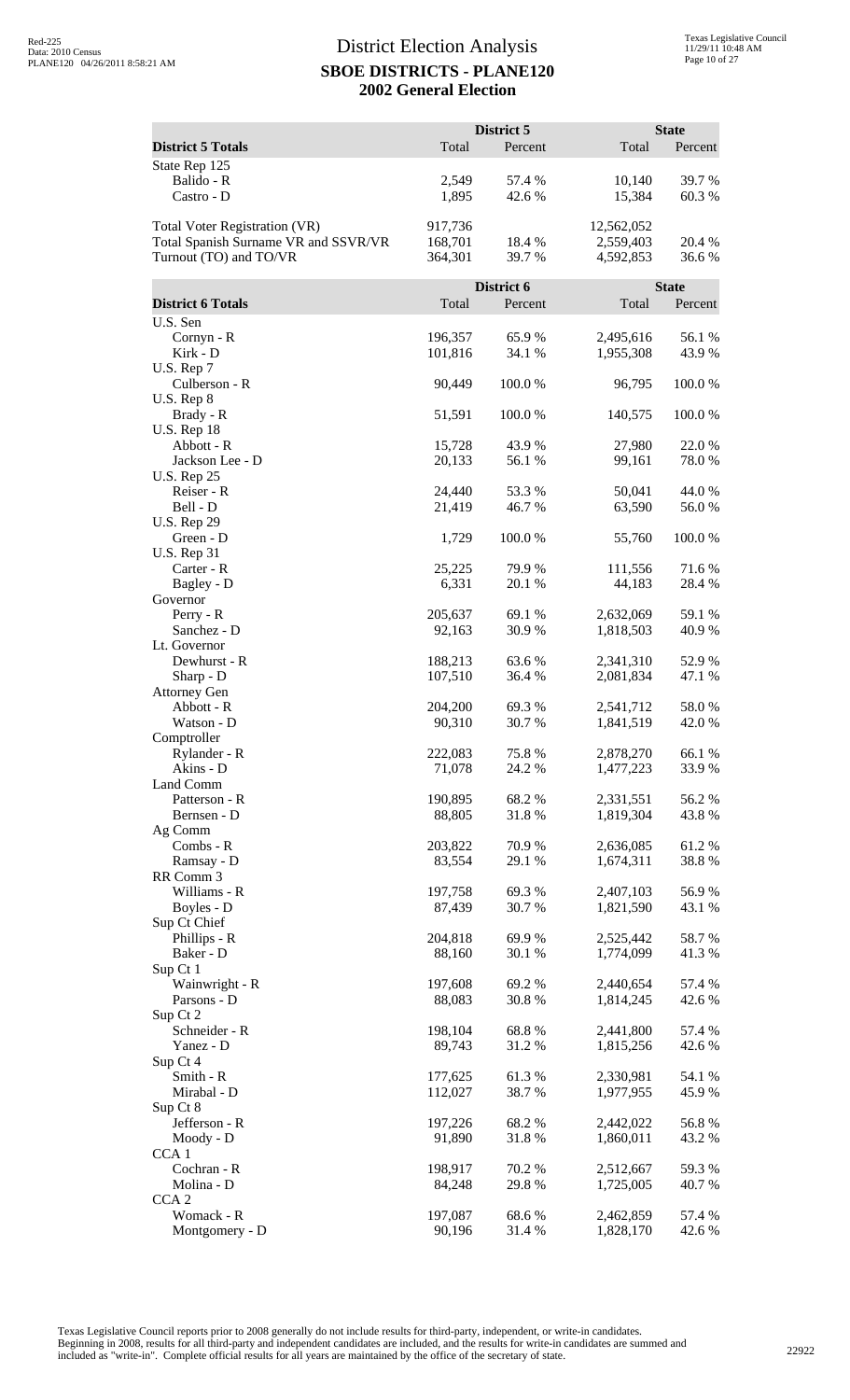|                                      |                   | District 6       |                        | <b>State</b>     |
|--------------------------------------|-------------------|------------------|------------------------|------------------|
| <b>District 6 Totals</b>             | Total             | Percent          | Total                  | Percent          |
| CCA <sub>3</sub>                     |                   |                  |                        |                  |
| Price - R<br>Bull - D                | 197,174<br>82,866 | 70.4 %<br>29.6%  | 2,493,355<br>1,692,506 | 59.6%<br>40.4 %  |
| SBOE <sub>4</sub>                    |                   |                  |                        |                  |
| Allen - D                            | 3,225             | 100.0%           | 167,419                | 100.0%           |
| SBOE 6                               |                   |                  |                        |                  |
| $Leo - R$                            | 201,582           | 100.0%           | 214,678                | 100.0%           |
| SBOE 7                               |                   |                  |                        |                  |
| Bradley - R                          | 7,294             | 76.6%            | 170,660                | 58.8%            |
| Hargrove - D<br>State Sen 6          | 2,234             | 23.4 %           | 119,680                | 41.2%            |
| Gallegos - D                         | 6,276             | 100.0%           | 54,130                 | 100.0%           |
| State Sen 7                          |                   |                  |                        |                  |
| Lindsay - R                          | 125,065           | 100.0%           | 139,827                | 100.0%           |
| State Sen 13                         |                   |                  |                        |                  |
| Ellis - D                            | 20,751            | 100.0%           | 107,897                | 100.0%           |
| State Sen 15                         |                   |                  |                        |                  |
| Wolfe - R<br>Whitmire - D            | 18,122<br>15,667  | 53.6%<br>46.4 %  | 41,003<br>62,458       | 39.6%<br>60.4%   |
| State Sen 17                         |                   |                  |                        |                  |
| Janek - R                            | 41,992            | 64.4 %           | 88,392                 | 61.4%            |
| Harrison - D                         | 23,207            | 35.6%            | 55,502                 | 38.6%            |
| State Rep 126                        |                   |                  |                        |                  |
| Hamric - R                           | 21,850            | 100.0%           | 24,197                 | 100.0%           |
| State Rep 130                        |                   |                  |                        |                  |
| Van Arsdale - R                      | 28,895            | 100.0%           | 29,652                 | 100.0%           |
| State Rep 132<br>Callegari - R       | 12,171            | 100.0%           | 21,079                 | 100.0%           |
| State Rep 133                        |                   |                  |                        |                  |
| Nixon - R                            | 14,817            | 66.8%            | 15,189                 | 65.1 %           |
| Amadi - D                            | 7,378             | 33.2 %           | 8,128                  | 34.9%            |
| State Rep 134                        |                   |                  |                        |                  |
| Wong - $R$                           | 24,241            | 53.2 %           | 24,520                 | 53.1 %           |
| Danburg - D                          | 21,315            | 46.8%            | 21,645                 | 46.9%            |
| State Rep 135<br>Elkins - R          | 16,755            | 71.8%            | 17,186                 | 70.2 %           |
| Krebs - D                            | 6,569             | 28.2%            | 7,280                  | 29.8%            |
| State Rep 136                        |                   |                  |                        |                  |
| Woolley - R                          | 31,763            | 100.0%           | 31,763                 | 100.0%           |
| State Rep 137                        |                   |                  |                        |                  |
| Roberts - R                          | 5,200             | 45.2 %           | 5,200                  | 45.2 %           |
| Hochberg - D                         | 6,292             | 54.8%            | 6,292                  | 54.8%            |
| State Rep 138                        |                   |                  |                        |                  |
| Bohac - R<br>Yarbrough - D           | 8,874<br>5,322    | 62.5 %<br>37.5 % | 14,682<br>10,026       | 59.4 %<br>40.6 % |
| State Rep 139                        |                   |                  |                        |                  |
| Turner - D                           | 219               | 100.0%           | 18,559                 | 100.0 %          |
| State Rep 146                        |                   |                  |                        |                  |
| Edwards - D                          | 4,325             | 100.0%           | 24,558                 | 100.0%           |
| State Rep 147                        |                   |                  |                        |                  |
| Coleman - D                          | 2,394             | 100.0%           | 21,253                 | 100.0 %          |
| State Rep 148                        |                   |                  |                        |                  |
| Farrar - D<br>State Rep 149          | 10,369            | 100.0%           | 14,633                 | 100.0%           |
| Heflin - R                           | 11,271            | 58.2 %           | 13,144                 | 55.5 %           |
| Tran - D                             | 8,080             | 41.8%            | 10,530                 | 44.5 %           |
| State Rep 150                        |                   |                  |                        |                  |
| Riddle - R                           | 17,186            | 100.0%           | 26,174                 | 100.0 %          |
|                                      |                   |                  |                        |                  |
| Total Voter Registration (VR)        | 804,216           |                  | 12,562,052             |                  |
| Total Spanish Surname VR and SSVR/VR | 94,862            | 11.8 %<br>38.4 % | 2,559,403              | 20.4 %           |
| Turnout (TO) and TO/VR               | 308,513           |                  | 4,592,853              | 36.6 %           |
|                                      |                   | District 7       |                        | <b>State</b>     |
| <b>District 7 Totals</b>             | Total             | Percent          | Total                  | Percent          |

**District 7 Totals Total Percent** Total Percent Total Percent U.S. Sen Cornyn - R<br>
Kirk - D<br>
173,121 57.0 % 2,495,616 56.1 %<br>
130,532 43.0 % 1,955,308 43.9 % 1,955,308 U.S. Rep 2 Brookshire - R 21,465 35.3 % 53,519 38.6 %<br>
Turner - D 39,355 64.7 % 85,186 61.4 % Turner - D 39,355 64.7 % 85,186 61.4 % U.S. Rep 9 Williams - R 6.4 and 59,634 59,634 **40.7** % Lampson - D 77,088 63.4 % 86,710 59.3 %

Texas Legislative Council reports prior to 2008 generally do not include results for third-party, independent, or write-in candidates.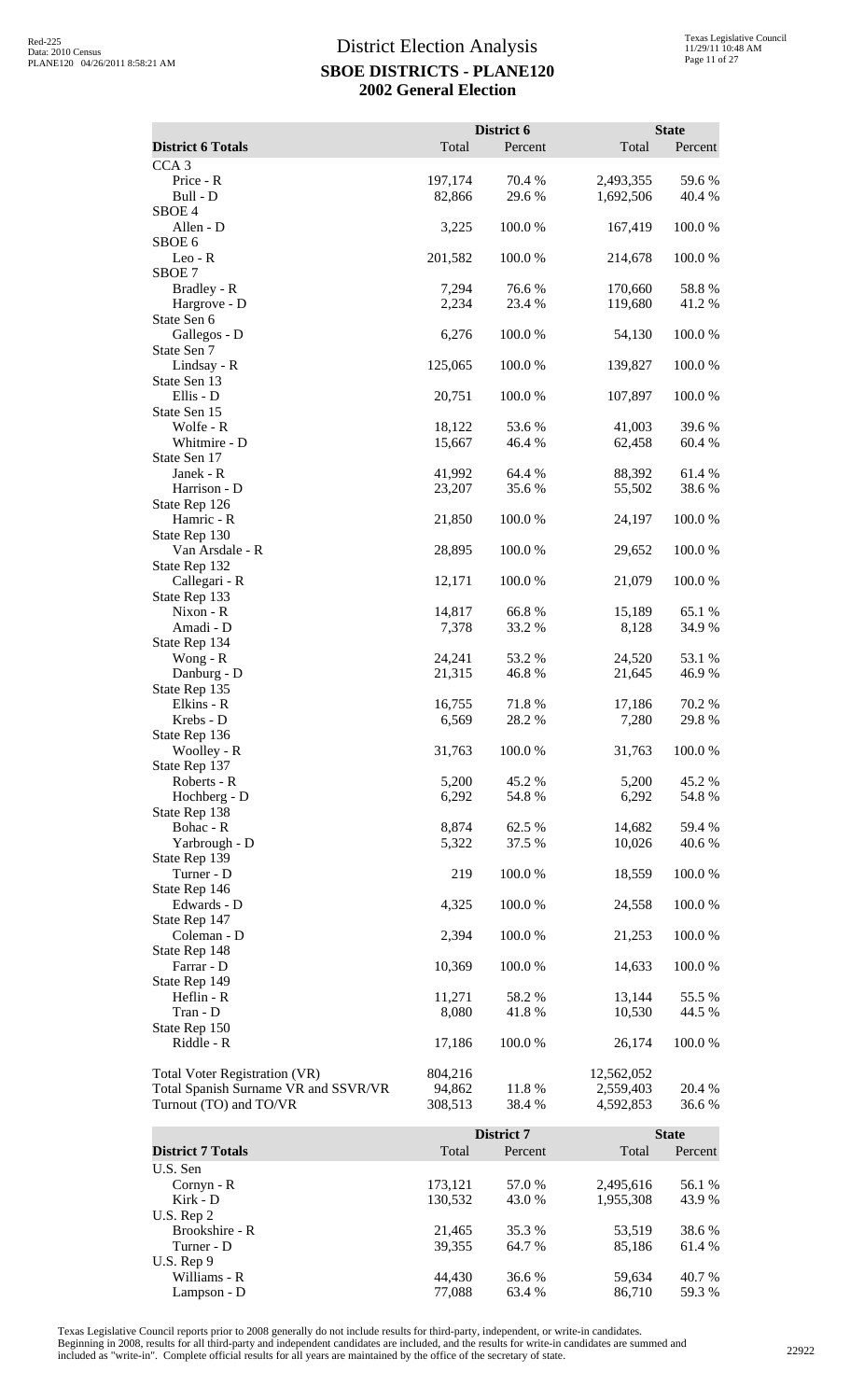| <b>District 7 Totals</b>          | Total              | District 7<br>Percent | Total                  | <b>State</b><br>Percent |
|-----------------------------------|--------------------|-----------------------|------------------------|-------------------------|
| <b>U.S. Rep 14</b>                |                    |                       |                        |                         |
| Paul - R                          | 8,080              | 66.4 %                | 102,904                | 68.1%                   |
| Windham - D<br><b>U.S. Rep 22</b> | 4,089              | 33.6%                 | 48,226                 | 31.9%                   |
| Delay - R                         | 71,578             | 66.1 %                | 100,499                | 64.3%                   |
| Riley - D                         | 36,762             | 33.9%                 | 55,716                 | 35.7%                   |
| Governor<br>Perry - R             | 180,572            | 59.5 %                | 2,632,069              | 59.1 %                  |
| Sanchez - D                       | 123,152            | 40.5 %                | 1,818,503              | 40.9%                   |
| Lt. Governor                      |                    |                       |                        |                         |
| Dewhurst - R<br>Sharp - D         | 161,001<br>141,488 | 53.2 %<br>46.8%       | 2,341,310<br>2,081,834 | 52.9%<br>47.1 %         |
| <b>Attorney Gen</b>               |                    |                       |                        |                         |
| Abbott - R                        | 173,893            | 58.1 %                | 2,541,712              | 58.0%                   |
| Watson - D<br>Comptroller         | 125,260            | 41.9 %                | 1,841,519              | 42.0 %                  |
| Rylander - R                      | 194,728            | 64.9 %                | 2,878,270              | 66.1%                   |
| Akins - D                         | 105,090            | 35.1 %                | 1,477,223              | 33.9%                   |
| Land Comm                         |                    |                       |                        |                         |
| Patterson - R<br>Bernsen - D      | 148,976<br>143,585 | 50.9%<br>49.1 %       | 2,331,551<br>1,819,304 | 56.2%<br>43.8%          |
| Ag Comm                           |                    |                       |                        |                         |
| Combs - R                         | 176,629            | 59.7 %                | 2,636,085              | 61.2%                   |
| Ramsay - D<br>RR Comm 3           | 119,427            | 40.3%                 | 1,674,311              | 38.8%                   |
| Williams - R                      | 164,591            | 56.4 %                | 2,407,103              | 56.9%                   |
| Boyles - D                        | 127,300            | 43.6%                 | 1,821,590              | 43.1 %                  |
| Sup Ct Chief<br>Phillips - R      |                    | 57.5 %                |                        | 58.7%                   |
| Baker - D                         | 169,440<br>125,081 | 42.5 %                | 2,525,442<br>1,774,099 | 41.3%                   |
| Sup Ct 1                          |                    |                       |                        |                         |
| Wainwright - R                    | 164,156            | 56.3%                 | 2,440,654              | 57.4 %                  |
| Parsons - D<br>Sup Ct 2           | 127,262            | 43.7 %                | 1,814,245              | 42.6 %                  |
| Schneider - R                     | 167,005            | 57.2 %                | 2,441,800              | 57.4 %                  |
| Yanez - D                         | 124,979            | 42.8%                 | 1,815,256              | 42.6%                   |
| Sup Ct 4<br>Smith - R             | 160,194            | 54.4 %                | 2,330,981              | 54.1 %                  |
| Mirabal - D                       | 134,013            | 45.6 %                | 1,977,955              | 45.9%                   |
| Sup Ct 8                          |                    |                       |                        |                         |
| Jefferson - R<br>Moody - D        | 165,460<br>128,185 | 56.3%<br>43.7%        | 2,442,022<br>1,860,011 | 56.8%<br>43.2 %         |
| CCA <sub>1</sub>                  |                    |                       |                        |                         |
| Cochran - R                       | 168,454            | 58.2%                 | 2,512,667              | 59.3 %                  |
| Molina - D<br>CCA <sub>2</sub>    | 120,748            | 41.8%                 | 1,725,005              | 40.7 %                  |
| Womack - R                        | 167,774            | 57.3 %                | 2,462,859              | 57.4 %                  |
| Montgomery - D                    | 124,961            | 42.7 %                | 1,828,170              | 42.6 %                  |
| CCA <sub>3</sub>                  |                    |                       |                        |                         |
| Price - R<br>Bull - D             | 169,013<br>118,650 | 58.8%<br>41.2%        | 2,493,355<br>1,692,506 | 59.6%<br>40.4 %         |
| SBOE 7                            |                    |                       |                        |                         |
| Bradley - R                       | 80,173             | 51.2%                 | 170,660                | 58.8%                   |
| Hargrove - D<br>SBOE <sub>8</sub> | 76,449             | 48.8%                 | 119,680                | 41.2%                   |
| Bauer - R                         | 38,506             | 100.0 %               | 227,297                | 100.0%                  |
| SBOE 10                           |                    |                       |                        |                         |
| Thornton - R<br>State Sen 3       | 55,922             | 100.0%                | 230,449                | 100.0%                  |
| Staples - R                       | 20,174             | 100.0%                | 120,256                | 100.0%                  |
| State Sen 4                       |                    |                       |                        |                         |
| Williams - R<br>Smith - D         | 39,432<br>39,851   | 49.7 %<br>50.3%       | 97,237<br>55,808       | 63.5 %<br>36.5 %        |
| State Sen 11                      |                    |                       |                        |                         |
| Jackson - R                       | 55,563             | 100.0%                | 103,235                | 100.0%                  |
| State Sen 13                      |                    |                       |                        |                         |
| Ellis - D<br>State Sen 17         | 852                | 100.0 %               | 107,897                | 100.0%                  |
| Janek - R                         | 40,287             | 58.8%                 | 88,392                 | 61.4 %                  |
| Harrison - D                      | 28,276             | 41.2 %                | 55,502                 | 38.6%                   |
| State Sen 18<br>Phipps - R        | 21,566             | 64.7 %                | 72,296                 | 45.8%                   |
| Armbrister - D                    | 11,783             | 35.3 %                | 85,401                 | 54.2 %                  |
| State Rep 9                       |                    |                       |                        |                         |
| Christian - R                     | 6,960              | 53.3 %                | 17,823                 | 54.9%                   |

Texas Legislative Council reports prior to 2008 generally do not include results for third-party, independent, or write-in candidates.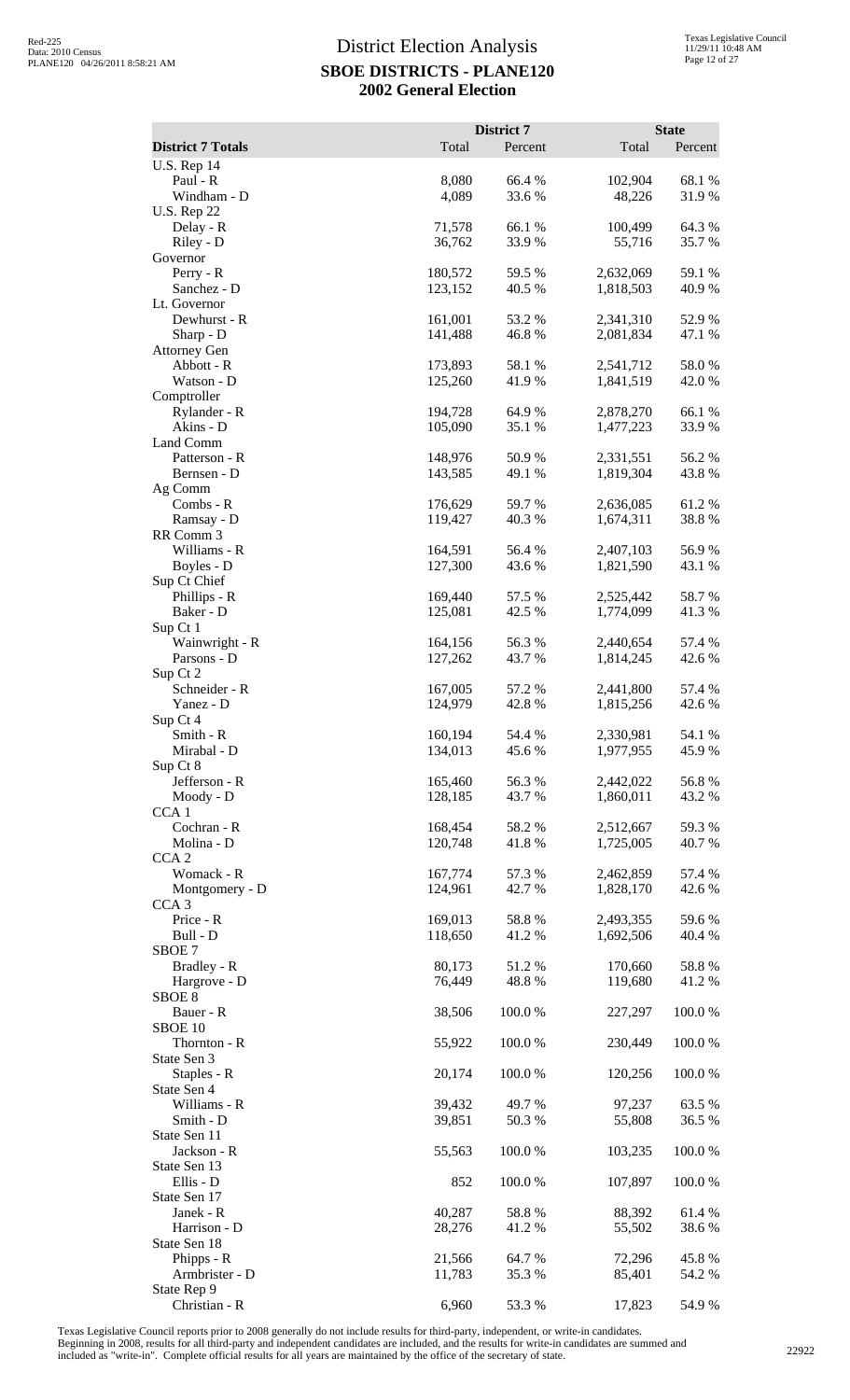|                                      |         | District 7 |            | <b>State</b> |
|--------------------------------------|---------|------------|------------|--------------|
| <b>District 7 Totals</b>             | Total   | Percent    | Total      | Percent      |
| State Rep 9                          |         |            |            |              |
| Moore - D                            | 6,103   | 46.7%      | 14,651     | 45.1 %       |
| State Rep 12                         |         |            |            |              |
| Ingle - $R$                          | 1,919   | 43.6 %     | 12,736     | 38.9%        |
| McReynolds - D                       | 2,484   | 56.4 %     | 19,985     | 61.1 %       |
| State Rep 18                         |         |            |            |              |
| Shauberger - R                       | 5,916   | 46.5 %     | 13,013     | 46.9%        |
| Ellis - D                            | 6,797   | 53.5%      | 14,705     | 53.1 %       |
| State Rep 19                         |         |            |            |              |
| Hamilton - R                         | 16,248  | 55.7%      | 16,248     | 55.7 %       |
| Clayton - D                          | 12,930  | 44.3 %     | 12,930     | 44.3 %       |
| State Rep 21                         |         |            |            |              |
| Kimler - R                           | 10,031  | 30.3%      | 10,031     | 30.3%        |
| Ritter - D                           | 23,108  | 69.7%      | 23,108     | 69.7%        |
| State Rep 22                         |         |            |            |              |
| Deshotel - D                         | 20,218  | 100.0%     | 20,218     | 100.0%       |
| State Rep 23                         |         |            |            |              |
| Eiland - D                           | 23,267  | 100.0%     | 23,267     | 100.0%       |
| State Rep 24                         |         |            |            |              |
| Taylor - R                           | 20,673  | 58.4%      | 20,673     | 58.4%        |
| Buzbee - D                           | 14,746  | 41.6%      | 14,746     | 41.6%        |
| State Rep 25                         |         |            |            |              |
| Bonnen - R                           | 19,148  | 69.0%      | 19,148     | 69.0%        |
| Ertell - D                           | 8,592   | 31.0%      | 8,592      | 31.0 %       |
| State Rep 26                         |         |            |            |              |
| Howard - R                           | 26,901  | 100.0%     | 26,994     | 100.0%       |
| State Rep 27                         |         |            |            |              |
| Rubal - R                            | 8,990   | 58.9%      | 12,034     | 37.3 %       |
| Olivo - D                            | 6,268   | 41.1 %     | 20,200     | 62.7%        |
| State Rep 28                         |         |            |            |              |
| Hegar - R                            | 13,269  | 100.0%     | 25,226     | 100.0%       |
| State Rep 29                         |         |            |            |              |
| Dawson - R                           | 16,060  | 66.4%      | 18,738     | 57.7 %       |
| Uher - D                             | 8,137   | 33.6%      | 13,745     | 42.3 %       |
| <b>Total Voter Registration (VR)</b> | 882,457 |            | 12,562,052 |              |
| Total Spanish Surname VR and SSVR/VR | 79,793  | 9.0%       | 2,559,403  | 20.4 %       |
| Turnout (TO) and TO/VR               | 314,784 | 35.7 %     | 4,592,853  | 36.6%        |

|                          |         | <b>District 8</b> |           |         |
|--------------------------|---------|-------------------|-----------|---------|
| <b>District 8 Totals</b> | Total   | Percent           | Total     | Percent |
| U.S. Sen                 |         |                   |           |         |
| Cornyn - R               | 186,245 | 68.9%             | 2,495,616 | 56.1 %  |
| Kirk - D                 | 84,043  | 31.1 %            | 1,955,308 | 43.9%   |
| U.S. Rep 2               |         |                   |           |         |
| Brookshire - R           | 21,104  | 44.0 %            | 53,519    | 38.6%   |
| Turner - D               | 26,835  | 56.0%             | 85,186    | 61.4%   |
| U.S. Rep 7               |         |                   |           |         |
| Culberson - R            | 4,900   | 100.0%            | 96,795    | 100.0%  |
| U.S. Rep 8               |         |                   |           |         |
| Brady - R                | 86,462  | 100.0%            | 140,575   | 100.0%  |
| U.S. Rep 9               |         |                   |           |         |
| Williams - R             | 14,492  | 62.0 %            | 59,634    | 40.7%   |
| Lampson - D              | 8,882   | 38.0%             | 86,710    | 59.3%   |
| <b>U.S. Rep 22</b>       |         |                   |           |         |
| Delay - R                | 24,814  | 68.4%             | 100,499   | 64.3 %  |
| Riley - D                | 11,463  | 31.6%             | 55,716    | 35.7%   |
| <b>U.S. Rep 25</b>       |         |                   |           |         |
| Reiser - R               | 11,668  | 54.5 %            | 50,041    | 44.0%   |
| Bell - D                 | 9,727   | 45.5 %            | 63,590    | 56.0%   |
| <b>U.S. Rep 31</b>       |         |                   |           |         |
| Carter - R               | 23,886  | 72.6 %            | 111,556   | 71.6 %  |
| Bagley - D               | 8,995   | 27.4 %            | 44,183    | 28.4 %  |
| Governor                 |         |                   |           |         |
| Perry - R                | 195,402 | 71.8%             | 2,632,069 | 59.1 %  |
| Sanchez - D              | 76,579  | 28.2 %            | 1,818,503 | 40.9 %  |
| Lt. Governor             |         |                   |           |         |
| Dewhurst - R             | 177,876 | 65.7%             | 2,341,310 | 52.9%   |
| Sharp - D                | 92,758  | 34.3 %            | 2,081,834 | 47.1 %  |
| <b>Attorney Gen</b>      |         |                   |           |         |
| Abbott - R               | 190,174 | 71.0%             | 2,541,712 | 58.0%   |
| Watson - D               | 77,634  | 29.0 %            | 1,841,519 | 42.0%   |
| Comptroller              |         |                   |           |         |
| Rylander - R             | 207,311 | 77.3 %            | 2,878,270 | 66.1%   |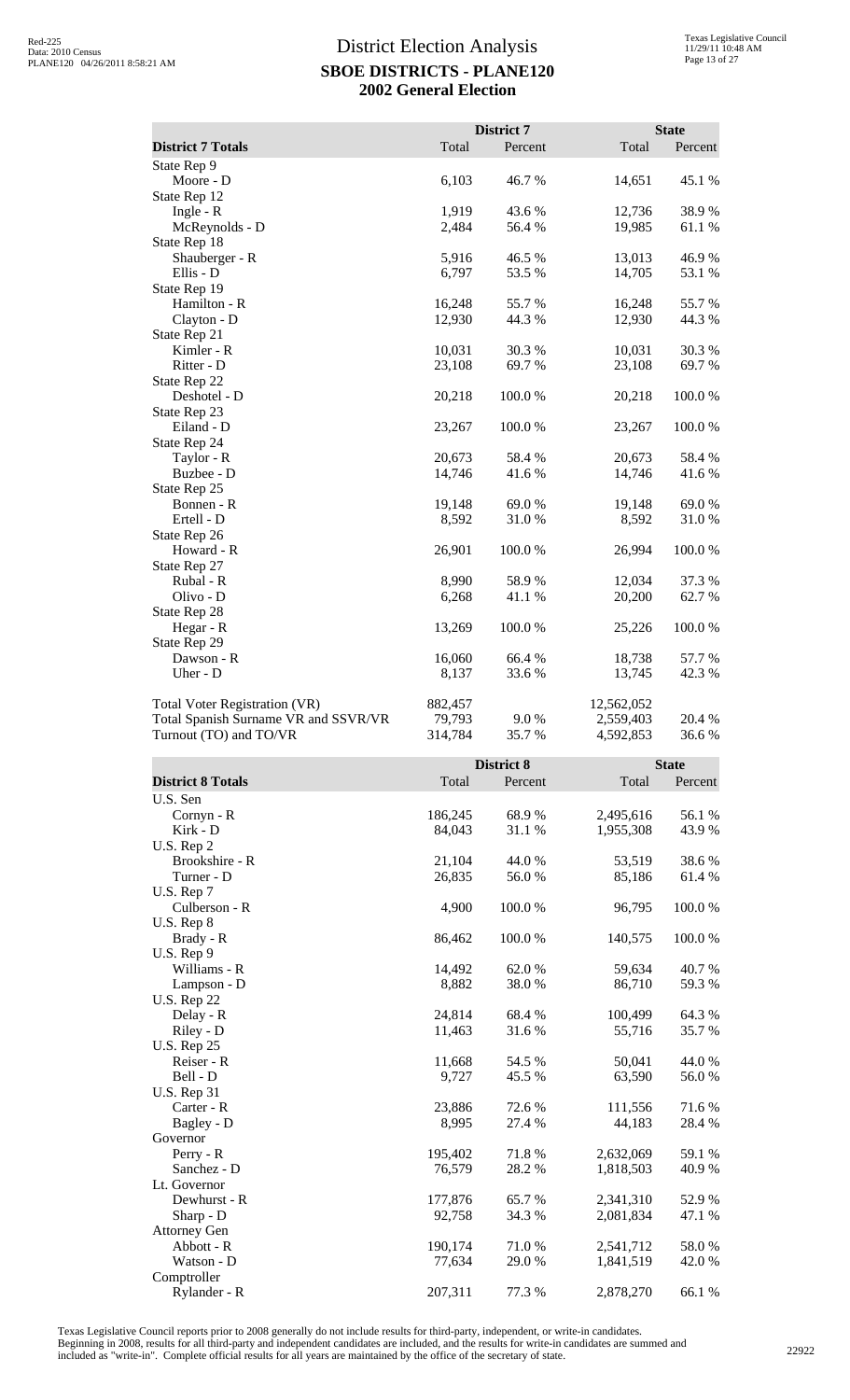| <b>District 8 Totals</b>        | Total             | District 8<br>Percent | Total                  | <b>State</b><br>Percent |
|---------------------------------|-------------------|-----------------------|------------------------|-------------------------|
| Comptroller                     |                   |                       |                        |                         |
| Akins - D                       | 61,006            | 22.7 %                | 1,477,223              | 33.9%                   |
| Land Comm<br>Patterson - R      | 178,731           | 69.3%                 | 2,331,551              | 56.2%                   |
| Bernsen - D                     | 79,328            | 30.7%                 | 1,819,304              | 43.8%                   |
| Ag Comm<br>Combs - R            | 192,811           | 72.9%                 | 2,636,085              | 61.2%                   |
| Ramsay - D                      | 71,803            | 27.1 %                | 1,674,311              | 38.8%                   |
| RR Comm 3<br>Williams - R       |                   | 70.0%                 |                        |                         |
| Boyles - D                      | 182,970<br>78,594 | 30.0 %                | 2,407,103<br>1,821,590 | 56.9%<br>43.1 %         |
| Sup Ct Chief                    |                   |                       |                        |                         |
| Phillips - R<br>Baker - D       | 188,337<br>76,332 | 71.2 %<br>28.8%       | 2,525,442<br>1,774,099 | 58.7%<br>41.3%          |
| Sup Ct 1                        |                   |                       |                        |                         |
| Wainwright - R<br>Parsons - D   | 182,518<br>78,445 | 69.9 %<br>30.1 %      | 2,440,654              | 57.4 %<br>42.6 %        |
| Sup Ct 2                        |                   |                       | 1,814,245              |                         |
| Schneider - R                   | 184,831           | 70.8%                 | 2,441,800              | 57.4 %                  |
| Yanez - D<br>Sup Ct 4           | 76,198            | 29.2 %                | 1,815,256              | 42.6 %                  |
| Smith - R                       | 175,188           | 66.5 %                | 2,330,981              | 54.1 %                  |
| Mirabal - D<br>Sup Ct 8         | 88,372            | 33.5 %                | 1,977,955              | 45.9%                   |
| Jefferson - R                   | 183,087           | 69.6 %                | 2,442,022              | 56.8%                   |
| Moody - D                       | 79,803            | 30.4 %                | 1,860,011              | 43.2 %                  |
| CCA <sub>1</sub><br>Cochran - R | 187,749           | 72.3 %                | 2,512,667              | 59.3%                   |
| Molina - D                      | 72,035            | 27.7 %                | 1,725,005              | 40.7%                   |
| CCA <sub>2</sub><br>Womack - R  |                   | 70.2 %                |                        | 57.4 %                  |
| Montgomery - D                  | 184,294<br>78,367 | 29.8%                 | 2,462,859<br>1,828,170 | 42.6 %                  |
| CCA <sub>3</sub>                |                   |                       |                        |                         |
| Price - R<br>Bull - D           | 185,672<br>71,457 | 72.2 %<br>27.8 %      | 2,493,355<br>1,692,506 | 59.6%<br>40.4 %         |
| SBOE <sub>4</sub>               |                   |                       |                        |                         |
| Allen - D<br>SBOE <sub>6</sub>  | 703               | 100.0%                | 167,419                | 100.0%                  |
| $Leo - R$                       | 9,762             | 100.0%                | 214,678                | 100.0%                  |
| SBOE <sub>7</sub>               |                   |                       |                        |                         |
| Bradley - R<br>Hargrove - D     | 75,609<br>34,518  | 68.7%<br>31.3%        | 170,660<br>119,680     | 58.8%<br>41.2%          |
| SBOE <sub>8</sub>               |                   |                       |                        |                         |
| Bauer - R<br>SBOE 9             | 72,691            | 100.0%                | 227,297                | 100.0%                  |
| McLeroy - R                     | 29,060            | 63.2%                 | 193,313                | 63.3%                   |
| Woodard - D                     | 16,892            | 36.8%                 | 111,839                | 36.7%                   |
| State Sen 3<br>Staples - R      | 36,212            | 100.0%                | 120,256                | 100.0%                  |
| State Sen 4                     |                   |                       |                        |                         |
| Williams - R<br>Smith - D       | 57,805<br>15,957  | 78.4 %<br>21.6 %      | 97,237<br>55,808       | 63.5 %<br>36.5 %        |
| State Sen 5                     |                   |                       |                        |                         |
| Ogden - R                       | 40,521            | 100.0%                | 122,097                | 100.0%                  |
| State Sen 6<br>Gallegos - D     | 2,164             | 100.0%                | 54,130                 | 100.0%                  |
| State Sen 7                     |                   |                       |                        |                         |
| Lindsay - R<br>State Sen 11     | 11,353            | 100.0%                | 139,827                | 100.0%                  |
| Jackson - R                     | 45,124            | 100.0%                | 103,235                | 100.0%                  |
| State Sen 15<br>Wolfe - R       | 7,228             | 53.6%                 | 41,003                 | 39.6%                   |
| Whitmire - D                    | 6,250             | 46.4 %                | 62,458                 | 60.4%                   |
| State Sen 17                    |                   |                       |                        |                         |
| Janek - R<br>Harrison - D       | 4,076<br>1,907    | 68.1 %<br>31.9%       | 88,392<br>55,502       | 61.4%<br>38.6%          |
| State Rep 11                    |                   |                       |                        |                         |
| Hopson - D<br>State Rep 12      | 3,786             | 100.0%                | 21,157                 | 100.0%                  |
| Ingle - $R$                     | 4,238             | 44.9%                 | 12,736                 | 38.9%                   |
| McReynolds - D                  | 5,192             | 55.1 %                | 19,985                 | 61.1%                   |
| State Rep 13<br>Kolkhorst - R   | 11,330            | 100.0%                | 24,161                 | 100.0%                  |
| State Rep 14                    |                   |                       |                        |                         |
| Brown - R                       | 20,951            | 100.0%                | 20,951                 | 100.0%                  |

Texas Legislative Council reports prior to 2008 generally do not include results for third-party, independent, or write-in candidates.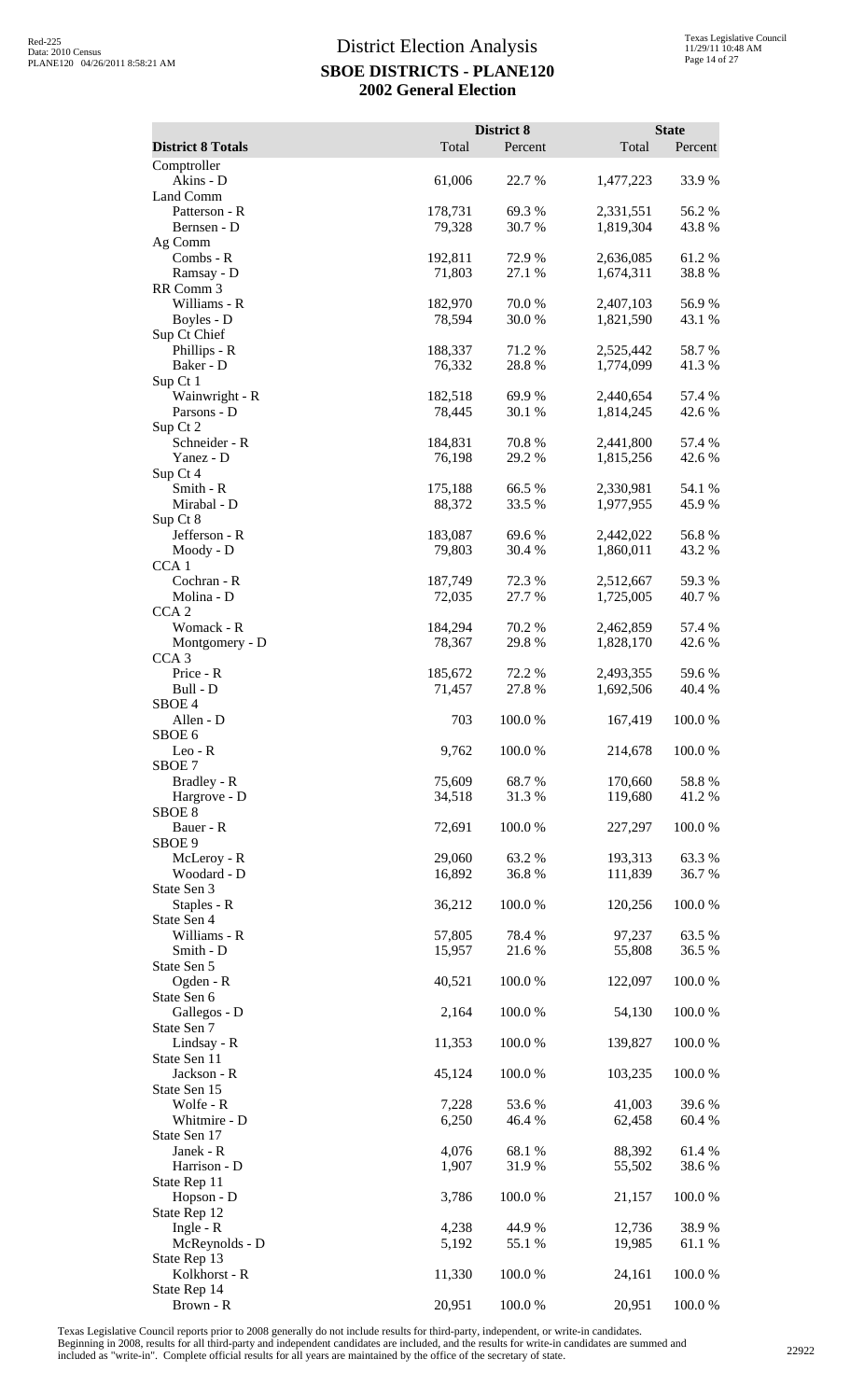|                                      |         | District 8 |            | <b>State</b> |
|--------------------------------------|---------|------------|------------|--------------|
| <b>District 8 Totals</b>             | Total   | Percent    | Total      | Percent      |
| State Rep 15                         |         |            |            |              |
| Eissler - R                          | 33,108  | 100.0%     | 33,108     | 100.0%       |
| State Rep 16                         |         |            |            |              |
| Hope - R                             | 24,514  | 100.0%     | 24,514     | 100.0%       |
| State Rep 17                         |         |            |            |              |
| Killgore - R                         | 602     | 40.2 %     | 16,022     | 42.6 %       |
| $Cook - D$                           | 894     | 59.8%      | 21,630     | 57.4 %       |
| State Rep 18                         |         |            |            |              |
| Shauberger - R                       | 7,097   | 47.3 %     | 13,013     | 46.9%        |
| Ellis - D                            | 7,908   | 52.7%      | 14,705     | 53.1 %       |
| State Rep 127                        |         |            |            |              |
| Crabb - R                            | 27,243  | 100.0%     | 28,214     | 100.0%       |
| State Rep 128                        |         |            |            |              |
| Smith - R                            | 16,421  | $100.0~\%$ | 16,421     | 100.0%       |
| State Rep 129                        |         |            |            |              |
| Davis - R                            | 25,894  | 100.0%     | 26,664     | 100.0%       |
| State Rep 130                        |         |            |            |              |
| Van Arsdale - R                      | 757     | 100.0%     | 29,652     | 100.0%       |
| State Rep 132                        |         |            |            |              |
| Callegari - R                        | 8,908   | 100.0%     | 21,079     | 100.0%       |
| State Rep 141                        |         |            |            |              |
| Thompson - D                         | 1,015   | 100.0%     | 16,478     | 100.0%       |
| State Rep 142                        |         |            |            |              |
| Dutton - D                           | 432     | 100.0%     | 20,574     | 100.0%       |
| State Rep 143                        |         |            |            |              |
| Moreno - D                           | 26      | 100.0%     | 10,175     | 100.0%       |
| State Rep 144                        |         |            |            |              |
| Talton - R                           | 12,003  | 100.0%     | 15,417     | 100.0%       |
| State Rep 150                        |         |            |            |              |
| Riddle - R                           | 6,586   | 100.0%     | 26,174     | 100.0%       |
| Total Voter Registration (VR)        | 802,786 |            | 12,562,052 |              |
| Total Spanish Surname VR and SSVR/VR | 71,065  | 8.9%       | 2,559,403  | 20.4 %       |
| Turnout (TO) and TO/VR               | 278,417 | 34.7 %     | 4,592,853  | 36.6%        |

|                          |         | District 9 |           | <b>State</b> |
|--------------------------|---------|------------|-----------|--------------|
| <b>District 9 Totals</b> | Total   | Percent    | Total     | Percent      |
| U.S. Sen                 |         |            |           |              |
| Cornyn - R               | 231,377 | 63.0%      | 2,495,616 | 56.1 %       |
| Kirk - D                 | 135,705 | 37.0%      | 1,955,308 | 43.9%        |
| U.S. Rep 1               |         |            |           |              |
| Lawrence - R             | 66,675  | 43.6 %     | 66,675    | 43.6 %       |
| Sandlin - D              | 86,368  | 56.4 %     | 86,368    | 56.4 %       |
| U.S. Rep 2               |         |            |           |              |
| Brookshire - R           | 10,950  | 36.6%      | 53,519    | 38.6%        |
| Turner - D               | 18,996  | 63.4 %     | 85,186    | 61.4 %       |
| U.S. Rep 4               |         |            |           |              |
| Graves - R               | 61,090  | 40.5 %     | 67,935    | 41.1%        |
| Hall - D                 | 89,627  | 59.5 %     | 97,301    | 58.9%        |
| U.S. Rep 5               |         |            |           |              |
| Hensarling - R           | 19,690  | 61.7%      | 81,443    | 59.1 %       |
| Chapman - D              | 12,197  | 38.3 %     | 56,329    | 40.9%        |
| Governor                 |         |            |           |              |
| Perry - R                | 237,473 | 64.5 %     | 2,632,069 | 59.1 %       |
| Sanchez - D              | 130,467 | 35.5 %     | 1,818,503 | 40.9%        |
| Lt. Governor             |         |            |           |              |
| Dewhurst - R             | 205,813 | 56.0%      | 2,341,310 | 52.9%        |
| Sharp - D                | 161,866 | 44.0%      | 2,081,834 | 47.1 %       |
| <b>Attorney Gen</b>      |         |            |           |              |
| Abbott - R               | 230,941 | 63.7%      | 2,541,712 | 58.0%        |
| Watson - D               | 131,590 | 36.3 %     | 1,841,519 | 42.0 %       |
| Comptroller              |         |            |           |              |
| Rylander - R             | 254,569 | 69.8%      | 2,878,270 | 66.1%        |
| Akins - D                | 110,325 | 30.2 %     | 1,477,223 | 33.9%        |
| Land Comm                |         |            |           |              |
| Patterson - R            | 206,551 | 59.1 %     | 2,331,551 | 56.2%        |
| Bernsen - D              | 143,195 | 40.9 %     | 1,819,304 | 43.8%        |
| Ag Comm                  |         |            |           |              |
| Combs - R                | 226,845 | 62.9%      | 2,636,085 | 61.2%        |
| Ramsay - D               | 133,860 | 37.1 %     | 1,674,311 | 38.8%        |
| RR Comm 3                |         |            |           |              |
| Williams - R             | 213,372 | 60.2%      | 2,407,103 | 56.9%        |
| Boyles - D               | 141,073 | 39.8%      | 1,821,590 | 43.1 %       |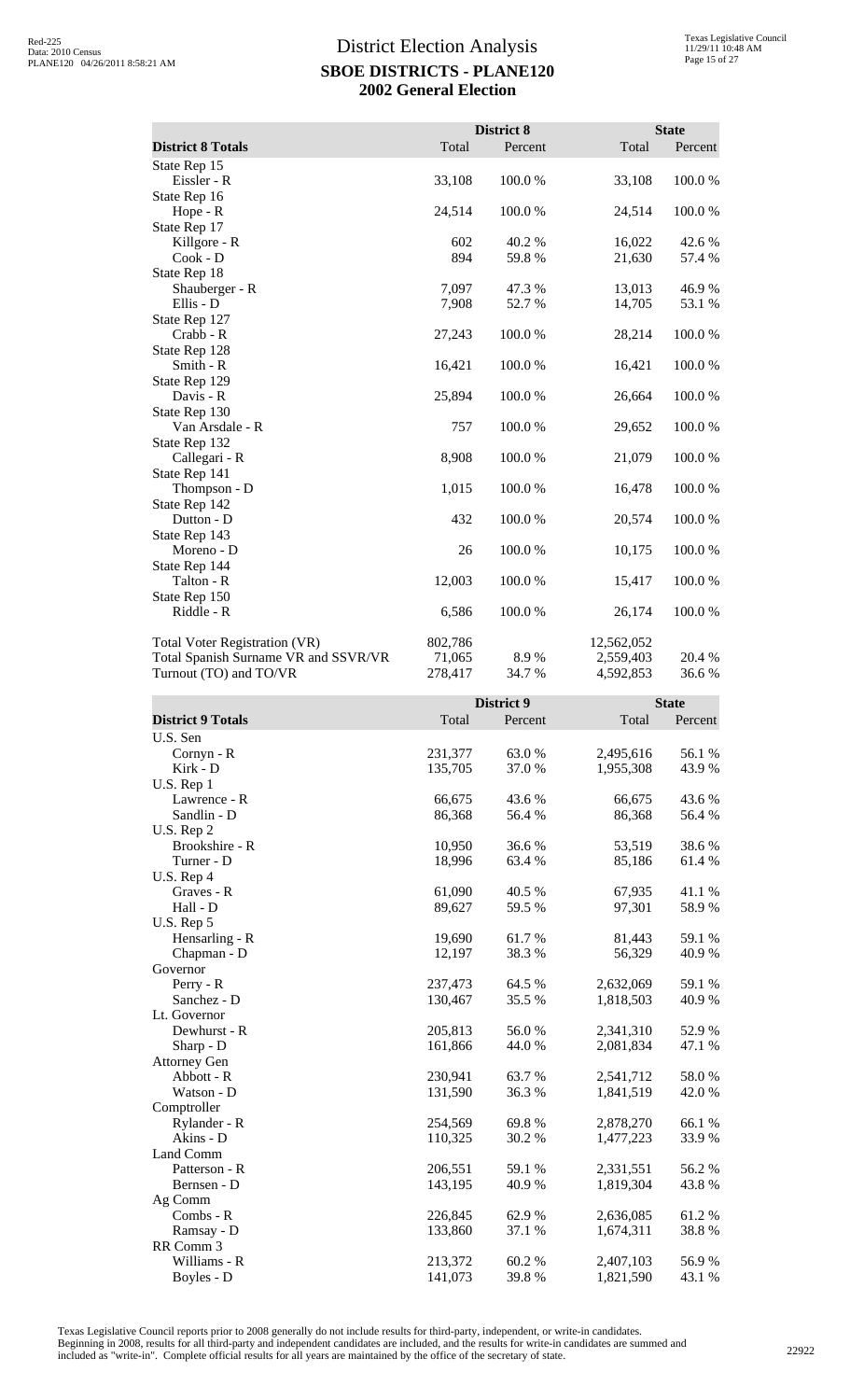| <b>District 9 Totals</b>                        | Total              | District 9<br>Percent | Total                  | <b>State</b><br>Percent |
|-------------------------------------------------|--------------------|-----------------------|------------------------|-------------------------|
| Sup Ct Chief                                    |                    |                       |                        |                         |
| Phillips - R<br>Baker - D                       | 223,946<br>130,391 | 63.2%<br>36.8%        | 2,525,442<br>1,774,099 | 58.7%<br>41.3%          |
| Sup Ct 1<br>Wainwright - R<br>Parsons - D       | 213,965<br>137,974 | 60.8%<br>39.2 %       | 2,440,654<br>1,814,245 | 57.4 %<br>42.6 %        |
| Sup Ct 2<br>Schneider - R<br>Yanez - D          | 223,231<br>126,832 | 63.8%<br>36.2%        | 2,441,800<br>1,815,256 | 57.4 %<br>42.6 %        |
| Sup Ct 4<br>Smith - R<br>Mirabal - D            | 211,369<br>141,733 | 59.9 %<br>40.1 %      | 2,330,981<br>1,977,955 | 54.1 %<br>45.9 %        |
| Sup Ct 8<br>Jefferson - R<br>Moody - D          | 216,120<br>136,253 | 61.3%<br>38.7%        | 2,442,022<br>1,860,011 | 56.8%<br>43.2 %         |
| CCA <sub>1</sub><br>Cochran - R                 | 224,054            | 64.2 %                | 2,512,667              | 59.3 %                  |
| Molina - D<br>CCA <sub>2</sub><br>Womack - R    | 125,039<br>219,502 | 35.8%<br>62.2%        | 1,725,005<br>2,462,859 | 40.7%<br>57.4 %         |
| Montgomery - D<br>CCA <sub>3</sub><br>Price - R | 133,603<br>223,183 | 37.8%<br>64.2 %       | 1,828,170<br>2,493,355 | 42.6 %<br>59.6%         |
| Bull - D<br>SBOE <sub>8</sub><br>Bauer - R      | 124,639<br>116,100 | 35.8%<br>100.0%       | 1,692,506<br>227,297   | 40.4 %<br>100.0%        |
| SBOE 9<br>McLeroy - R                           | 81,947             | 58.6%                 | 193,313                | 63.3%                   |
| Woodard - D<br>SBOE <sub>12</sub><br>Miller - R | 57,997<br>10,848   | 41.4 %<br>100.0%      | 111,839<br>217,494     | 36.7%<br>100.0%         |
| SBOE 14<br>Lowe - R<br>State Sen 1              | 18,757             | 100.0%                | 241,501                | 100.0%                  |
| Ratliff - R<br>Blount - D<br>State Sen 2        | 113,933<br>53,180  | 68.2%<br>31.8%        | 113,933<br>53,180      | 68.2%<br>31.8%          |
| Deuell - R<br>Cain - D<br>State Sen 3           | 45,980<br>39,662   | 53.7%<br>46.3 %       | 80,072<br>66,154       | 54.8%<br>45.2 %         |
| Staples - R<br>State Sen 30                     | 63,870             | 100.0%                | 120,256                | 100.0%                  |
| Estes - R<br>Acheson - D<br>State Rep 1         | 17,866<br>8,816    | 67.0 %<br>33.0%       | 109,055<br>48,069      | 69.4 %<br>30.6%         |
| Teafatiller - R<br>Telford - D<br>State Rep 2   | 12,617<br>20,627   | 38.0%<br>62.0 %       | 12,617<br>20,627       | 38.0%<br>62.0 %         |
| Flynn - R<br>Duncan - D<br>State Rep 3          | 18,872<br>13,384   | 58.5 %<br>41.5 %      | 18,872<br>13,384       | 58.5 %<br>41.5 %        |
| Homer - D<br>State Rep 4<br>Brown - R           | 21,118<br>22,313   | 100.0%<br>59.7%       | 21,118<br>22,313       | 100.0%<br>59.7 %        |
| Head - D<br>State Rep 5                         | 15,058             | 40.3%                 | 15,058                 | 40.3 %                  |
| Hughes - R<br>Glaze - D<br>State Rep 6          | 20,286<br>18,451   | 52.4 %<br>47.6 %      | 20,286<br>18,451       | 52.4 %<br>47.6 %        |
| Berman - R<br>State Rep 7<br>Merritt - R        | 27,730<br>26,265   | 100.0%<br>100.0%      | 27,730<br>26,265       | 100.0%<br>100.0%        |
| State Rep 8<br>$Cook - R$<br>Robinson - D       | 6,050<br>4,173     | 59.2 %<br>40.8 %      | 17,411<br>14,126       | 55.2 %<br>44.8%         |
| State Rep 9<br>Christian - R                    | 10,863             | 56.0%                 | 17,823                 | 54.9%                   |
| Moore - D<br>State Rep 11<br>Hopson - D         | 8,548<br>17,371    | 44.0 %<br>100.0 %     | 14,651<br>21,157       | 45.1 %<br>100.0%        |
| State Rep 12<br>Ingle - $R$<br>McReynolds - D   | 6,579<br>12,309    | 34.8%<br>65.2%        | 12,736<br>19,985       | 38.9%<br>61.1 %         |
| State Rep 62<br>Clark - R                       | 22,295             | 64.6 %                | 22,295                 | 64.6 %                  |

Texas Legislative Council reports prior to 2008 generally do not include results for third-party, independent, or write-in candidates.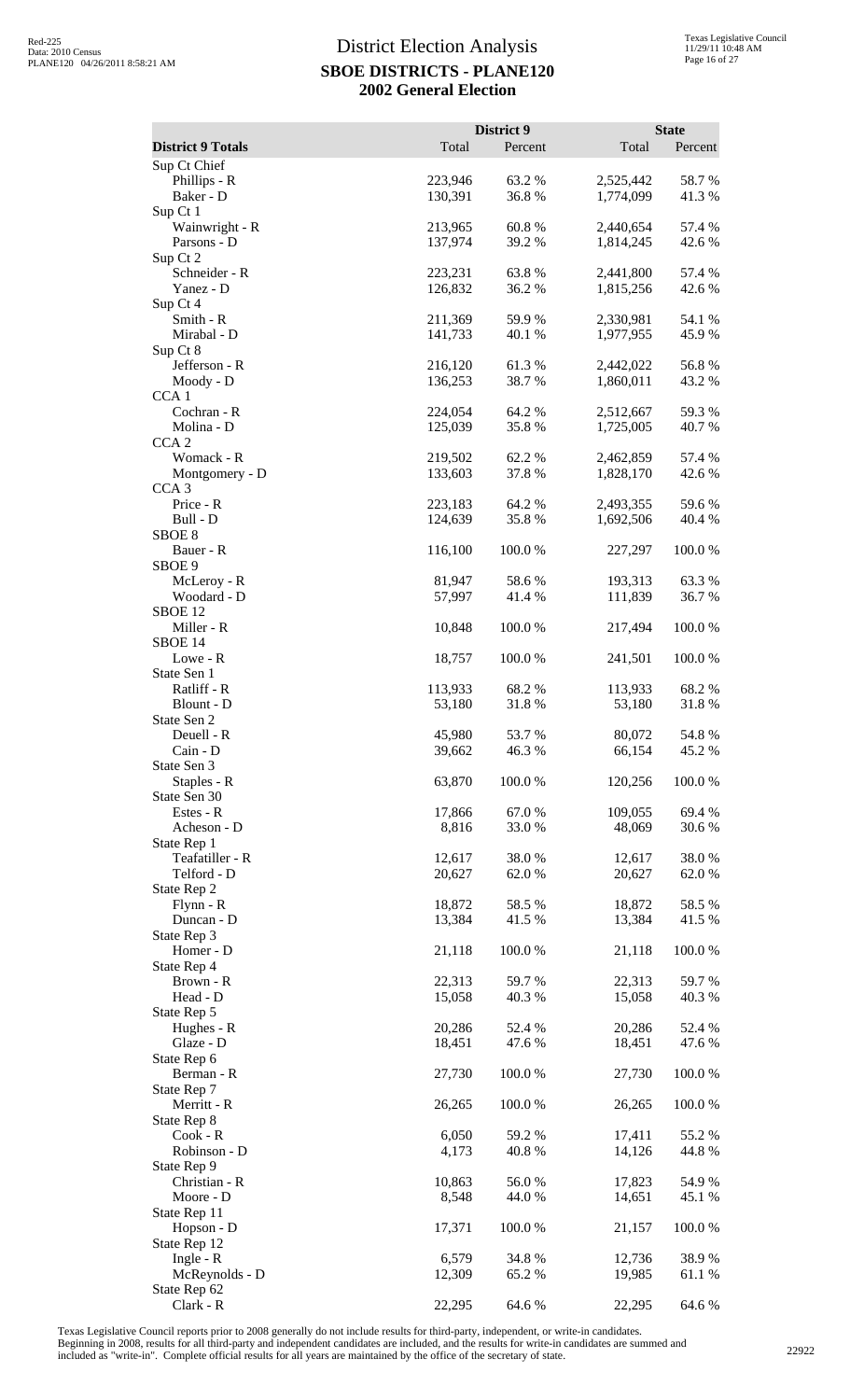|                                      |                    | District 9         |                        | <b>State</b>     |
|--------------------------------------|--------------------|--------------------|------------------------|------------------|
| <b>District 9 Totals</b>             | Total              | Percent            | Total                  | Percent          |
| State Rep 62<br>Jarvis - D           | 12,217             | 35.4 %             | 12,217                 | 35.4 %           |
| State Rep 89<br>Laubenberg - R       | 10,751             | 79.0 %             | 28,748                 | 77.7 %           |
| Harris - D                           | 2,855              | 21.0 %             | 8,238                  | 22.3 %           |
| <b>Total Voter Registration (VR)</b> | 950,270            |                    | 12,562,052             |                  |
| Total Spanish Surname VR and SSVR/VR | 27,279             | 2.9 %              | 2,559,403              | 20.4 %           |
| Turnout (TO) and TO/VR               | 379,290            | 39.9%              | 4,592,853              | 36.6%            |
|                                      |                    | <b>District 10</b> |                        | <b>State</b>     |
| <b>District 10 Totals</b>            | Total              | Percent            | Total                  | Percent          |
| U.S. Sen                             |                    |                    |                        |                  |
| Cornyn - R                           | 182,924            | 58.4%              | 2,495,616              | 56.1 %           |
| Kirk - D<br>U.S. Rep 5               | 130,268            | 41.6%              | 1,955,308              | 43.9%            |
| Hensarling - R                       | 14,623             | 54.9 %             | 81,443                 | 59.1 %           |
| Chapman - D                          | 12,015             | 45.1 %             | 56,329                 | 40.9%            |
| <b>U.S. Rep 10</b>                   |                    | 100.0%             |                        |                  |
| Doggett - D<br><b>U.S. Rep 11</b>    | 45,069             |                    | 114,428                | $100.0~\%$       |
| Farley - R                           | 34,045             | 51.5%              | 68,197                 | 47.7 %           |
| Edwards - D                          | 32,055             | 48.5 %             | 74,680                 | 52.3 %           |
| <b>U.S. Rep 14</b><br>Paul - R       | 10,907             | 68.3%              | 102,904                | 68.1%            |
| Windham - D                          | 5,071              | 31.7%              | 48,226                 | 31.9%            |
| <b>U.S. Rep 21</b>                   |                    |                    |                        |                  |
| Smith - R                            | 30,832             | 71.7 %             | 161,816                | 74.2 %           |
| Courage - D<br><b>U.S. Rep 31</b>    | 12,144             | 28.3%              | 56,195                 | 25.8%            |
| Carter - R                           | 62,445             | 68.4 %             | 111,556                | 71.6%            |
| Bagley - D                           | 28,857             | 31.6%              | 44,183                 | 28.4 %           |
| Governor                             |                    |                    |                        |                  |
| Perry - R<br>Sanchez - D             | 199,964<br>108,246 | 64.9 %<br>35.1 %   | 2,632,069<br>1,818,503 | 59.1 %<br>40.9%  |
| Lt. Governor                         |                    |                    |                        |                  |
| Dewhurst - R                         | 165,336            | 53.4 %             | 2,341,310              | 52.9%            |
| Sharp - D<br><b>Attorney Gen</b>     | 144,409            | 46.6%              | 2,081,834              | 47.1 %           |
| Abbott - R                           | 173,280            | 55.9%              | 2,541,712              | 58.0%            |
| Watson - D                           | 136,583            | 44.1 %             | 1,841,519              | 42.0 %           |
| Comptroller                          |                    |                    |                        |                  |
| Rylander - R<br>Akins - D            | 216,222<br>90,925  | 70.4 %<br>29.6 %   | 2,878,270<br>1,477,223 | 66.1 %<br>33.9%  |
| Land Comm                            |                    |                    |                        |                  |
| Patterson - R                        | 173,159            | 59.5 %             | 2,331,551              | 56.2%            |
| Bernsen - D<br>Ag Comm               | 117,741            | 40.5 %             | 1,819,304              | 43.8%            |
| Combs - R                            | 199,165            | 66.2%              | 2,636,085              | 61.2%            |
| Ramsay - D                           | 101,636            | 33.8%              | 1,674,311              | 38.8%            |
| RR Comm 3<br>Williams - R            | 177,272            |                    | 2,407,103              | 56.9%            |
| Boyles - D                           | 118,586            | 59.9%<br>40.1 %    | 1,821,590              | 43.1 %           |
| Sup Ct Chief                         |                    |                    |                        |                  |
| Phillips - R                         | 189,676            | 63.3%              | 2,525,442              | 58.7%            |
| Baker - D<br>Sup Ct 1                | 110,071            | 36.7%              | 1,774,099              | 41.3%            |
| Wainwright - R                       | 180,031            | 60.8%              | 2,440,654              | 57.4 %           |
| Parsons - D                          | 115,924            | 39.2 %             | 1,814,245              | 42.6 %           |
| Sup Ct 2<br>Schneider - R            |                    |                    |                        |                  |
| Yanez - D                            | 181,350<br>114,838 | 61.2%<br>38.8%     | 2,441,800<br>1,815,256 | 57.4 %<br>42.6 % |
| Sup Ct 4                             |                    |                    |                        |                  |
| Smith - R                            | 173,950            | 57.5 %             | 2,330,981              | 54.1 %           |
| Mirabal - D<br>Sup Ct 8              | 128,777            | 42.5 %             | 1,977,955              | 45.9%            |
| Jefferson - R                        | 182,278            | 60.5 %             | 2,442,022              | 56.8%            |
| Moody - D                            | 119,019            | 39.5 %             | 1,860,011              | 43.2 %           |
| CCA <sub>1</sub>                     |                    |                    |                        |                  |
| Cochran - R<br>Molina - D            | 188,569<br>106,611 | 63.9%<br>36.1%     | 2,512,667<br>1,725,005 | 59.3%<br>40.7 %  |
| CCA <sub>2</sub>                     |                    |                    |                        |                  |
| Womack - R                           | 182,426            | 60.6%              | 2,462,859              | 57.4 %           |
| Montgomery - D                       | 118,804            | 39.4 %             | 1,828,170              | 42.6 %           |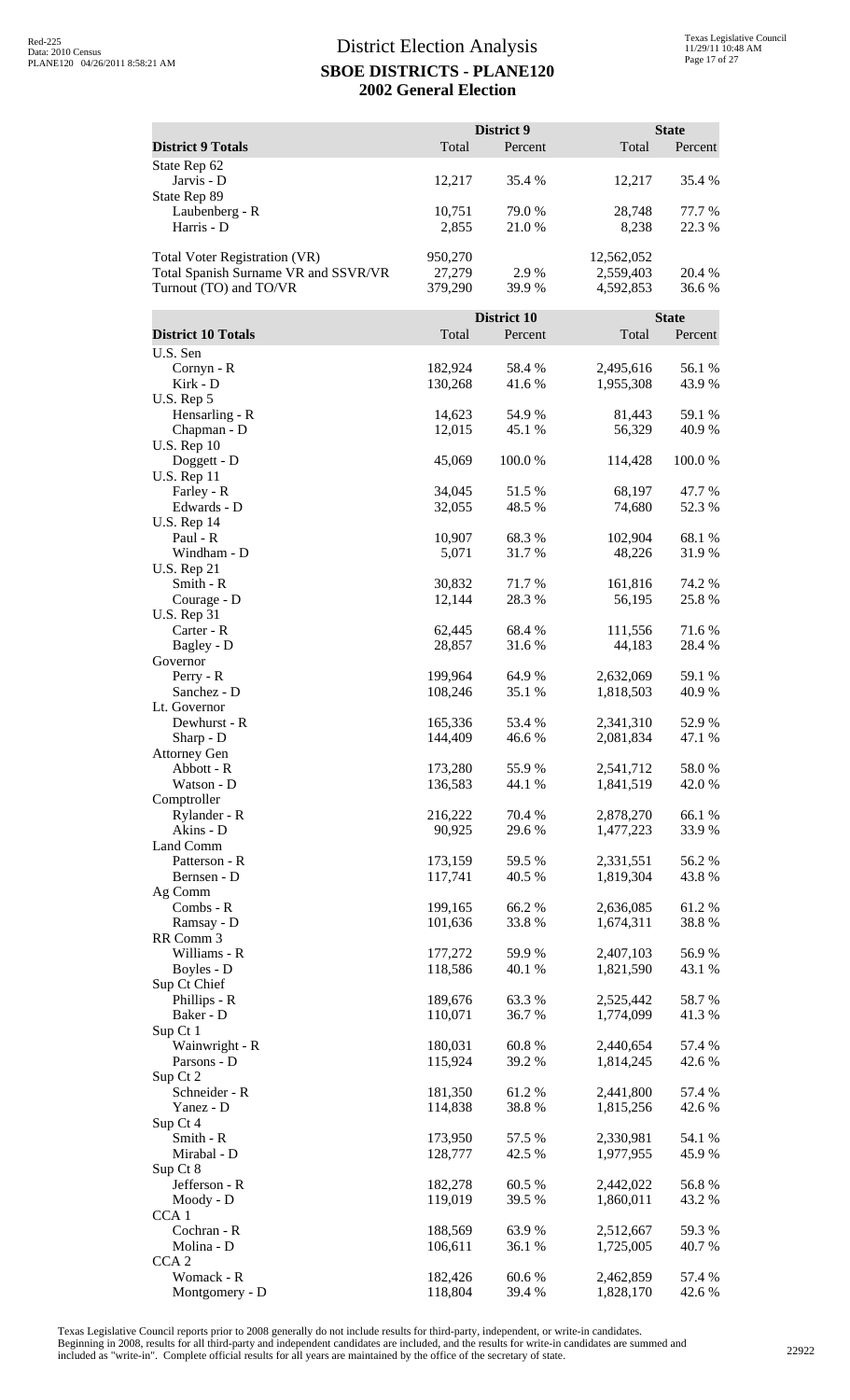|                                                                |                   | District 10            |                        | <b>State</b>            |
|----------------------------------------------------------------|-------------------|------------------------|------------------------|-------------------------|
| <b>District 10 Totals</b>                                      | Total             | Percent                | Total                  | Percent                 |
| CCA <sub>3</sub><br>Price - R                                  | 183,004           | 63.3%                  | 2,493,355              | 59.6 %                  |
| Bull - D                                                       | 106,009           | 36.7 %                 | 1,692,506              | 40.4 %                  |
| SBOE 5                                                         |                   |                        |                        |                         |
| Montgomery - R<br>Howard - D                                   | 36,172<br>21,345  | 62.9 %<br>37.1 %       | 206,619<br>132,719     | 60.9%<br>39.1 %         |
| SBOE 9                                                         |                   |                        |                        |                         |
| McLeroy - R<br>Woodard - D                                     | 13,027            | 51.2%<br>48.8%         | 193,313                | 63.3%<br>36.7%          |
| SBOE 10                                                        | 12,422            |                        | 111,839                |                         |
| Thornton - R                                                   | 146,940           | 100.0%                 | 230,449                | 100.0%                  |
| SBOE 14<br>Lowe - R                                            | 1,410             | 100.0%                 | 241,501                | 100.0%                  |
| State Sen 5                                                    |                   |                        |                        |                         |
| Ogden - R<br>State Sen 14                                      | 81,576            | 100.0%                 | 122,097                | 100.0%                  |
| Bentzin - R                                                    | 51,832            | 54.2 %                 | 77,885                 | 45.0%                   |
| Barrientos - D                                                 | 43,712            | 45.8%                  | 95,182                 | 55.0%                   |
| State Sen 18<br>Phipps - R                                     | 22,019            | 50.0%                  | 72,296                 | 45.8%                   |
| Armbrister - D                                                 | 22,047            | 50.0%                  | 85,401                 | 54.2 %                  |
| State Sen 22<br>Averitt - R                                    | 2,239             | 55.0%                  | 106,372                | 67.4 %                  |
| Renschler - D                                                  | 1,833             | 45.0 %                 | 51,506                 | 32.6%                   |
| State Sen 24                                                   |                   |                        |                        |                         |
| Fraser - R<br>State Rep 8                                      | 37,435            | 100.0 %                | 122,376                | 100.0%                  |
| Cook - R                                                       | 4,681             | 44.2 %                 | 17,411                 | 55.2 %                  |
| Robinson - D                                                   | 5,918             | 55.8%                  | 14,126                 | 44.8%                   |
| State Rep 13<br>Kolkhorst - R                                  | 12,831            | 100.0%                 | 24,161                 | 100.0%                  |
| State Rep 17                                                   |                   |                        |                        |                         |
| Killgore - R<br>Cook - D                                       | 13,403<br>16,980  | 44.1 %<br>55.9%        | 16,022<br>21,630       | 42.6 %<br>57.4 %        |
| State Rep 20                                                   |                   |                        |                        |                         |
| Gattis - R                                                     | 34,734            | 100.0%                 | 34,734                 | 100.0%                  |
| State Rep 28<br>Hegar - R                                      | 5,409             | 100.0%                 | 25,226                 | 100.0%                  |
| State Rep 46                                                   |                   |                        |                        |                         |
| Dukes - D<br>State Rep 47                                      | 7,256             | 100.0%                 | 19,253                 | 100.0%                  |
| Keel - R                                                       | 7,209             | 79.1 %                 | 30,001                 | 65.9%                   |
| Martin - D                                                     | 1,910             | 20.9%                  | 15,524                 | 34.1 %                  |
| State Rep 48<br>Baxter - R                                     | 16,309            | 54.1 %                 | 25,309                 | 53.6%                   |
| Kitchen - D                                                    | 13,813            | 45.9%                  | 21,928                 | 46.4 %                  |
| State Rep 49<br>Pacetti - R                                    | 2,384             | 27.6 %                 | 9,095                  | 24.9%                   |
| Naishtat - D                                                   | 6,246             | 72.4 %                 | 27,384                 | 75.1 %                  |
| State Rep 50                                                   |                   |                        |                        |                         |
| Stick - R<br>Sylvester - D                                     | 21,699<br>16,029  | 57.5 %<br>42.5 %       | 21,699<br>16,029       | 57.5 %<br>42.5 %        |
| State Rep 52                                                   |                   |                        |                        |                         |
| Krusee - R<br>Freeman - D                                      | 22,433<br>10,979  | 67.1 %<br>32.9%        | 22,433<br>10,979       | 67.1 %<br>32.9%         |
| State Rep 54                                                   |                   |                        |                        |                         |
| Hupp - R                                                       | 14,928            | 100.0%                 | 18,802                 | 100.0%                  |
| State Rep 55<br>Delisi - R                                     | 23,280            | 100.0%                 | 23,280                 | 100.0%                  |
| State Rep 57                                                   |                   |                        |                        |                         |
| Hibbs - R<br>Dunnam - D                                        | 7,923<br>8,540    | 48.1 %<br>51.9%        | 11,478<br>17,359       | 39.8%<br>60.2%          |
|                                                                |                   |                        |                        |                         |
| Total Voter Registration (VR)                                  | 793,139           |                        | 12,562,052             |                         |
| Total Spanish Surname VR and SSVR/VR<br>Turnout (TO) and TO/VR | 76,059<br>319,202 | 9.6%<br>40.2 %         | 2,559,403<br>4,592,853 | 20.4 %<br>36.6%         |
|                                                                |                   |                        |                        |                         |
| <b>District 11 Totals</b>                                      | Total             | District 11<br>Percent | Total                  | <b>State</b><br>Percent |
| U.S. Sen                                                       |                   |                        |                        |                         |
| Cornyn - R                                                     | 219,679           | 66.1 %                 | 2,495,616              | 56.1 %                  |
| Kirk - D<br>U.S. Rep 6                                         | 112,773           | 33.9%                  | 1,955,308              | 43.9%                   |
| Barton - R                                                     | 44,210            | 72.7 %                 | 115,396                | 71.8%                   |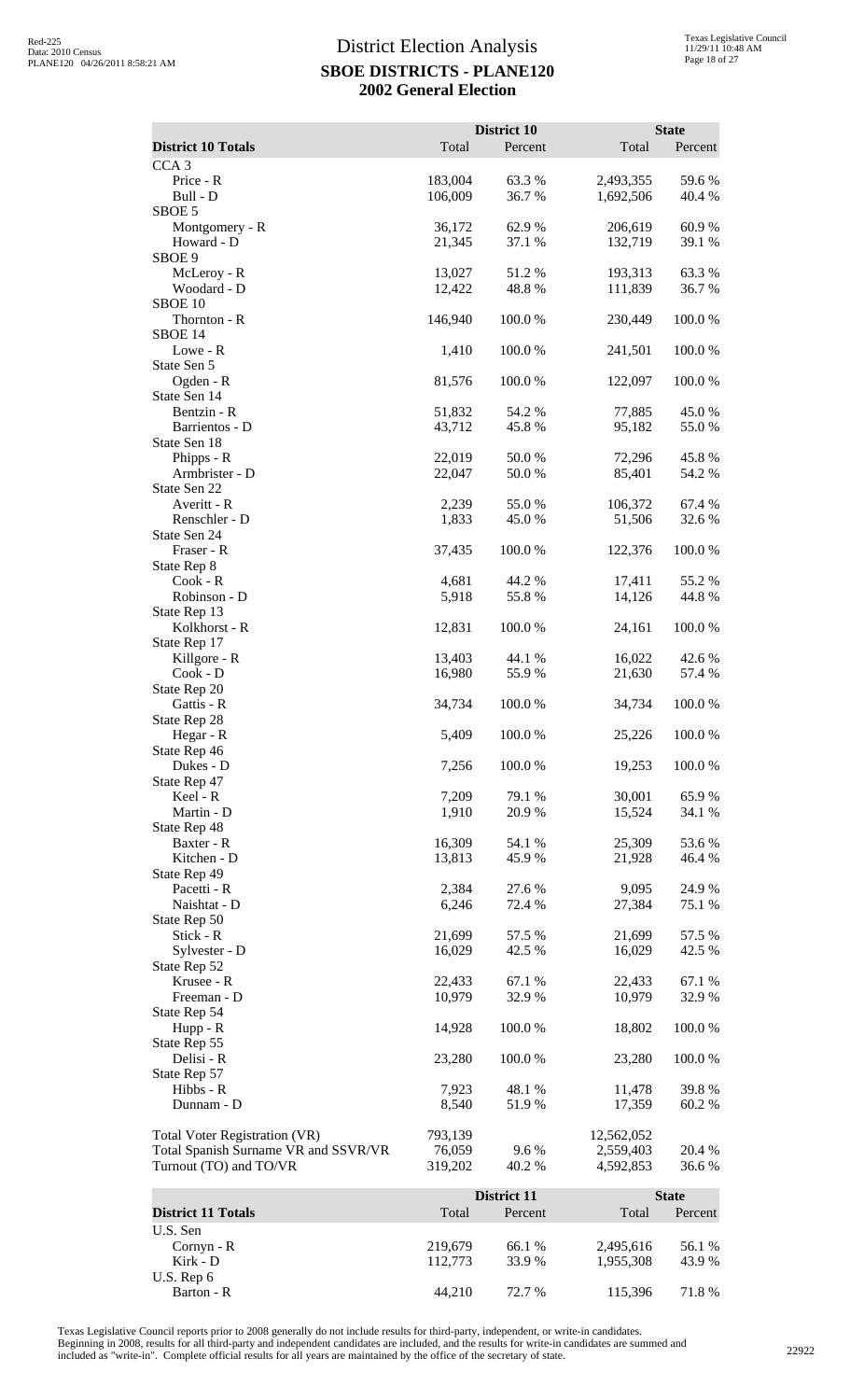|                                                       |                    | District 11      |                        | <b>State</b>     |
|-------------------------------------------------------|--------------------|------------------|------------------------|------------------|
| <b>District 11 Totals</b>                             | Total              | Percent          | Total                  | Percent          |
| U.S. Rep 6<br>Alvarado - D                            | 16,613             | 27.3 %           | 45,404                 | 28.2 %           |
| <b>U.S. Rep 12</b><br>Granger - R                     | 118,028            | 100.0%           | 121,208                | 100.0%           |
| <b>U.S. Rep 24</b><br>Ortega - R                      | 7,119              | 53.0%            | 38,332                 | 34.4 %           |
| Frost - D<br><b>U.S. Rep 26</b>                       | 6,323              | 47.0 %           | 73,002                 | 65.6%            |
| Burgess - R<br>Lebon - D                              | 37,598<br>11,064   | 77.3 %<br>22.7 % | 123,189<br>37,462      | 76.7%<br>23.3 %  |
| <b>U.S. Rep 30</b><br>Bush - R<br>Bernice Johnson - D | 7,587<br>5,099     | 59.8%<br>40.2 %  | 28,981<br>88,980       | 24.6 %<br>75.4 % |
| <b>U.S. Rep 32</b><br>Sessions - R                    | 33,394             | 73.5 %           | 100,226                | 69.1 %           |
| Dixon - D<br>Governor                                 | 12,059             | 26.5 %           | 44,886                 | 30.9%            |
| Perry - R                                             | 226,463            | 69.0%            | 2,632,069              | 59.1 %           |
| Sanchez - D<br>Lt. Governor                           | 101,565            | 31.0%            | 1,818,503              | 40.9%            |
| Dewhurst - R                                          | 209,784            | 63.9%            | 2,341,310              | 52.9%            |
| Sharp - D<br><b>Attorney Gen</b>                      | 118,348            | 36.1 %           | 2,081,834              | 47.1 %           |
| Abbott - R                                            | 227,367            | 69.8%            | 2,541,712              | 58.0%            |
| Watson - D<br>Comptroller                             | 98,404             | 30.2 %           | 1,841,519              | 42.0%            |
| Rylander - R<br>Akins - D                             | 249,490<br>75,758  | 76.7%<br>23.3 %  | 2,878,270<br>1,477,223 | 66.1%<br>33.9%   |
| Land Comm                                             |                    |                  |                        |                  |
| Patterson - R<br>Bernsen - D                          | 211,431<br>97,223  | 68.5 %<br>31.5 % | 2,331,551<br>1,819,304 | 56.2%<br>43.8%   |
| Ag Comm<br>Combs - R                                  | 232,321            | 72.8 %           | 2,636,085              | 61.2%            |
| Ramsay - D                                            | 86,921             | 27.2 %           | 1,674,311              | 38.8%            |
| RR Comm 3<br>Williams - R                             | 214,456            | 67.8%            | 2,407,103              | 56.9%            |
| Boyles - D                                            | 101,899            | 32.2 %           | 1,821,590              | 43.1 %           |
| Sup Ct Chief<br>Phillips - R                          | 224,018            | 70.3%            | 2,525,442              | 58.7 %           |
| Baker - D<br>Sup Ct 1                                 | 94,620             | 29.7%            | 1,774,099              | 41.3%            |
| Wainwright - R<br>Parsons - D                         | 220,129<br>97,089  | 69.4 %<br>30.6%  | 2,440,654<br>1,814,245 | 57.4 %<br>42.6 % |
| Sup Ct 2<br>Schneider - R                             | 216,617            | 68.9%            | 2,441,800              | 57.4 %           |
| Yanez - D<br>Sup Ct 4                                 | 97,843             | 31.1 %           | 1,815,256              | 42.6%            |
| Smith - R<br>Mirabal - D                              | 210,084<br>109,818 | 65.7%<br>34.3 %  | 2,330,981<br>1,977,955 | 54.1 %<br>45.9%  |
| Sup Ct 8<br>Jefferson - R                             | 219,527            | 68.6%            | 2,442,022              | 56.8%            |
| Moody - D<br>CCA <sub>1</sub>                         | 100,428            | 31.4 %           | 1,860,011              | 43.2 %           |
| Cochran - R                                           | 224,371            | 71.1 %           | 2,512,667              | 59.3%            |
| Molina - D<br>CCA <sub>2</sub>                        | 91,018             | 28.9%            | 1,725,005              | 40.7 %           |
| Womack - R<br>Montgomery - D                          | 220,349<br>98,461  | 69.1 %<br>30.9%  | 2,462,859<br>1,828,170 | 57.4 %<br>42.6 % |
| CCA <sub>3</sub><br>Price - R                         | 224,211            | 71.8%            | 2,493,355              | 59.6%            |
| Bull - D                                              | 88,232             | 28.2 %           | 1,692,506              | 40.4 %           |
| SBOE <sub>11</sub><br>Hardy - R                       | 202,714            | 100.0%           | 260,901                | 100.0%           |
| SBOE <sub>12</sub><br>Miller - R                      | 40,545             | 100.0%           | 217,494                | 100.0%           |
| SBOE 13<br>Knight - D                                 | 428                | 100.0%           | 170,821                | 100.0%           |
| State Sen 8<br>Shapiro - R                            | 31,049             | 100.0%           | 135,743                | 100.0%           |
| State Sen 9<br>Harris - R                             | 13,177             | 100.0%           | 81,994                 | 100.0%           |
| State Sen 10<br>Brimer - R                            | 82,168             | 71.0%            | 101,511                | 59.5 %           |
| Ray - D                                               | 33,491             | 29.0%            | 69,038                 | 40.5 %           |

Texas Legislative Council reports prior to 2008 generally do not include results for third-party, independent, or write-in candidates.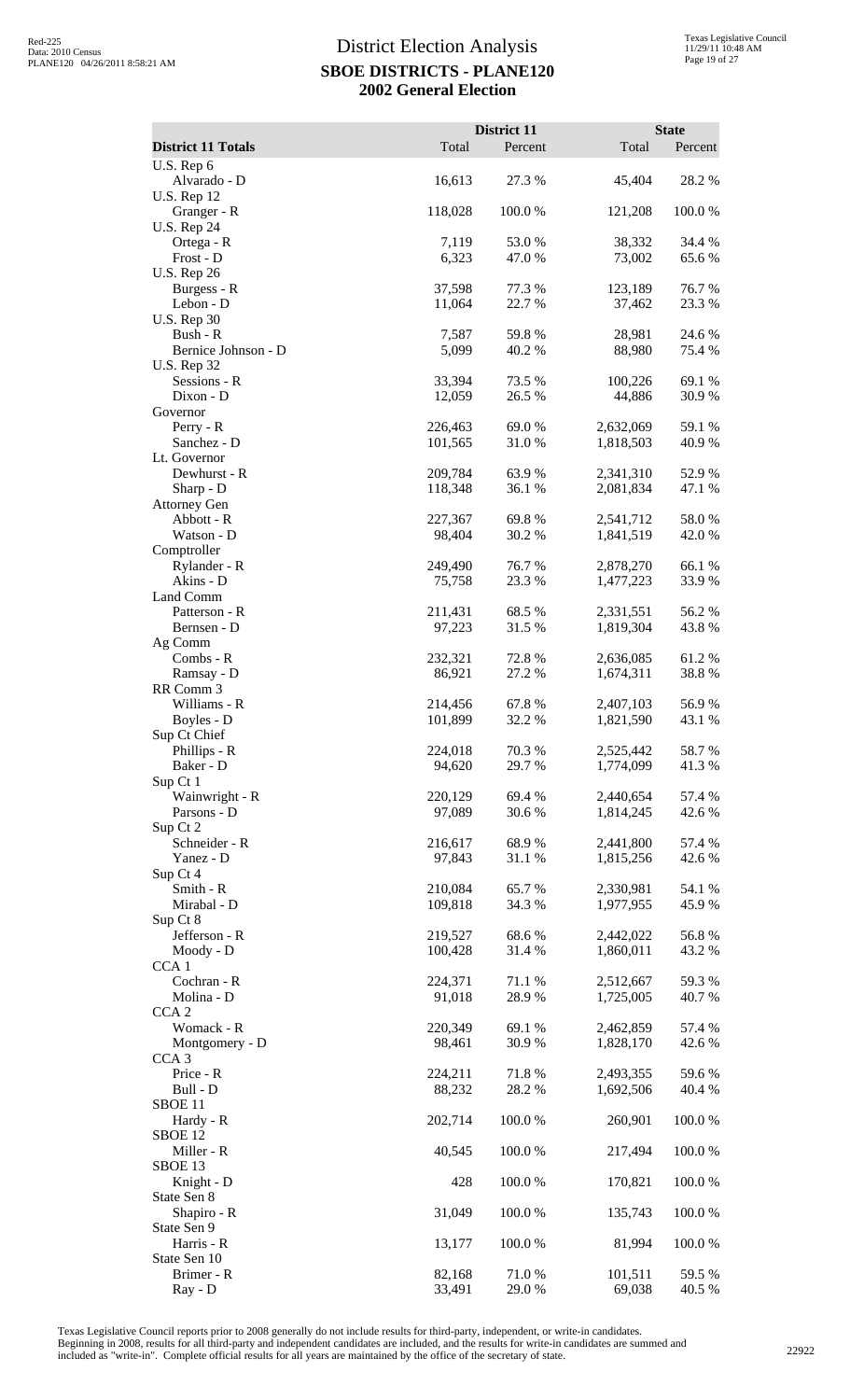|                                      |                  | District 11     |                  | <b>State</b>    |
|--------------------------------------|------------------|-----------------|------------------|-----------------|
| <b>District 11 Totals</b>            | Total            | Percent         | Total            | Percent         |
| State Sen 12                         |                  |                 |                  |                 |
| Nelson - R                           | 90,074           | 100.0%          | 121,991          | 100.0%          |
| State Sen 16                         |                  |                 |                  |                 |
| Carona - R                           | 2,851            | 74.0 %          | 95,853           | 65.3 %          |
| Frederiksn - D                       | 1,002            | 26.0%           | 50,895           | 34.7 %          |
| State Sen 30                         |                  |                 |                  |                 |
| Estes - R                            | 17,696           | 73.7 %          | 109,055          | 69.4 %          |
| Acheson - D                          | 6,328            | 26.3 %          | 48,069           | 30.6 %          |
| State Rep 61                         | 17,947           | 70.6%           |                  | 69.0%           |
| $King - R$<br>Dobbs - D              | 7,458            | 29.4 %          | 25,528<br>11,475 | 31.0 %          |
| State Rep 90                         |                  |                 |                  |                 |
| Keilberg - R                         | 1,689            | 43.5 %          | 4,511            | 27.8 %          |
| Burnam - D                           | 2,195            | 56.5 %          | 11,731           | 72.2 %          |
| State Rep 91                         |                  |                 |                  |                 |
| Griggs - R                           | 20,492           | 100.0%          | 21,227           | 100.0%          |
| State Rep 92                         |                  |                 |                  |                 |
| Smith - R                            | 25,181           | 100.0%          | 25,248           | 100.0%          |
| State Rep 93                         |                  |                 |                  |                 |
| Goodman - R                          | 6,634            | 68.7%           | 13,089           | 56.6%           |
| Gregory - D                          | 3,019            | 31.3%           | 10,033           | 43.4 %          |
| State Rep 94<br>Grusendorf - R       | 16,676           | 100.0%          |                  |                 |
| State Rep 95                         |                  |                 | 28,892           | 100.0 %         |
| Lewis - D                            | 160              | 100.0%          | 25,188           | 100.0%          |
| State Rep 96                         |                  |                 |                  |                 |
| Zedler - R                           | 17,197           | 64.1 %          | 21,896           | 60.0 %          |
| $Cox - D$                            | 9,625            | 35.9%           | 14,589           | 40.0 %          |
| State Rep 97                         |                  |                 |                  |                 |
| Mowery - R                           | 29,008           | 68.2%           | 29,579           | 67.4 %          |
| Stevens - D                          | 13,509           | 31.8%           | 14,291           | 32.6 %          |
| State Rep 98                         |                  |                 |                  |                 |
| Truitt - R                           | 37,366           | 100.0%          | 37,366           | 100.0%          |
| State Rep 99                         |                  |                 |                  |                 |
| Geren - R<br>Coffey - D              | 23,427<br>10,012 | 70.1 %<br>29.9% | 23,427<br>10,012 | 70.1 %<br>29.9% |
| State Rep 103                        |                  |                 |                  |                 |
| $O$ livo - R                         | 1,314            | 57.7 %          | 3,828            | 29.8 %          |
| Wolens - D                           | 964              | 42.3 %          | 9,006            | 70.2 %          |
| State Rep 105                        |                  |                 |                  |                 |
| Harper-Brown - R                     | 11,167           | 100.0%          | 13,461           | 100.0%          |
| State Rep 114                        |                  |                 |                  |                 |
| Hartnett - R                         | 5,341            | 100.0%          | 24,503           | 100.0%          |
| State Rep 115                        |                  |                 |                  |                 |
| Marchant - R                         | 22,286           | 72.6 %          | 23,823           | 71.3 %          |
| Sutter - D                           | 8,412            | 27.4 %          | 9,588            | 28.7 %          |
| Total Voter Registration (VR)        | 858,874          |                 | 12,562,052       |                 |
| Total Spanish Surname VR and SSVR/VR | 60,183           | 7.0%            | 2,559,403        | 20.4 %          |
| Turnout (TO) and TO/VR               | 337,915          | 39.3 %          | 4,592,853        | 36.6 %          |
|                                      |                  |                 |                  |                 |
|                                      |                  | District 12     |                  | <b>State</b>    |
| <b>District 12 Totals</b>            | Total            | Percent         | Total            | Percent         |
| U.S. Sen                             |                  |                 |                  |                 |
| Cornyn - R                           | 215,606          | 64.7 %          | 2,495,616        | 56.1 %          |
| Kirk - D                             | 117,399          | 35.3 %          | 1,955,308        | 43.9%           |
| U.S. Rep 3                           |                  |                 |                  |                 |
| Johnson - R                          | 113,823          | 75.2 %          | 113,823          | 75.2 %          |
| Molera - D                           | 37.461           | 24.8%           | 37.461           | 24.8%           |

| U.S. Rep $4$        |        |        |         |        |
|---------------------|--------|--------|---------|--------|
| Graves - R          | 2,850  | 55.1 % | 67,935  | 41.1 % |
| Hall - D            | 2,327  | 44.9 % | 97,301  | 58.9%  |
| U.S. Rep 5          |        |        |         |        |
| Hensarling - R      | 41,086 | 62.6 % | 81,443  | 59.1 % |
| Chapman - D         | 24,523 | 37.4 % | 56,329  | 40.9 % |
| U.S. Rep 26         |        |        |         |        |
| Burgess - R         | 9,675  | 83.5 % | 123,189 | 76.7 % |
| Lebon - D           | 1,918  | 16.5 % | 37,462  | 23.3 % |
| <b>U.S. Rep 30</b>  |        |        |         |        |
| Bush - $R$          | 1.464  | 48.4 % | 28,981  | 24.6 % |
| Bernice Johnson - D | 1.558  | 51.6 % | 88,980  | 75.4 % |
| U.S. Rep 32         |        |        |         |        |
| Sessions - R        | 63,627 | 69.7 % | 100,226 | 69.1 % |
| $Dixon - D$         | 27.598 | 30.3 % | 44.886  | 30.9 % |

Molera - D 37,461 24.8 % 37,461 24.8 %

Texas Legislative Council reports prior to 2008 generally do not include results for third-party, independent, or write-in candidates.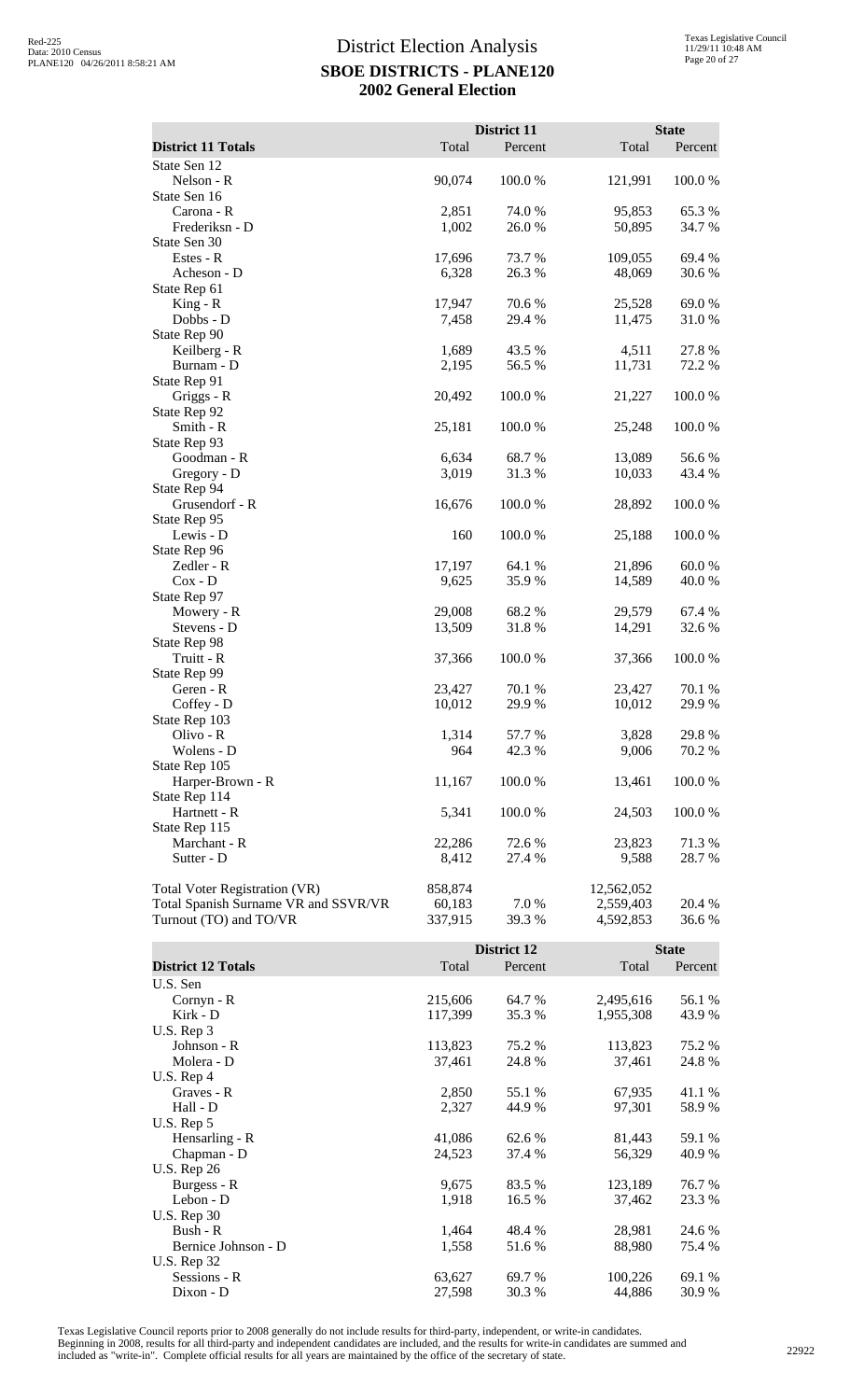|                                    |                    | District 12      |                        | <b>State</b>    |
|------------------------------------|--------------------|------------------|------------------------|-----------------|
| <b>District 12 Totals</b>          | Total              | Percent          | Total                  | Percent         |
| Governor<br>Perry - R              | 230,105            | 69.4 %           | 2,632,069              | 59.1 %          |
| Sanchez - D                        | 101,564            | 30.6%            | 1,818,503              | 40.9%           |
| Lt. Governor                       |                    |                  |                        |                 |
| Dewhurst - R<br>Sharp - D          | 209,018<br>121,690 | 63.2 %<br>36.8%  | 2,341,310<br>2,081,834 | 52.9%<br>47.1 % |
| <b>Attorney Gen</b>                |                    |                  |                        |                 |
| Abbott - R                         | 229,962            | 70.1 %           | 2,541,712              | 58.0%           |
| Watson - D                         | 97,925             | 29.9%            | 1,841,519              | 42.0 %          |
| Comptroller<br>Rylander - R        | 248,291            | 75.9%            | 2,878,270              | 66.1%           |
| Akins - D                          | 78,782             | 24.1 %           | 1,477,223              | 33.9%           |
| Land Comm                          |                    |                  |                        |                 |
| Patterson - R<br>Bernsen - D       | 211,645<br>97,592  | 68.4%<br>31.6%   | 2,331,551<br>1,819,304 | 56.2%<br>43.8 % |
| Ag Comm                            |                    |                  |                        |                 |
| Combs - R                          | 232,295            | 72.6%            | 2,636,085              | 61.2%           |
| Ramsay - D                         | 87,506             | 27.4 %           | 1,674,311              | 38.8%           |
| RR Comm 3<br>Williams - R          | 214,945            | 67.8%            | 2,407,103              | 56.9%           |
| Boyles - D                         | 102,038            | 32.2 %           | 1,821,590              | 43.1 %          |
| Sup Ct Chief                       |                    |                  |                        |                 |
| Phillips - R<br>Baker - D          | 224,861<br>95,090  | 70.3 %<br>29.7 % | 2,525,442<br>1,774,099 | 58.7%<br>41.3%  |
| Sup Ct 1                           |                    |                  |                        |                 |
| Wainwright - R                     | 220,440            | 69.5 %           | 2,440,654              | 57.4 %          |
| Parsons - D                        | 96,897             | 30.5 %           | 1,814,245              | 42.6 %          |
| Sup Ct 2<br>Schneider - R          | 219,016            | 69.2%            | 2,441,800              | 57.4 %          |
| Yanez - D                          | 97,657             | 30.8%            | 1,815,256              | 42.6 %          |
| Sup Ct 4                           |                    |                  |                        |                 |
| Smith - R                          | 208,253            | 64.9 %           | 2,330,981              | 54.1 %          |
| Mirabal - D<br>Sup Ct 8            | 112,455            | 35.1 %           | 1,977,955              | 45.9%           |
| Jefferson - R                      | 219,848            | 68.8%            | 2,442,022              | 56.8%           |
| Moody - D                          | 99,867             | 31.2 %           | 1,860,011              | 43.2 %          |
| CCA <sub>1</sub><br>Cochran - R    | 224,021            | 71.1 %           | 2,512,667              | 59.3%           |
| Molina - D                         | 90,978             | 28.9 %           | 1,725,005              | 40.7%           |
| CCA <sub>2</sub>                   |                    |                  |                        |                 |
| Womack - R                         | 218,394            | 68.7%            | 2,462,859              | 57.4 %          |
| Montgomery - D<br>CCA <sub>3</sub> | 99,486             | 31.3 %           | 1,828,170              | 42.6 %          |
| Price - R                          | 222,620            | 71.4 %           | 2,493,355              | 59.6%           |
| Bull - D                           | 89,307             | 28.6%            | 1,692,506              | 40.4 %          |
| SBOE 9<br>McLeroy - R              | 63,940             | 76.2 %           | 193,313                | 63.3%           |
| Woodard - D                        | 20,015             | 23.8 %           | 111,839                | 36.7%           |
| SBOE 12                            |                    |                  |                        |                 |
| Miller - R                         | 159,558            | 100.0%           | 217,494                | 100.0%          |
| SBOE <sub>13</sub><br>Knight - D   | 3,334              | 100.0%           | 170,821                | 100.0%          |
| State Sen 2                        |                    |                  |                        |                 |
| Deuell - R                         | 30,311             | 58.9%            | 80,072                 | 54.8%           |
| Cain - D<br>State Sen 8            | 21,163             | 41.1 %           | 66,154                 | 45.2 %          |
| Shapiro - R                        | 104,619            | 100.0 %          | 135,743                | 100.0%          |
| State Sen 16                       |                    |                  |                        |                 |
| Carona - R                         | 86,819             | 67.6%            | 95,853                 | 65.3%           |
| Frederiksn - D<br>State Sen 23     | 41,589             | 32.4 %           | 50,895                 | 34.7 %          |
| West - D                           | 2,907              | 100.0%           | 101,793                | 100.0%          |
| State Sen 30                       |                    |                  |                        |                 |
| Estes - R                          | 9,743              | 76.6%            | 109,055                | 69.4%           |
| Acheson - D<br>State Rep 66        | 2,978              | 23.4 %           | 48,069                 | 30.6%           |
| McCall - R                         | 28,937             | 79.5 %           | 28,937                 | 79.5 %          |
| Spievack - D                       | 7,474              | 20.5 %           | 7,474                  | 20.5 %          |
| State Rep 67                       |                    | 69.8%            |                        |                 |
| Madden - R<br>Graham - D           | 19,592<br>8,471    | 30.2 %           | 19,592<br>8,471        | 69.8%<br>30.2 % |
| State Rep 70                       |                    |                  |                        |                 |
| Paxton - R                         | 27,961             | 79.8%            | 27,961                 | 79.8%           |
| Lusk - D                           | 7,059              | 20.2 %           | 7,059                  | 20.2 %          |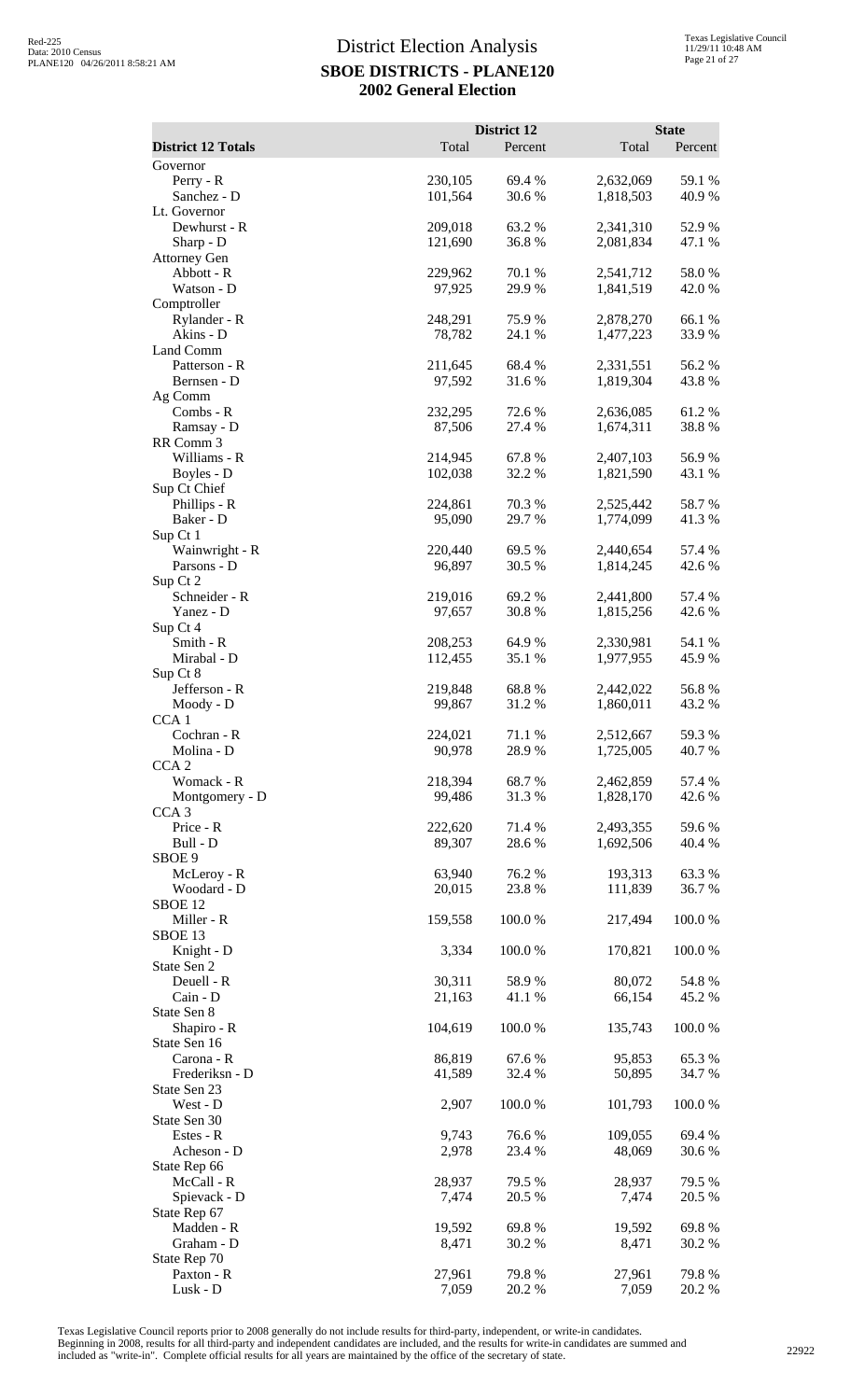|                                      |         | <b>District 12</b> |            | <b>State</b> |
|--------------------------------------|---------|--------------------|------------|--------------|
| <b>District 12 Totals</b>            | Total   | Percent            | Total      | Percent      |
| State Rep 89                         |         |                    |            |              |
| Laubenberg - R                       | 17,997  | 77.0%              | 28,748     | 77.7 %       |
| Harris - D                           | 5,383   | 23.0 %             | 8,238      | 22.3 %       |
| State Rep 100                        |         |                    |            |              |
| Hodge - D                            | 90      | 100.0%             | 16,679     | 100.0%       |
| State Rep 101                        |         |                    |            |              |
| Reyna - R                            | 15,761  | 100.0%             | 16,947     | 100.0%       |
| State Rep 102                        |         |                    |            |              |
| Goolsby - R                          | 19,136  | 100.0%             | 19,136     | 100.0%       |
| State Rep 103                        |         |                    |            |              |
| Olivo - R                            | 203     | 40.8%              | 3,828      | 29.8%        |
| Wolens - D                           | 295     | 59.2 %             | 9,006      | 70.2 %       |
| State Rep 107                        |         |                    |            |              |
| Keffer - R                           | 18,307  | 61.0%              | 20,764     | 58.4 %       |
| Daniel - D                           | 11,728  | 39.0 %             | 14,786     | 41.6 %       |
| State Rep 108                        |         |                    |            |              |
| Branch - R                           | 20,595  | 70.3%              | 21,514     | 66.5%        |
| Dade - D                             | 8,691   | 29.7%              | 10,862     | 33.5 %       |
| State Rep 110                        |         |                    |            |              |
| Jones - D                            | 1,360   | 100.0%             | 19,511     | 100.0%       |
| State Rep 112                        |         |                    |            |              |
| Hill - R                             | 24,548  | 70.9%              | 24,548     | 70.9%        |
| Booker - D                           | 10,053  | 29.1 %             | 10,053     | 29.1 %       |
| State Rep 113                        |         |                    |            |              |
| Driver - R                           | 18,065  | 100.0%             | 18,065     | 100.0%       |
| State Rep 114                        |         |                    |            |              |
| Hartnett - R                         | 19,162  | 100.0%             | 24,503     | 100.0%       |
| State Rep 115                        |         |                    |            |              |
| Marchant - R                         | 783     | 63.2%              | 23,823     | 71.3%        |
| Sutter - D                           | 456     | 36.8%              | 9,588      | 28.7%        |
| <b>Total Voter Registration (VR)</b> | 850,523 |                    | 12,562,052 |              |
| Total Spanish Surname VR and SSVR/VR | 53,473  | 6.3%               | 2,559,403  | 20.4 %       |
| Turnout (TO) and TO/VR               | 338,583 | 39.8 %             | 4,592,853  | 36.6%        |

|                           |         | <b>District 13</b> |           | <b>State</b> |
|---------------------------|---------|--------------------|-----------|--------------|
| <b>District 13 Totals</b> | Total   | Percent            | Total     | Percent      |
| U.S. Sen                  |         |                    |           |              |
| Cornyn - R                | 83,670  | 32.0 %             | 2,495,616 | 56.1 %       |
| Kirk - D                  | 178,139 | 68.0%              | 1,955,308 | 43.9 %       |
| U.S. Rep 5                |         |                    |           |              |
| Hensarling - R            | 5,801   | 43.9%              | 81,443    | 59.1 %       |
| Chapman - D               | 7,419   | 56.1 %             | 56,329    | 40.9%        |
| U.S. Rep 6                |         |                    |           |              |
| Barton - R                | 16,516  | 59.8%              | 115,396   | 71.8%        |
| Alvarado - D              | 11,089  | 40.2 %             | 45,404    | 28.2 %       |
| <b>U.S. Rep 12</b>        |         |                    |           |              |
| Granger - R               | 3,180   | 100.0%             | 121,208   | 100.0%       |
| <b>U.S. Rep 24</b>        |         |                    |           |              |
| Ortega - R                | 31,213  | 31.9%              | 38,332    | 34.4 %       |
| Frost - D                 | 66,679  | 68.1 %             | 73,002    | 65.6%        |
| <b>U.S. Rep 30</b>        |         |                    |           |              |
| Bush - R                  | 19,930  | 19.5 %             | 28,981    | 24.6 %       |
| Bernice Johnson - D       | 82,323  | 80.5 %             | 88,980    | 75.4 %       |
| <b>U.S. Rep 32</b>        |         |                    |           |              |
| Sessions - R              | 3,205   | 38.0%              | 100,226   | 69.1 %       |
| Dixon - D                 | 5,229   | 62.0 %             | 44,886    | 30.9%        |
| Governor                  |         |                    |           |              |
| Perry - R                 | 87,562  | 33.7%              | 2,632,069 | 59.1 %       |
| Sanchez - D               | 172,219 | 66.3 %             | 1,818,503 | 40.9 %       |
| Lt. Governor              |         |                    |           |              |
| Dewhurst - R              | 81,991  | 31.9%              | 2,341,310 | 52.9%        |
| Sharp - D                 | 175,374 | 68.1 %             | 2,081,834 | 47.1 %       |
| <b>Attorney Gen</b>       |         |                    |           |              |
| Abbott - R                | 88,278  | 34.4 %             | 2,541,712 | 58.0%        |
| Watson - D                | 168,051 | 65.6%              | 1,841,519 | 42.0%        |
| Comptroller               |         |                    |           |              |
| Rylander - R              | 101,113 | 39.9 %             | 2,878,270 | 66.1 %       |
| Akins - D                 | 152,253 | 60.1%              | 1,477,223 | 33.9%        |
| Land Comm                 |         |                    |           |              |
| Patterson - R             | 78,257  | 32.1 %             | 2,331,551 | 56.2%        |
| Bernsen - D               | 165,269 | 67.9%              | 1,819,304 | 43.8 %       |
| Ag Comm                   |         |                    |           |              |
| Combs - R                 | 90,822  | 36.0%              | 2,636,085 | 61.2%        |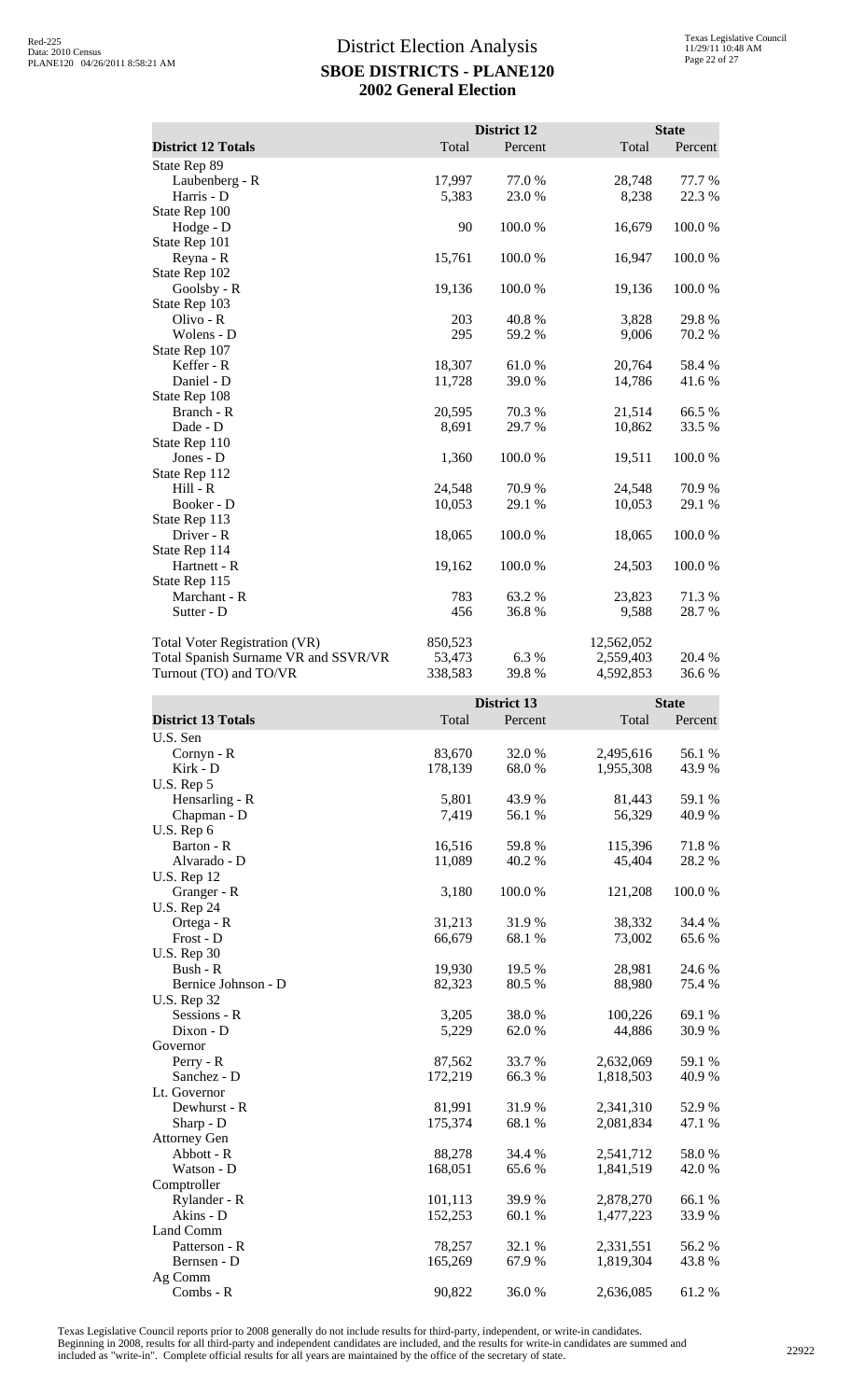| <b>District 13 Totals</b>      | Total             | District 13<br>Percent | Total                  | <b>State</b><br>Percent |
|--------------------------------|-------------------|------------------------|------------------------|-------------------------|
| Ag Comm                        |                   |                        |                        |                         |
| Ramsay - D                     | 161,589           | 64.0 %                 | 1,674,311              | 38.8%                   |
| RR Comm 3                      |                   |                        |                        |                         |
| Williams - R                   | 83,909            | 33.7%                  | 2,407,103              | 56.9%                   |
| Boyles - D<br>Sup Ct Chief     | 165,285           | 66.3 %                 | 1,821,590              | 43.1 %                  |
| Phillips - R                   | 83,964            | 33.3 %                 | 2,525,442              | 58.7%                   |
| Baker - D                      | 168,249           | 66.7%                  | 1,774,099              | 41.3 %                  |
| Sup Ct 1                       |                   |                        |                        |                         |
| Wainwright - R                 | 82,550            | 32.8 %                 | 2,440,654              | 57.4 %                  |
| Parsons - D<br>Sup Ct 2        | 168,807           | 67.2 %                 | 1,814,245              | 42.6%                   |
| Schneider - R                  | 81,169            | 32.4 %                 | 2,441,800              | 57.4 %                  |
| Yanez - D                      | 169,638           | 67.6%                  | 1,815,256              | 42.6 %                  |
| Sup Ct 4                       |                   |                        |                        |                         |
| Smith - R<br>Mirabal - D       | 78,623<br>175,389 | 31.0%<br>69.0 %        | 2,330,981<br>1,977,955 | 54.1 %<br>45.9%         |
| Sup Ct 8                       |                   |                        |                        |                         |
| Jefferson - R                  | 82,290            | 32.4 %                 | 2,442,022              | 56.8%                   |
| Moody - D                      | 171,362           | 67.6%                  | 1,860,011              | 43.2 %                  |
| CCA <sub>1</sub>               |                   |                        |                        |                         |
| Cochran - R<br>Molina - D      | 84,220<br>166,170 | 33.6 %<br>66.4 %       | 2,512,667<br>1,725,005 | 59.3%<br>40.7%          |
| CCA <sub>2</sub>               |                   |                        |                        |                         |
| Womack - R                     | 82,322            | 32.5 %                 | 2,462,859              | 57.4 %                  |
| Montgomery - D                 | 171,050           | 67.5 %                 | 1,828,170              | 42.6 %                  |
| CCA <sub>3</sub>               |                   |                        |                        |                         |
| Price - R<br>Bull - D          | 84,974<br>163,367 | 34.2 %<br>65.8%        | 2,493,355              | 59.6%<br>40.4 %         |
| SBOE <sub>11</sub>             |                   |                        | 1,692,506              |                         |
| Hardy - R                      | 16,778            | 100.0%                 | 260,901                | 100.0%                  |
| SBOE <sub>12</sub>             |                   |                        |                        |                         |
| Miller - R                     | 6,543             | 100.0%                 | 217,494                | 100.0%                  |
| SBOE 13                        |                   |                        |                        | 100.0%                  |
| Knight - D<br>State Sen 2      | 167,059           | 100.0 %                | 170,821                |                         |
| Deuell - R                     | 3,781             | 41.5 %                 | 80,072                 | 54.8%                   |
| Cain - D                       | 5,329             | 58.5 %                 | 66,154                 | 45.2 %                  |
| State Sen 8                    |                   |                        |                        |                         |
| Shapiro - R                    | 75                | 100.0%                 | 135,743                | 100.0%                  |
| State Sen 9<br>Harris - R      | 31,215            | 100.0%                 | 81,994                 | 100.0%                  |
| State Sen 10                   |                   |                        |                        |                         |
| Brimer - R                     | 19,343            | 35.2%                  | 101,511                | 59.5 %                  |
| Ray - D                        | 35,547            | 64.8%                  | 69,038                 | 40.5 %                  |
| State Sen 12<br>Nelson - R     | 2,530             | 100.0%                 | 121,991                | 100.0%                  |
| State Sen 16                   |                   |                        |                        |                         |
| Carona - R                     | 6,183             | 42.7 %                 | 95,853                 | 65.3%                   |
| Frederiksn - D                 | 8,304             | 57.3 %                 | 50,895                 | 34.7 %                  |
| State Sen 23                   |                   |                        |                        |                         |
| West - D<br>State Rep 90       | 98,886            | 100.0%                 | 101,793                | 100.0%                  |
| Keilberg - R                   | 2,822             | 22.8 %                 | 4,511                  | 27.8 %                  |
| Burnam - D                     | 9,536             | 77.2 %                 | 11,731                 | 72.2 %                  |
| State Rep 91                   |                   |                        |                        |                         |
| Griggs - R                     | 735               | 100.0%                 | 21,227                 | 100.0%                  |
| State Rep 92<br>Smith - R      | 67                | 100.0%                 | 25,248                 | 100.0%                  |
| State Rep 93                   |                   |                        |                        |                         |
| Goodman - R                    | 6,455             | 47.9%                  | 13,089                 | 56.6%                   |
| Gregory - D                    | 7,014             | 52.1 %                 | 10,033                 | 43.4 %                  |
| State Rep 94                   |                   |                        |                        |                         |
| Grusendorf - R<br>State Rep 95 | 12,216            | 100.0%                 | 28,892                 | 100.0%                  |
| Lewis - D                      | 25,028            | 100.0%                 | 25,188                 | 100.0%                  |
| State Rep 96                   |                   |                        |                        |                         |
| Zedler - R                     | 4,699             | 48.6%                  | 21,896                 | 60.0%                   |
| $Cox - D$                      | 4,964             | 51.4 %                 | 14,589                 | 40.0%                   |
| State Rep 97<br>Mowery - R     | 571               | 42.2 %                 | 29,579                 | 67.4 %                  |
| Stevens - D                    | 782               | 57.8 %                 | 14,291                 | 32.6 %                  |
| State Rep 99                   |                   |                        |                        |                         |
| Geren - R                      | $\boldsymbol{0}$  | 0.0 %                  | 23,427                 | 70.1 %                  |
| Coffey - D                     | $\boldsymbol{0}$  | 0.0 %                  | 10,012                 | 29.9%                   |

Texas Legislative Council reports prior to 2008 generally do not include results for third-party, independent, or write-in candidates.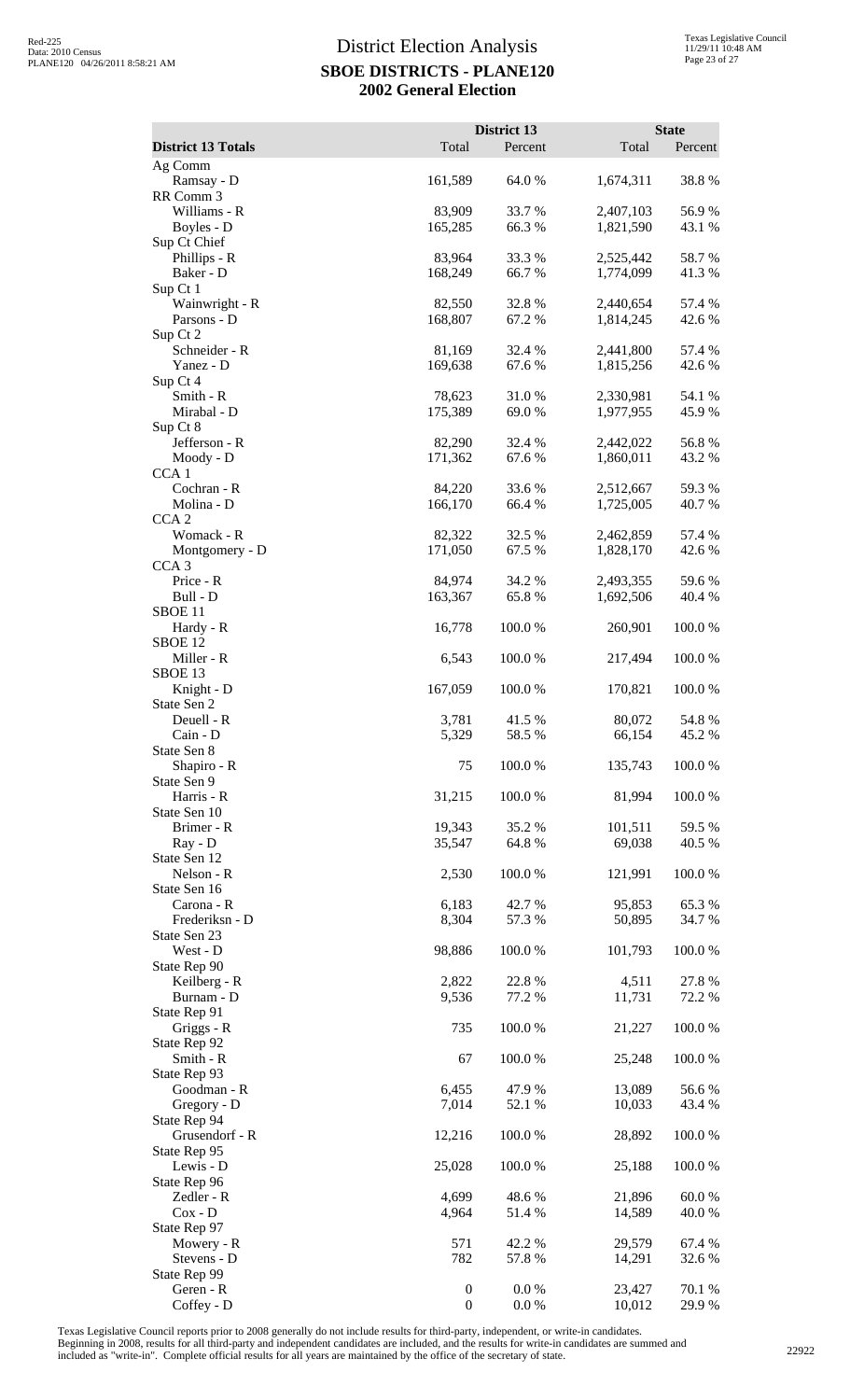|                                      |         | District 13 |            | <b>State</b> |
|--------------------------------------|---------|-------------|------------|--------------|
| <b>District 13 Totals</b>            | Total   | Percent     | Total      | Percent      |
| State Rep 100                        |         |             |            |              |
| Hodge - D                            | 16,589  | 100.0%      | 16,679     | 100.0%       |
| State Rep 101                        |         |             |            |              |
| Reyna - R                            | 1,186   | 100.0%      | 16,947     | 100.0%       |
| State Rep 103                        |         |             |            |              |
| Olivo - R                            | 2,311   | 23.0 %      | 3,828      | 29.8%        |
| Wolens - D                           | 7,747   | 77.0 %      | 9,006      | 70.2 %       |
| State Rep 104                        |         |             |            |              |
| Hernandez - R                        | 3,523   | 26.0%       | 3,523      | 26.0%        |
| Alonzo - D                           | 10,023  | 74.0 %      | 10,023     | 74.0%        |
| State Rep 105                        |         |             |            |              |
| Harper-Brown - R                     | 2,294   | 100.0%      | 13,461     | 100.0%       |
| State Rep 106                        |         |             |            |              |
| Allen - R                            | 13,851  | 100.0 %     | 13,851     | 100.0%       |
| State Rep 107                        |         |             |            |              |
| Keffer - R                           | 2,457   | 44.6 %      | 20,764     | 58.4 %       |
| Daniel - D                           | 3,058   | 55.4 %      | 14,786     | 41.6 %       |
| State Rep 108                        |         |             |            |              |
| Branch - R                           | 919     | 29.7 %      | 21,514     | 66.5%        |
| Dade - D                             | 2,171   | 70.3 %      | 10,862     | 33.5 %       |
| State Rep 109                        |         |             |            |              |
| Sam - R                              | 9,155   | 25.5 %      | 9,155      | 25.5 %       |
| Giddings - D                         | 26,747  | 74.5 %      | 26,747     | 74.5 %       |
| State Rep 110                        |         |             |            |              |
| Jones - D                            | 18,151  | 100.0%      | 19,511     | 100.0%       |
| State Rep 111                        |         |             |            |              |
| Davis - D                            | 25,721  | 100.0%      | 25,721     | 100.0%       |
| State Rep 115                        |         |             |            |              |
| Marchant - R                         | 754     | 51.2%       | 23,823     | 71.3%        |
| Sutter - D                           | 720     | 48.8%       | 9,588      | 28.7%        |
| <b>Total Voter Registration (VR)</b> | 755,777 |             | 12,562,052 |              |
| Total Spanish Surname VR and SSVR/VR | 119,209 | 15.8 %      | 2,559,403  | 20.4 %       |
| Turnout (TO) and TO/VR               | 264,006 | 34.9 %      | 4,592,853  | 36.6%        |

|                           |         | <b>District 14</b> |           | <b>State</b> |
|---------------------------|---------|--------------------|-----------|--------------|
| <b>District 14 Totals</b> | Total   | Percent            | Total     | Percent      |
| U.S. Sen                  |         |                    |           |              |
| Cornyn - R                | 207,248 | 65.5 %             | 2,495,616 | 56.1 %       |
| Kirk - D                  | 109,202 | 34.5 %             | 1,955,308 | 43.9%        |
| U.S. Rep 5                |         |                    |           |              |
| Hensarling - R            | 243     | 58.1 %             | 81,443    | 59.1 %       |
| Chapman - D               | 175     | 41.9%              | 56,329    | 40.9 %       |
| U.S. Rep 6                |         |                    |           |              |
| Barton - R                | 54,670  | 75.5 %             | 115,396   | 71.8%        |
| Alvarado - D              | 17,702  | 24.5 %             | 45,404    | 28.2%        |
| <b>U.S. Rep 11</b>        |         |                    |           |              |
| Farley - R                | 33,275  | 44.3 %             | 68,197    | 47.7 %       |
| Edwards - D               | 41,803  | 55.7%              | 74,680    | 52.3 %       |
| <b>U.S. Rep 17</b>        |         |                    |           |              |
| Beckham - R               | 30,759  | 48.4 %             | 77,522    | 48.0%        |
| Stenholm - D              | 32,836  | 51.6%              | 84,103    | 52.0%        |
| <b>U.S. Rep 26</b>        |         |                    |           |              |
| Burgess - R               | 75,916  | 75.6%              | 123,189   | 76.7%        |
| Lebon - D                 | 24,480  | 24.4 %             | 37,462    | 23.3 %       |
| Governor                  |         |                    |           |              |
| Perry - R                 | 219,678 | 70.0%              | 2,632,069 | 59.1 %       |
| Sanchez - D               | 93,989  | 30.0%              | 1,818,503 | 40.9%        |
| Lt. Governor              |         |                    |           |              |
| Dewhurst - R              | 198,233 | 63.1 %             | 2,341,310 | 52.9 %       |
| Sharp - D                 | 116,143 | 36.9%              | 2,081,834 | 47.1 %       |
| <b>Attorney Gen</b>       |         |                    |           |              |
| Abbott - R                | 212,867 | 68.4%              | 2,541,712 | 58.0%        |
| Watson - D                | 98,284  | 31.6 %             | 1,841,519 | 42.0%        |
| Comptroller               |         |                    |           |              |
| Rylander - R              | 234,330 | 75.1 %             | 2,878,270 | 66.1%        |
| Akins - D                 | 77,820  | 24.9 %             | 1,477,223 | 33.9%        |
| Land Comm                 |         |                    |           |              |
| Patterson - R             | 193,558 | 65.2 %             | 2,331,551 | 56.2%        |
| Bernsen - D               | 103,138 | 34.8%              | 1,819,304 | 43.8%        |
| Ag Comm                   |         |                    |           |              |
| Combs - R                 | 216,396 | 70.4 %             | 2,636,085 | 61.2%        |
| Ramsay - D                | 91,072  | 29.6 %             | 1,674,311 | 38.8%        |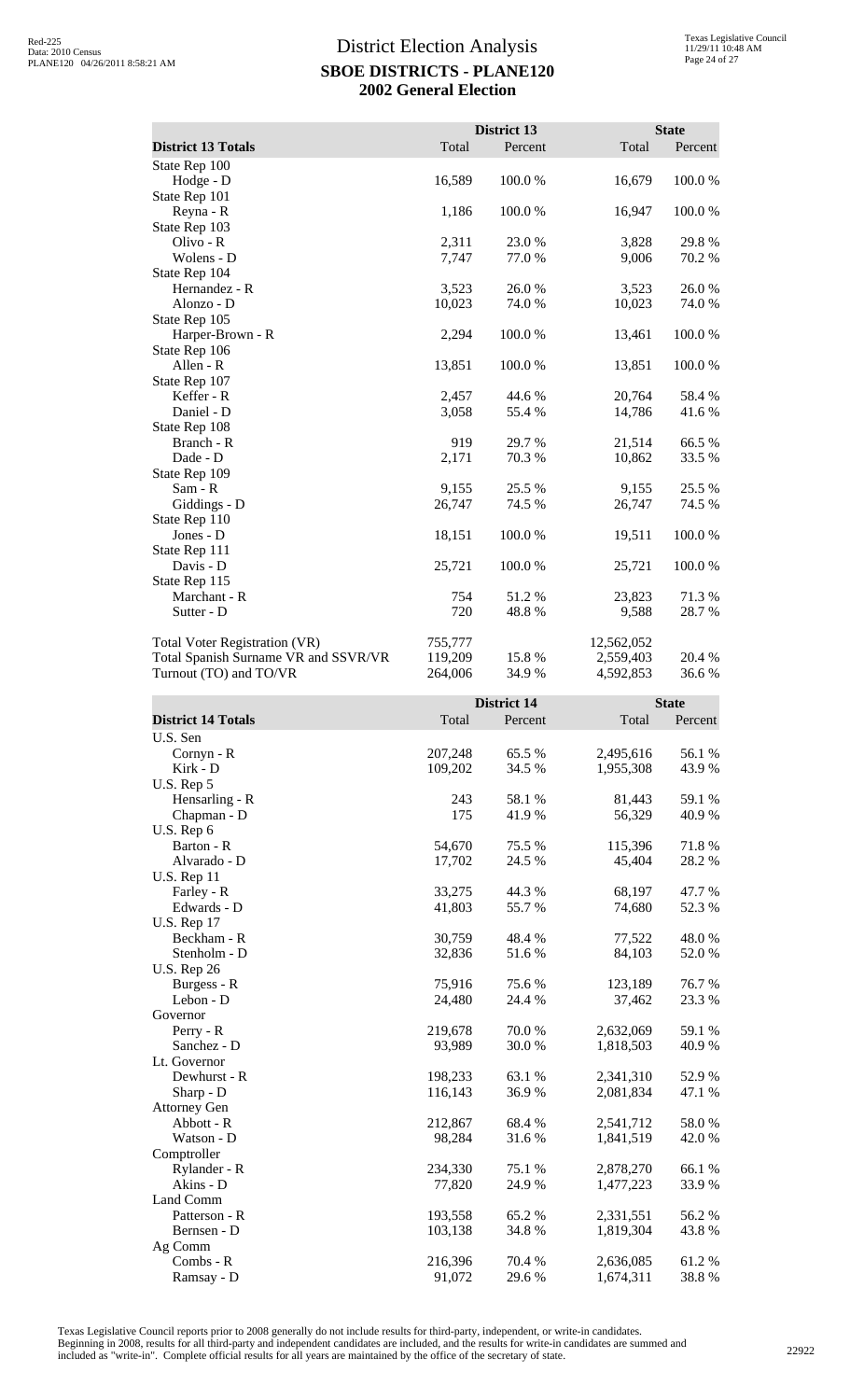|                                                  |                    | District 14       |                        | <b>State</b>      |
|--------------------------------------------------|--------------------|-------------------|------------------------|-------------------|
| <b>District 14 Totals</b><br>RR Comm 3           | Total              | Percent           | Total                  | Percent           |
| Williams - R<br>Boyles - D                       | 197,380<br>105,983 | 65.1 %<br>34.9%   | 2,407,103<br>1,821,590 | 56.9%<br>43.1 %   |
| Sup Ct Chief<br>Phillips - R<br>Baker - D        | 207,416<br>96,873  | 68.2%<br>31.8%    | 2,525,442<br>1,774,099 | 58.7%<br>41.3%    |
| Sup Ct 1<br>Wainwright - R<br>Parsons - D        | 202,635<br>99,924  | 67.0%<br>33.0%    | 2,440,654<br>1,814,245 | 57.4 %<br>42.6 %  |
| Sup Ct 2<br>Schneider - R<br>Yanez - D           | 203,759<br>95,725  | 68.0%<br>32.0%    | 2,441,800<br>1,815,256 | 57.4 %<br>42.6 %  |
| Sup Ct 4<br>Smith - R<br>Mirabal - D             | 197,900<br>107,247 | 64.9%<br>35.1 %   | 2,330,981<br>1,977,955 | 54.1 %<br>45.9 %  |
| Sup Ct 8<br>Jefferson - R<br>Moody - D           | 202,240<br>102,630 | 66.3%<br>33.7%    | 2,442,022<br>1,860,011 | 56.8%<br>43.2 %   |
| CCA <sub>1</sub><br>Cochran - R<br>Molina - D    | 209,146<br>91,730  | 69.5 %<br>30.5 %  | 2,512,667<br>1,725,005 | 59.3%<br>40.7%    |
| CCA <sub>2</sub><br>Womack - R<br>Montgomery - D | 204,160<br>100,528 | 67.0%<br>33.0%    | 2,462,859<br>1,828,170 | 57.4 %<br>42.6 %  |
| CCA <sub>3</sub><br>Price - R<br>Bull - D        | 207,269<br>91,165  | 69.5 %<br>30.5 %  | 2,493,355<br>1,692,506 | 59.6%<br>40.4 %   |
| SBOE 9<br>McLeroy - R<br>Woodard - D             | 5,339<br>4,513     | 54.2 %<br>45.8%   | 193,313<br>111,839     | 63.3%<br>36.7%    |
| SBOE <sub>11</sub><br>Hardy - R<br>SBOE 14       | 41,409             | 100.0%            | 260,901                | 100.0%            |
| Lowe - R<br>State Sen 9                          | 184,794            | 100.0%            | 241,501                | 100.0%            |
| Harris - R<br>State Sen 12<br>Nelson - R         | 37,602<br>29,387   | 100.0 %<br>100.0% | 81,994<br>121,991      | 100.0 %<br>100.0% |
| State Sen 22<br>Averitt - R<br>Renschler - D     | 104,133<br>49,673  | 67.7%<br>32.3 %   | 106,372<br>51,506      | 67.4 %<br>32.6 %  |
| State Sen 24<br>Fraser - R<br>State Sen 30       | 25,606             | 100.0%            | 122,376                | 100.0%            |
| Estes - R<br>Acheson - D<br>State Rep 8          | 24,499<br>13,614   | 64.3%<br>35.7%    | 109,055<br>48,069      | 69.4%<br>30.6%    |
| Cook - R<br>Robinson - D<br>State Rep 10         | 6,680<br>4,035     | 62.3 %<br>37.7 %  | 17,411<br>14,126       | 55.2 %<br>44.8%   |
| Pitts - R<br>State Rep 54<br>$Hupp - R$          | 28,072<br>3,874    | 100.0%<br>100.0%  | 28,072<br>18,802       | 100.0%<br>100.0%  |
| State Rep 56<br>Getterman - R                    | 18,979             | 48.6%             | 18,979                 | 48.6%             |
| Mabry - D<br>State Rep 57<br>Hibbs - R           | 20,104<br>3,555    | 51.4%<br>28.7%    | 20,104<br>11,478       | 51.4 %<br>39.8%   |
| Dunnam - D<br>State Rep 58<br>Wohlgemuth - R     | 8,819<br>22,024    | 71.3%<br>68.2%    | 17,359<br>22,024       | 60.2%<br>68.2%    |
| Kauffman - D<br>State Rep 59<br>Miller - R       | 10,285<br>16,174   | 31.8%<br>56.7%    | 10,285<br>16,174       | 31.8%<br>56.7%    |
| Lengefeld - D<br>State Rep 60<br>Keffer - R      | 12,332<br>28,042   | 43.3 %<br>100.0%  | 12,332<br>28,759       | 43.3 %<br>100.0%  |
| State Rep 61<br>$King - R$                       | 7,581              | 65.4 %            | 25,528                 | 69.0%             |
| Dobbs - D<br>State Rep 63<br>Denny - R           | 4,017<br>33,866    | 34.6 %<br>100.0%  | 11,475<br>33,866       | 31.0%<br>100.0%   |
| State Rep 64<br>Crownover - R                    | 23,272             | 100.0%            | 23,272                 | 100.0%            |

Texas Legislative Council reports prior to 2008 generally do not include results for third-party, independent, or write-in candidates.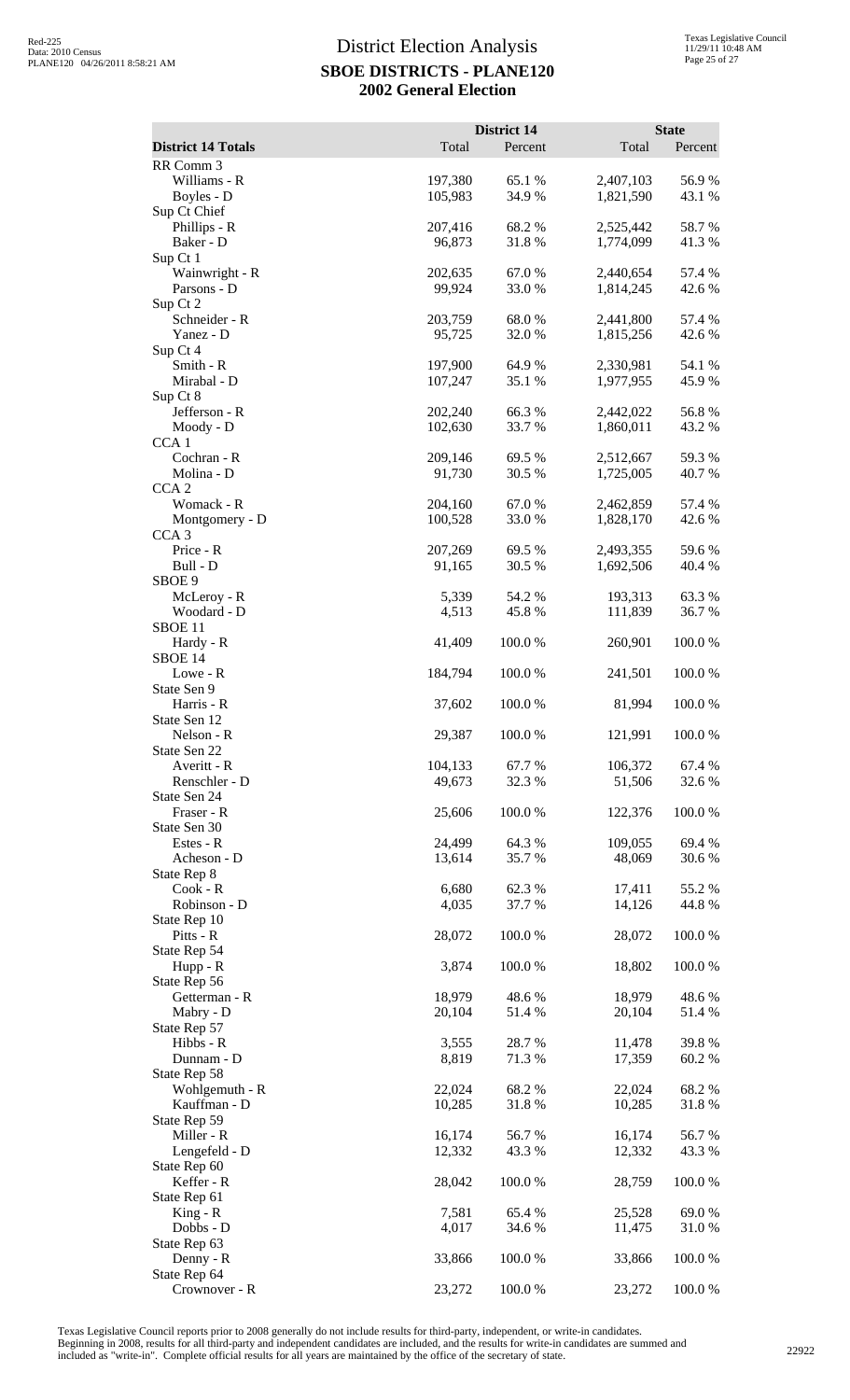|                                              |                    | District 14     |                        | <b>State</b>     |
|----------------------------------------------|--------------------|-----------------|------------------------|------------------|
| <b>District 14 Totals</b>                    | Total              | Percent         | Total                  | Percent          |
| State Rep 65<br>Solomons - R<br>State Rep 68 | 22,263             | 100.0%          | 22,263                 | 100.0%           |
| Hardcastle - R                               | 1,466              | 68.4 %          | 23,714                 | 65.2%            |
| Counts - D                                   | 678                | 31.6 %          | 12,638                 | 34.8%            |
| <b>Total Voter Registration (VR)</b>         | 853,510            |                 | 12,562,052             |                  |
| Total Spanish Surname VR and SSVR/VR         | 58,063             | 6.8%            | 2,559,403              | 20.4 %           |
| Turnout (TO) and TO/VR                       | 324,138            | 38.0%           | 4,592,853              | 36.6%            |
|                                              |                    | District 15     |                        | <b>State</b>     |
| <b>District 15 Totals</b>                    | Total              | Percent         | Total                  | Percent          |
| U.S. Sen                                     |                    |                 |                        |                  |
| Cornyn - R<br>Kirk - D                       | 253,035<br>112,298 | 69.3%<br>30.7%  | 2,495,616<br>1,955,308 | 56.1 %<br>43.9 % |
| U.S. Rep 4                                   |                    |                 |                        |                  |
| Graves - R                                   | 3,995              | 42.8%           | 67,935                 | 41.1%            |
| Hall - D                                     | 5,347              | 57.2 %          | 97,301                 | 58.9%            |
| <b>U.S. Rep 13</b><br>Thornberry - R         | 119,368            | 79.3 %          | 119,368                | 79.3 %           |
| Reese - D                                    | 31,198             | 20.7 %          | 31,198                 | 20.7 %           |
| <b>U.S. Rep 17</b>                           |                    |                 |                        |                  |
| Beckham - R                                  | 44,512             | 47.6 %          | 77,522                 | 48.0%            |
| Stenholm - D<br><b>U.S. Rep 19</b>           | 48,973             | 52.4 %          | 84,103                 | 52.0 %           |
| Combest - R                                  | 95,301             | 100.0%          | 117,086                | 100.0%           |
| Governor                                     |                    |                 |                        |                  |
| $Perry - R$                                  | 261,372            | 71.5 %          | 2,632,069              | 59.1 %           |
| Sanchez - D<br>Lt. Governor                  | 104,023            | 28.5 %          | 1,818,503              | 40.9%            |
| Dewhurst - R                                 | 226,188            | 61.7%           | 2,341,310              | 52.9%            |
| Sharp - D                                    | 140,642            | 38.3%           | 2,081,834              | 47.1 %           |
| <b>Attorney Gen</b><br>Abbott - R            | 256,405            | 71.1 %          | 2,541,712              | 58.0%            |
| Watson - D                                   | 104,430            | 28.9%           | 1,841,519              | 42.0 %           |
| Comptroller                                  |                    |                 |                        |                  |
| Rylander - R                                 | 284,123            | 78.2 %          | 2,878,270              | 66.1 %           |
| Akins - D<br>Land Comm                       | 79,084             | 21.8%           | 1,477,223              | 33.9%            |
| Patterson - R                                | 230,997            | 67.6%           | 2,331,551              | 56.2%            |
| Bernsen - D                                  | 110,832            | 32.4 %          | 1,819,304              | 43.8%            |
| Ag Comm                                      |                    |                 |                        |                  |
| Combs - R<br>Ramsay - D                      | 263,533<br>96,667  | 73.2 %<br>26.8% | 2,636,085<br>1,674,311 | 61.2%<br>38.8%   |
| RR Comm 3                                    |                    |                 |                        |                  |
| Williams - R                                 | 234,698            | 67.1 %          | 2,407,103              | 56.9%            |
| Boyles - D<br>Sup Ct Chief                   | 115,216            | 32.9%           | 1,821,590              | 43.1 %           |
| Phillips - R                                 | 248,342            | 70.6%           | 2,525,442              | 58.7%            |
| Baker - D                                    | 103,576            | 29.4 %          | 1,774,099              | 41.3%            |
| Sup Ct 1                                     |                    |                 |                        |                  |
| Wainwright - R<br>Parsons - D                | 237,713<br>110,924 | 68.2%<br>31.8%  | 2,440,654<br>1,814,245 | 57.4 %<br>42.6 % |
| Sup Ct 2                                     |                    |                 |                        |                  |
| Schneider - R                                | 243,743            | 71.0%           | 2,441,800              | 57.4 %           |
| Yanez - D<br>Sup Ct 4                        | 99,669             | 29.0 %          | 1,815,256              | 42.6 %           |
| Smith - R                                    | 230,281            | 65.6%           | 2,330,981              | 54.1 %           |
| Mirabal - D                                  | 120,828            | 34.4 %          | 1,977,955              | 45.9%            |
| Sup Ct 8                                     |                    |                 |                        |                  |
| Jefferson - R<br>Moody - D                   | 235,168<br>115,992 | 67.0%<br>33.0%  | 2,442,022<br>1,860,011 | 56.8%<br>43.2 %  |
| CCA <sub>1</sub>                             |                    |                 |                        |                  |
| Cochran - R                                  | 248,079            | 71.5 %          | 2,512,667              | 59.3 %           |
| Molina - D<br>CCA <sub>2</sub>               | 99,021             | 28.5 %          | 1,725,005              | 40.7%            |
| Womack - R                                   | 242,966            | 69.4 %          | 2,462,859              | 57.4 %           |
| Montgomery - D                               | 106,938            | 30.6%           | 1,828,170              | 42.6 %           |
| CCA <sub>3</sub>                             |                    |                 |                        |                  |
| Price - R<br>Bull - D                        | 246,679<br>97,540  | 71.7%<br>28.3%  | 2,493,355<br>1,692,506 | 59.6%<br>40.4 %  |
| SBOE <sub>1</sub>                            |                    |                 |                        |                  |
| Munoz - R                                    | 19,668             | 76.4 %          | 89,573                 | 39.4 %           |
| Nunez - D                                    | 6,077              | 23.6 %          | 138,026                | 60.6%            |